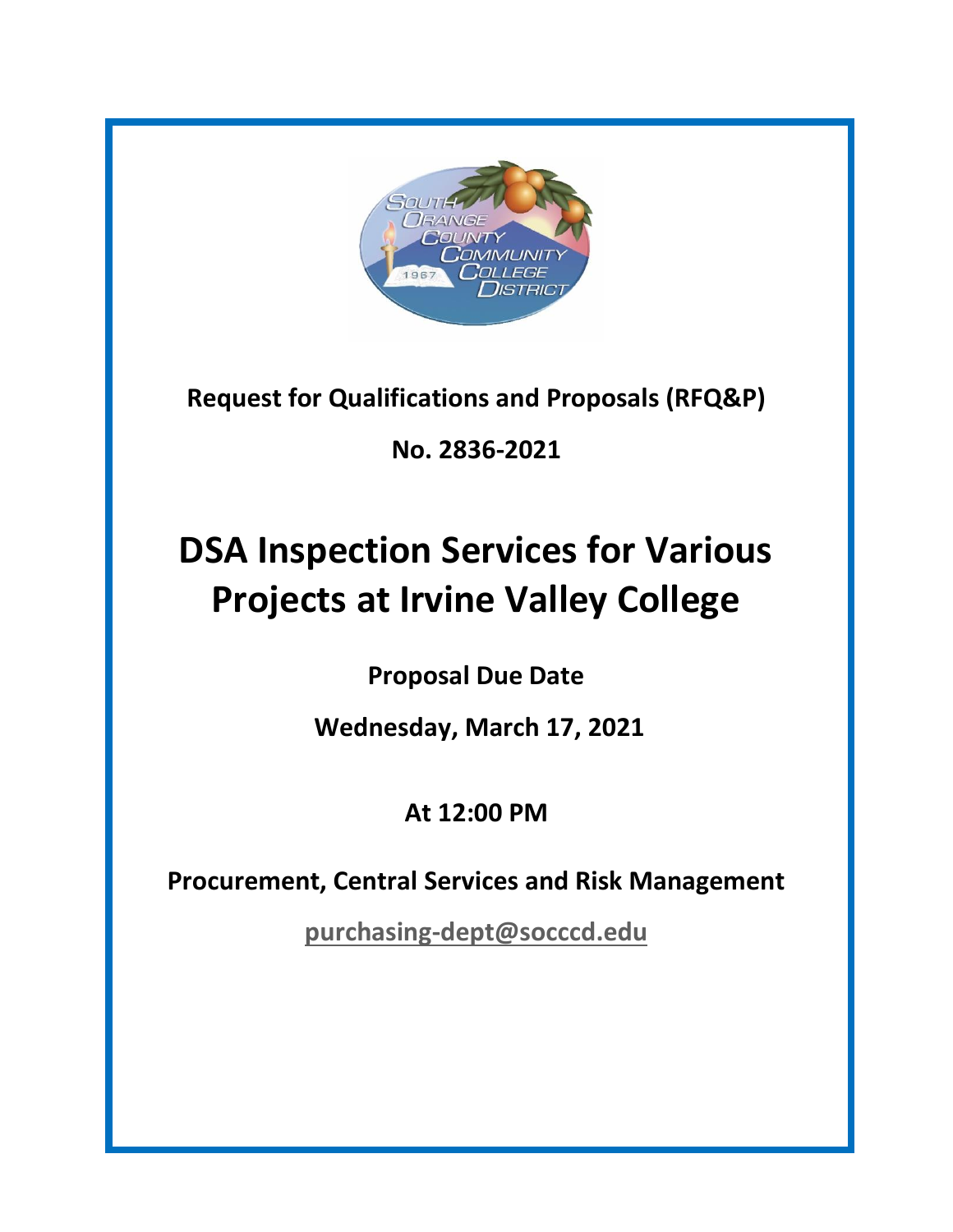### **Table of Contents**

| RFQ&P No. 2836-2021 DSA Inspection Services for Various Projects at Irvine Valley College SCHEDULE.5 |  |
|------------------------------------------------------------------------------------------------------|--|
|                                                                                                      |  |
|                                                                                                      |  |
|                                                                                                      |  |
|                                                                                                      |  |
|                                                                                                      |  |
|                                                                                                      |  |
|                                                                                                      |  |
|                                                                                                      |  |
|                                                                                                      |  |
|                                                                                                      |  |
|                                                                                                      |  |
|                                                                                                      |  |
|                                                                                                      |  |
|                                                                                                      |  |
|                                                                                                      |  |
|                                                                                                      |  |
|                                                                                                      |  |
|                                                                                                      |  |
|                                                                                                      |  |
|                                                                                                      |  |
|                                                                                                      |  |
|                                                                                                      |  |
|                                                                                                      |  |
|                                                                                                      |  |
|                                                                                                      |  |
|                                                                                                      |  |
|                                                                                                      |  |
|                                                                                                      |  |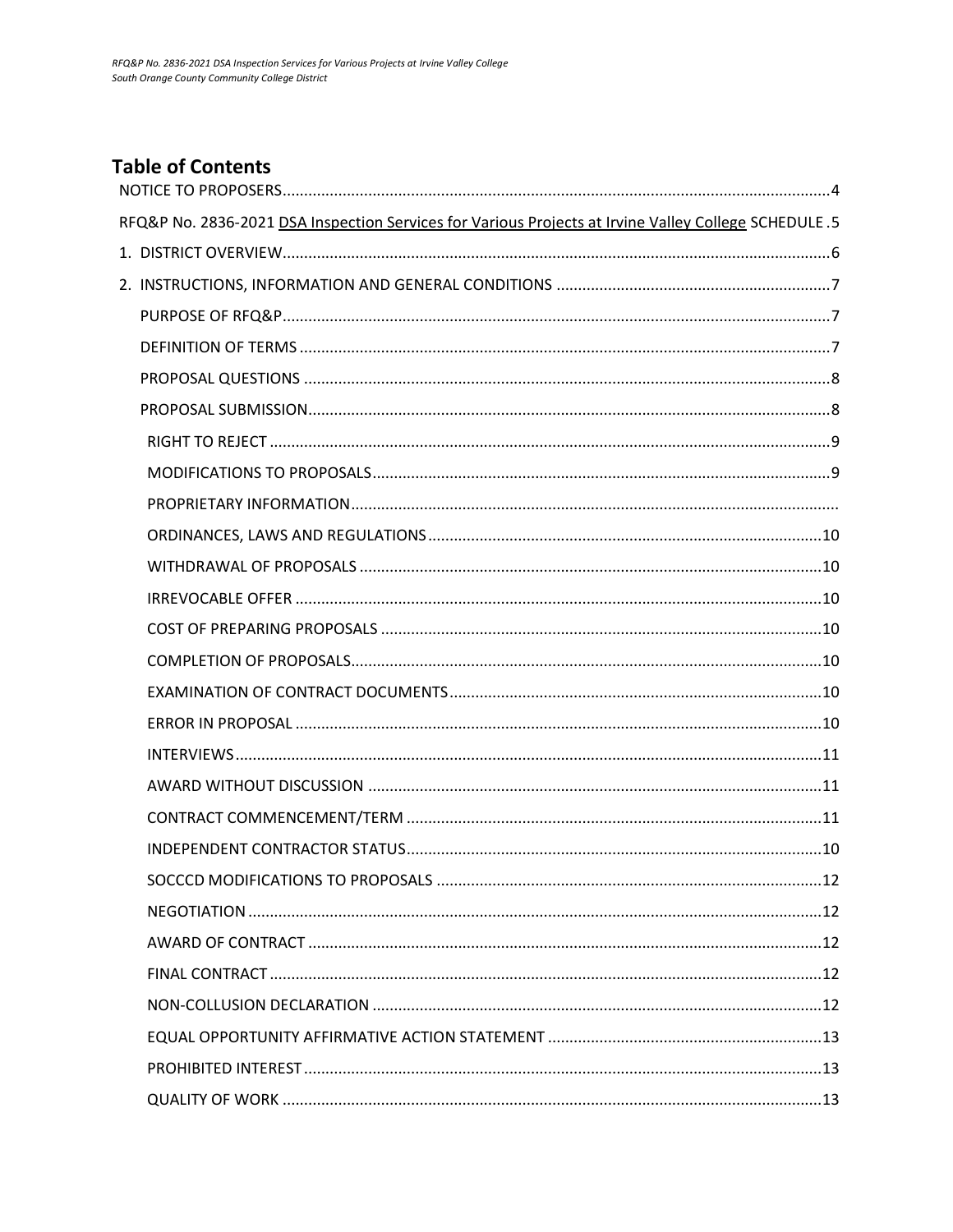| 4. |  |
|----|--|
| 5. |  |
|    |  |
|    |  |
|    |  |
|    |  |
|    |  |
|    |  |
|    |  |
|    |  |
|    |  |
|    |  |
|    |  |
|    |  |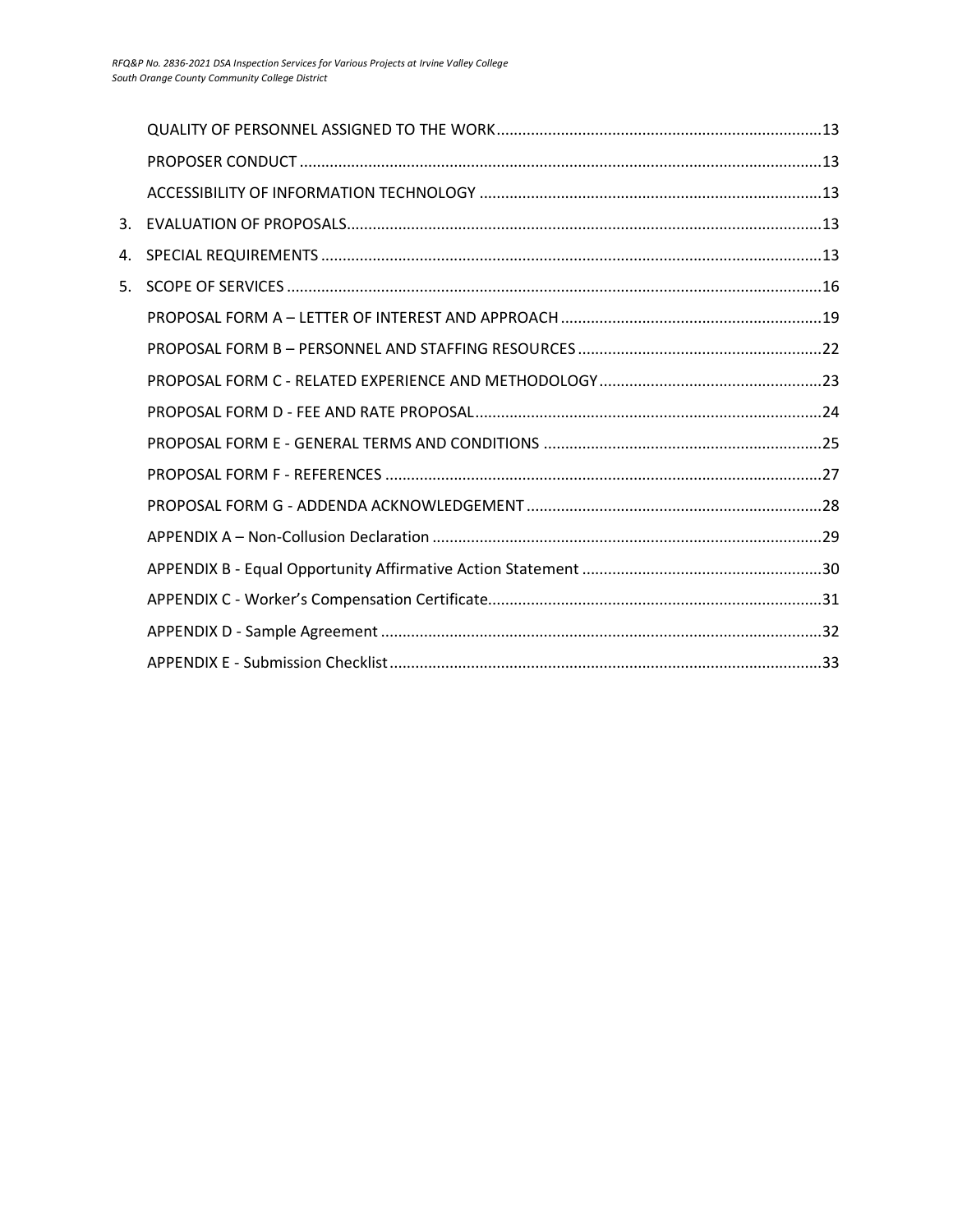### <span id="page-3-0"></span>**District: SOUTH ORANGE COUNTY COMMUNITY COLLEGE DISTRICT Project: RFQ&P 2836-2021 DSA Inspection Services for Various Projects at Irvine Valley College South Orange County Community College District RFQ&P Deadline: Wednesday, March 17, 2021 12:00 PM Email Address for Receipt of Proposals: [purchasing-dept@socccd.edu](mailto:purchasing-dept@socccd.edu)**

#### **Notice to Firms**: **Request for Qualification/Proposal (RFQ&P) No. 2836-2021**

NOTICE IS HEREBY GIVEN that the South Orange County Community College District, of Orange County, California, acting by and through its Governing Board, hereinafter referred to as "DISTRICT," will receive up to, but not later than, the above-stated time, responses to the Request for Qualifications and Proposals for the above Project.

There will be a mandatory pre-proposal meeting conducted via Zoom on March 5, 2021 at 1:00 PM. All RFQ&P respondents shall confirm their attendance by email to: purchasing-dept@socccd.edu by March 4, 2021 at 12:00 PM. The subject line should read: "RFQ&P # 2836-2021 Pre-Proposal Meeting Confirmation." Physical presence is not required. A call-in number will be provided prior to the meeting day to those who confirm attendance. Any proposer that does not attend the entire conference and/or does not arrive on-time may be deemed non-responsive.

A complete Request for Qualifications and Proposals may be viewed online at [www.socccd.edu](http://www.socccd.edu/) at the Bids link.

Any and all questions must be sent via email to purchasing-dept@socccd.edu. Contractors shall reference RFQ&P # 2836-2021 in the email subject line. The final day for questions shall be March 4, 2021 at 12:00 PM.

The District reserves the right to reject any or all submittals or to waive any irregularities and/or informalities in any proposals.

No proposer may withdraw any proposal for a period of one hundred and eighty (180) calendar days after the submission deadline.

Priya Jerome

Executive Director, Procurement, Central Services & Risk Management

<span id="page-3-1"></span>PUBLISH: OC REGISTER 2/23/2021 & 3/02/2021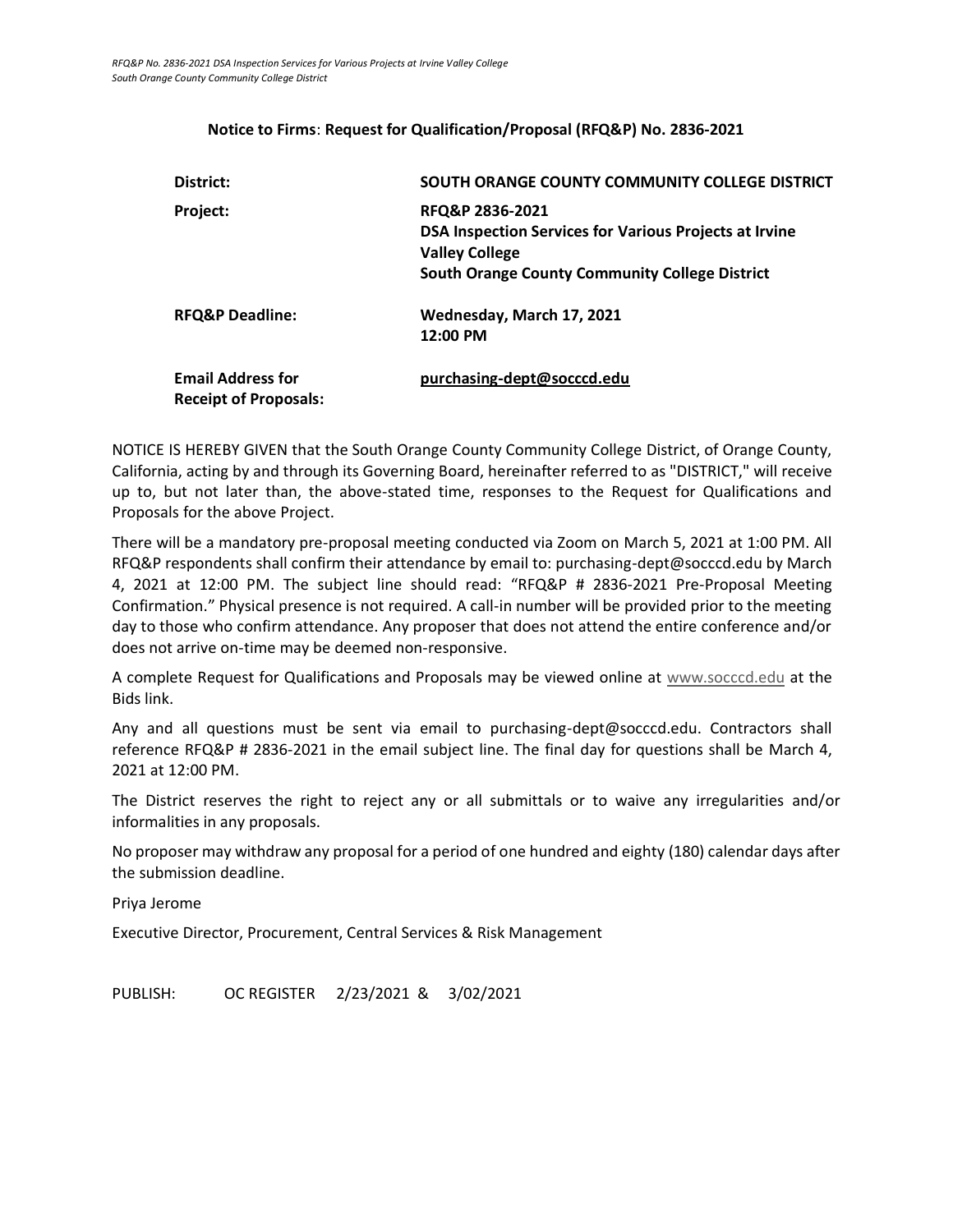### **RFQ&P No. 2836-2021 DSA Inspection Services for Various Projects at Irvine Valley College**

| Date of Issue / Document Available         | 2/23/2021                                 |
|--------------------------------------------|-------------------------------------------|
| <b>Advertisement Dates</b>                 | 2/23/2021                                 |
|                                            | 3/02/2021                                 |
| Publication                                | OC Register                               |
| Requests for Information (RFI)             | 3/4/2021                                  |
| Submit Via Email to:                       | 12:00 PM                                  |
| purchasing-dept@socccd.edu                 |                                           |
| Mandatory Pre-Proposal Meeting Via Zoom    | 3/5/2021                                  |
|                                            | 1:00 PM                                   |
|                                            | Zoom conference call information will be  |
|                                            | sent to all firms that RSVP.              |
| District Responds to RFI's                 | 3/8/2021                                  |
|                                            | End of Day                                |
| <b>Due Date</b>                            | Wednesday, March 17, 2021                 |
|                                            | 12:00 PM                                  |
| <b>Committee Deliberations</b>             | 3/19/2021                                 |
|                                            | 9:00 AM                                   |
| *Interview/Presentations (if needed)       | 3/22/2021                                 |
|                                            | Zoom conference call information will be  |
|                                            | sent to shortlisted firms.                |
| <b>Contract Negotiations</b>               | $3/23/2021 - 3/26/2021$                   |
|                                            | All negotiations will take place via Zoom |
|                                            | conference calls.                         |
| <b>Anticipated Start Date for Services</b> | April 5, 2021                             |

#### **SCHEDULE**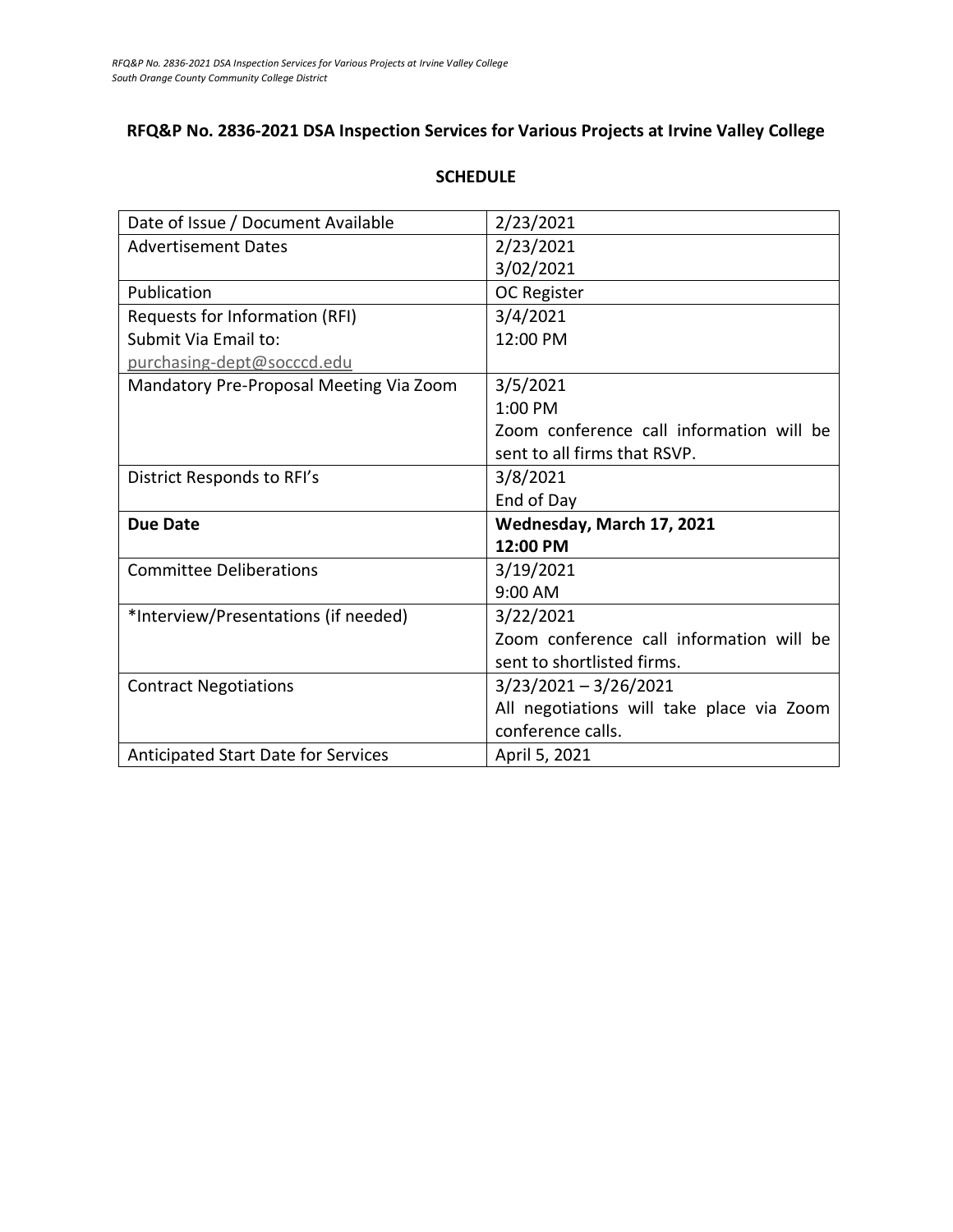### <span id="page-5-0"></span>**1. DISTRICT OVERVIEW**

South Orange County Community District encompasses 382 square miles in South Orange County serving over 909,000 residents in 26 communities. We know that higher education is directly linked to quality of life and economic vitality. We have helped generations of families achieve their educational and career goals since 1967.

This multi-campus district is comprised of Saddleback College in the City of Mission Viejo (1967), Irvine Valley College in the city of Irvine (1985) and Advanced Technology Education Park (2007) in the city of Tustin.

The District is governed by a seven-member elected Board of Trustees and the District's chief executive officer is the Chancellor.

District Services provides centralized administrative services to our three campuses including: Chancellor and Trustee Services, Business Services, Technology and Learning Services, and Human Resources. These departments provide accounting, benefits, facilities planning, fiscal services, human resources, information technology, institutional research and planning, payroll, public affairs, procurement, contracting, risk management, and warehouse/mailroom services to our district.

The District continually assesses the effectiveness of its services through district-wide surveys, shared governance committees and task forces that are established to accomplish specific projects. Strategic planning is an essential tool for guiding our direction and assuring compliance with accreditation standards.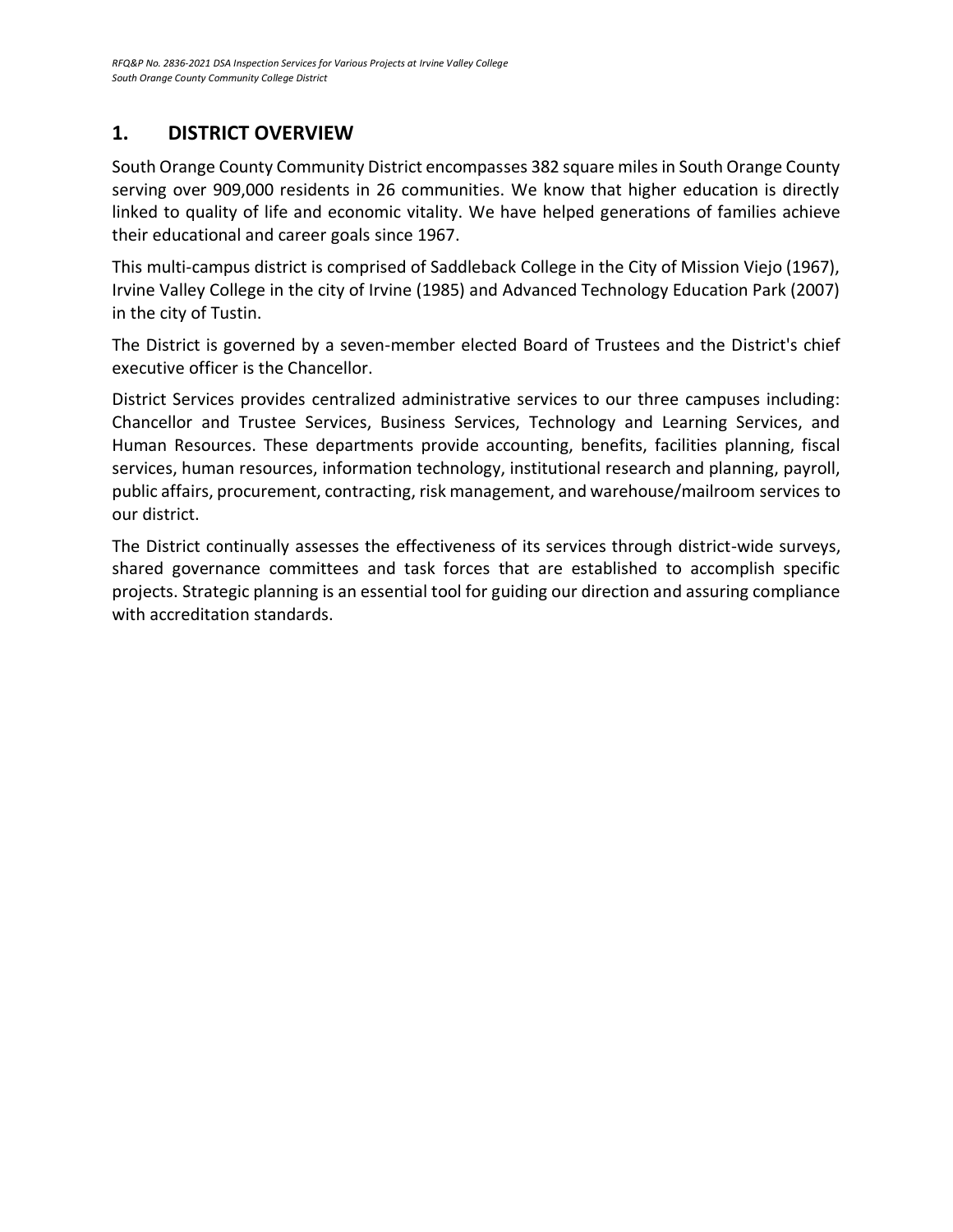### <span id="page-6-0"></span>**2. INSTRUCTIONS, INFORMATION AND GENERAL CONDITIONS**

#### <span id="page-6-1"></span>**PURPOSE OF RFQ&P**

South Orange County Community College District (SOCCCD) is seeking to retain one or two qualified firms to provide DSA Inspection Services for Various Projects at Irvine Valley College. The projects will be separated into two contracts awarded to one or two firms as follows:

#### **Project Group 1**

- 1. HVAC and Roofing for Five Buildings and Central Plant (DSA #04-119549)
- 2. PAC Storage Renovation
- 3. Library Lobby Renovation

#### **Project Group 2**

- 1. B200 Building, Chemistry Classroom Year 3 (DSA #04-119562)
- 2. Gym Bleachers Replacement
- 3. Fire Alarm Controller Upgrades
- 4. LSB-B400 Prep Room
- 5. Irvine Center Drive Entrance Electric Marquee Signs
- 6. PE200 Natural Gas Generator (Task 1) & Touchless Drinking Fountains (Task 2)

The entirety of this RFQ&P sets forth the District's requirements in detail. All responses should be submitted in accordance with the terms and conditions contained in the foregoing document.

#### <span id="page-6-2"></span>**DEFINITION OF TERMS**

- The designation of District refers to the South Orange County Community College District, a political subdivision of the State of California.
- The term "**Proposers"** refers to Firms that elect to submit proposals for DSA Inspection Services for Various Projects at Irvine Valley College.
- The terms **"Contract"** and **"Agreement"** shall be used interchangeably within this document.
- Throughout this document, the term "**District"** shall be used to designate the rights and responsibilities of the South Orange County Community College District.
- The term "**Proposer"** shall be used to designate the rights and responsibilities of the successful firm responding to this RFQ&P.
- <span id="page-6-3"></span>• The term **"Project Groups"** shall be used to refer to the two separate Project Groups (Project Group 1 and Project Group 2) identified in this RFQ&P.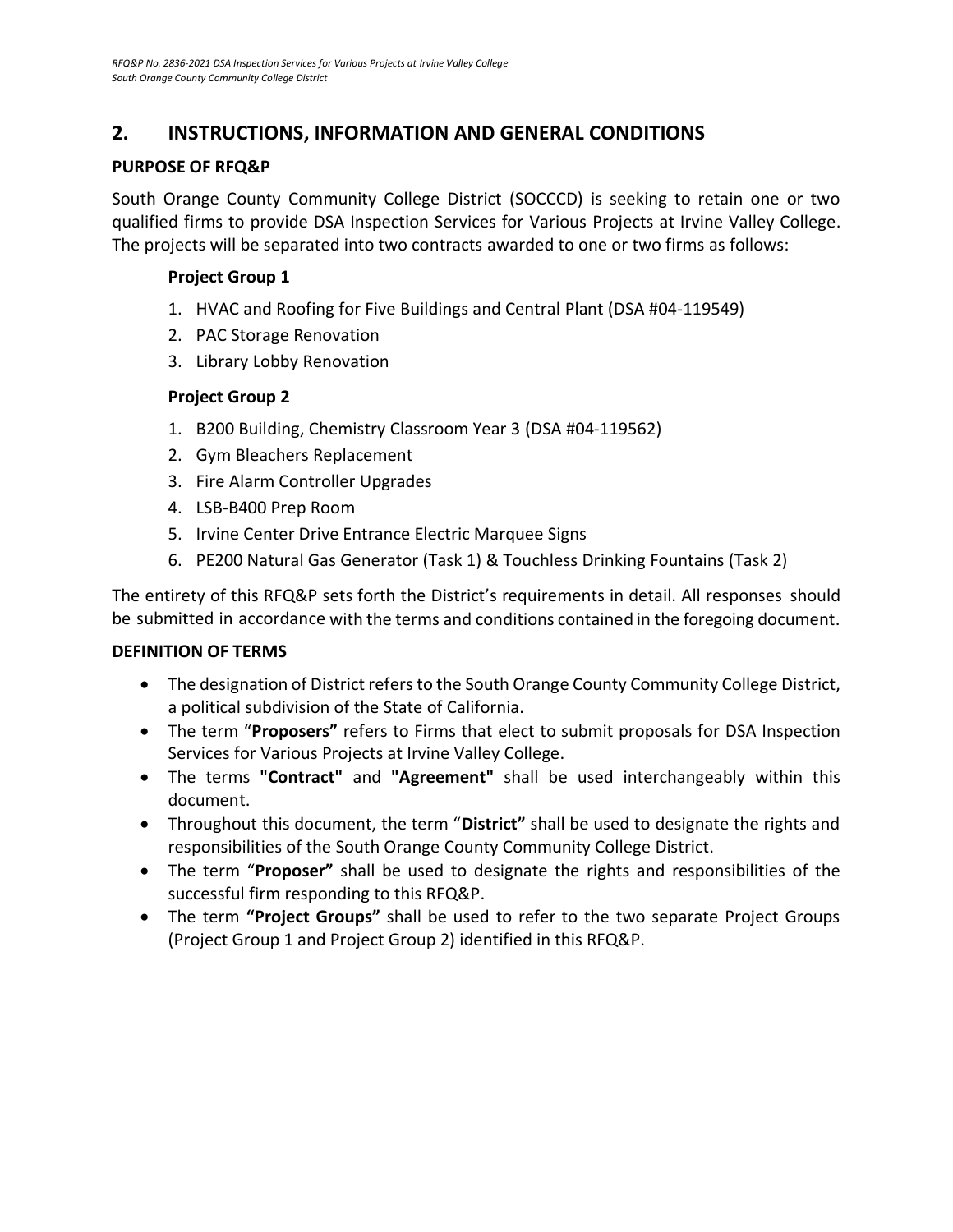#### **PROPOSAL QUESTIONS**

All questions regarding this RFQ&P should be sent, via e-mail to Priya Jerome at purchasingdept@socccd.edu.

Questions will only be accepted until 3/4/2021 no later than 12:00 PM. The e-mail subject line should read: "Your company name/Questions regarding RFQ&P No. 2836-2021." No direct responses will be sent to the company/firm asking the question. Questions will be answered in the form of an **Addendum** and sent to all potential respondents on/about 5:00PM on 3/8/2021. All addendums to this RFQ&P will be posted on the District's web site.

#### <span id="page-7-0"></span>**PROPOSAL SUBMISSION**

#### **Firms shall submit proposals for both of Project Groups (Project Group 1 AND Project Group 2) identified in this RFQ&P.**

It shall be the responsibility of the Proposer to ensure that Proposals are received via email submission as follows:

#### Email Submission:

Proposals are to be submitted, via e-mail, to the Purchasing Department no later than **12:00 PM** on Wednesday, March 17, 2021. Submit Proposal to: [purchasing-dept@socccd.edu](mailto:purchasing-dept@socccd.edu) The Proposal must be emailed to the address above as an attachment in Word or PDF format and not exceed file size of 10MB. Proposals with documents exceeding 10MB in size should be saved to a smaller file size or split up and sent as separate emails. Subject line of e-mail containing submitted proposal should include and read "name of your company/submittal for RFQ&P No. 2836-2021 ("Email 1 of XX" if more than one)."

Proposals submitted in response are to be labeled Form A, B, C etc. and be in the following order:

- 1. **Letter of Interest and Approach** PROPOSAL FORM A
- 2. **Personnel and Staffing Resources** PROPOSAL FORM B
- 3. **Related Experience and Methodology** PROPOSAL FORM C
- 4. **Fee and Rate Proposal** PROPOSAL FORM D
- 5. **General Terms and Conditions** PROPOSAL FORM E
- 6. **References** –PROPOSAL FORM F
- 7. **Addenda Acknowledgement** PROPOSAL FORM G
- 8. **Appendices**
	- A. Non-Collusion Declaration
	- B. Equal Opportunity Affirmative Action Statement
	- C. Firm's Certificate Regarding Worker's Compensation
	- D. Sample Agreement
	- E. Submission Checklist

<span id="page-7-1"></span>Oral, telephone, facsimile (fax machine) proposals **will not** be accepted.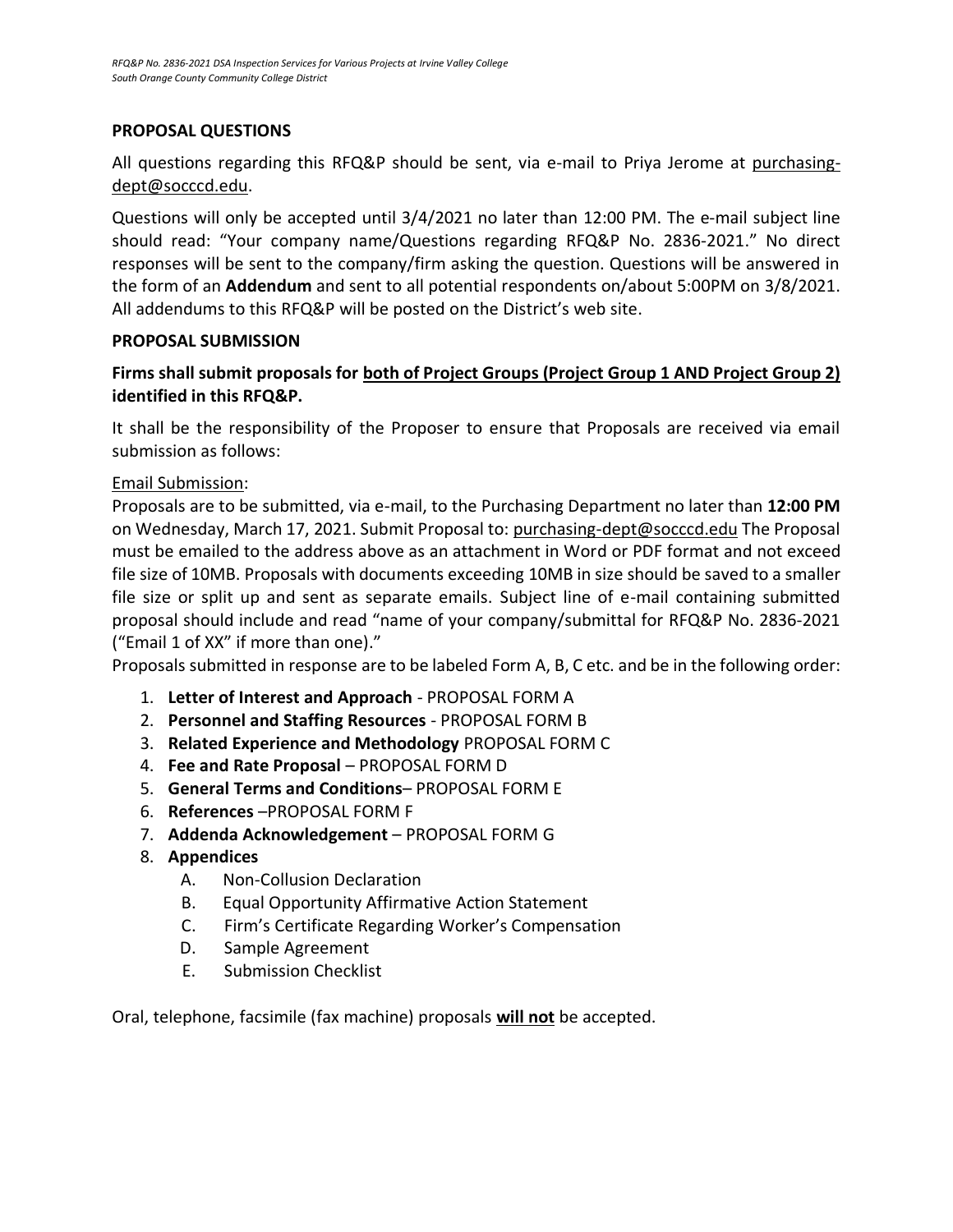#### **RIGHT TO REJECT**

This RFQ&P does not constitute a commitment by the District to award a contract. The District reserves the right to waive any irregularities and/or informalities and to reject any or all proposals and/or to cancel the Request for Qualifications & Proposals. The District expressly reserves the right to postpone the proposal opening date for its own convenience. The award shall be made on the proposal(s) that serve(s) the best interest of the District and will not be evaluated solely on a monetary basis; however, proposers are encouraged to submit their best prices in their proposals. Award will be based on proposer's qualification and best fit as deemed by the District. No contract award shall exist until executed and approved by the District's Governing Board.

#### <span id="page-8-0"></span>**MODIFICATIONS TO PROPOSALS**

The proposal may be modified after its submission by written notice to the District of withdrawal and resubmission before the date and time specified for receipt of proposals. Modification will not be considered if offered in any other manner. No modifications will be allowed after the RFQ&P due date and time has passed.

#### **PUBLIC RECORDS**

<span id="page-8-1"></span>All materials submitted in response to the RFQ&P are deemed property of the District upon submission to the District. Responses to the RFQ&P and other materials submitted in connection therewith shall be deemed "public records" except for those marked or noted by a Respondent as "trade secrets" (as that term is defined and used in Civil Code §3426.1), "confidential" or "proprietary". Financial statements are not subject to disclosure under the Public Records Act. The foregoing notwithstanding, the District may reject for non-responsiveness a Response to the RFQ&P which indiscriminately notes that the Response or portions thereof are "Trade Secret", "Confidential", or "Proprietary" and exempt from disclosure as a public record. Notwithstanding the designation of materials submitted in response to the RFQ&P as "public records" such materials shall not be subject to disclosure under the Public Records Act until after the District has issued a recommendation for award of the Architectural Services Agreement. The District is not liable or responsible for the disclosure of RFQ&P Responses, or portions thereof, deemed to be public records, including those records exempt from disclosure if disclosure is required by law, by an order of a court of competent jurisdiction, or which occurs through inadvertence, mistake or negligence on the part of the District or its agents or representatives. If the District is required to defend or otherwise respond to any action or proceeding wherein request is made for the disclosure of the contents of any portion of an RFQ&P Response deemed exempt from disclosure hereunder, by submitting an RFQ&P Response, each Respondent agrees to defend, indemnify and hold harmless the District in any action or proceeding from and against any liability, including without limitation attorneys' fees arising therefrom. The party submitting materials sought by any other party shall be solely responsible for the cost and defense in any action or proceeding seeking to compel disclosure of such materials; the District's sole involvement in any such action shall be that of a disinterested stakeholder, retaining the requested materials until otherwise ordered by a court of competent jurisdiction.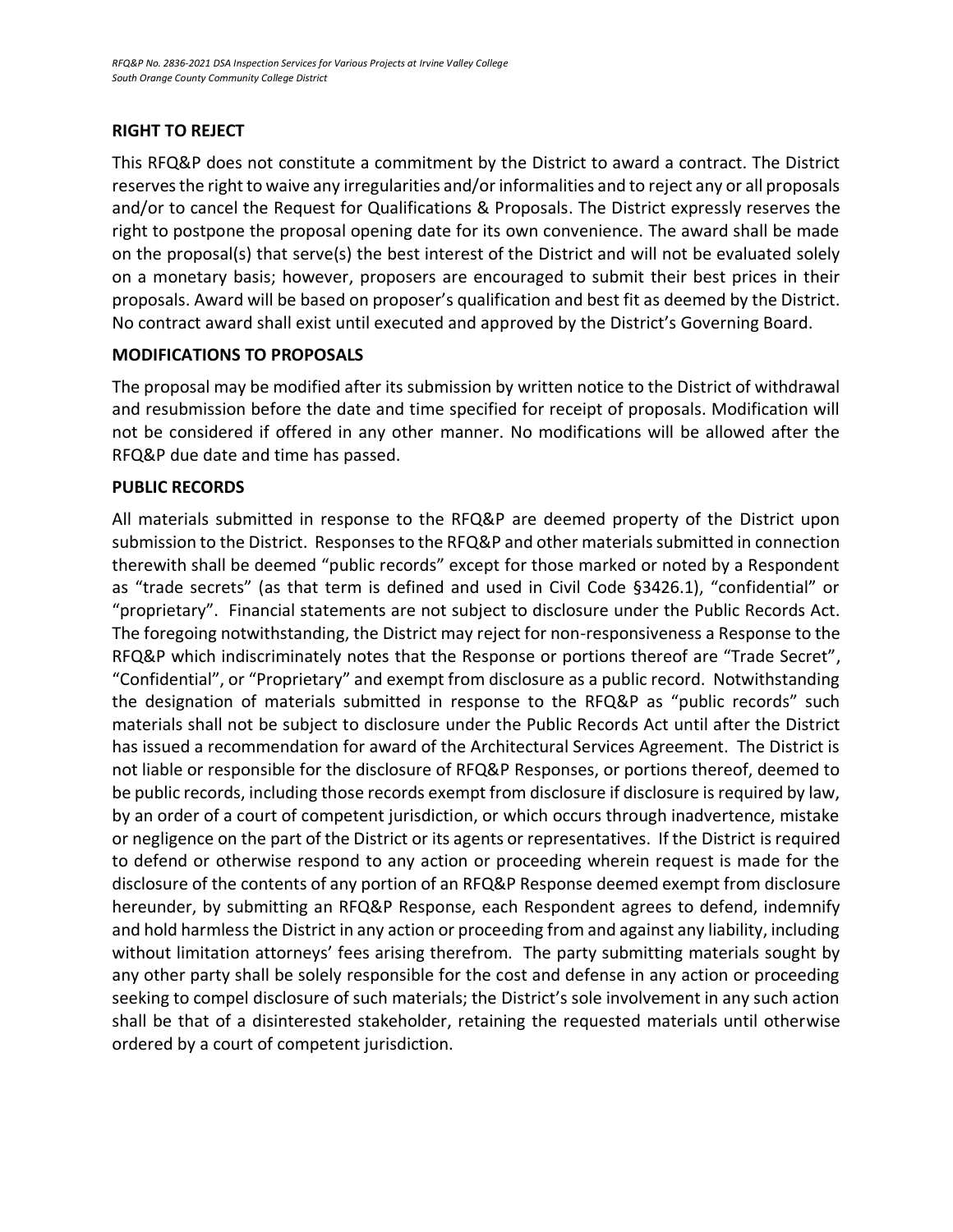#### **ORDINANCES, LAWS AND REGULATIONS**

The Proposer shall comply with all ordinances, laws, and regulations pertaining to the operation contemplated hereby, including, but not limited to, the California Workers' Compensation Act, the Federal Equal Employment Opportunities Act, and the Americans with Disabilities Act. The Proposer shall apply for, obtain, and maintain in force all permits and licenses required by the various agencies of Federal, State, and local government having jurisdiction over the Proposer operations. All operations and materials shall be in accordance with all applicable Federal, State, County and City laws, statutes and requirements.

#### <span id="page-9-0"></span>**WITHDRAWAL OF PROPOSALS**

Any Proposer may withdraw their proposal by written request via e-mail to purchasingdept@socccd.edu at any time **prior** to the deadline set for receipt of proposals. The subject line of the e-mail should include and read: "Your Company Name/Withdrawal of RFQ&P No. 2836- 2021." No proposal may be withdrawn or modified after that deadline. Withdrawn proposals may be resubmitted up to the time designated for the receipt of proposals provided that they are then fully in conformance with the general terms and conditions of the RFQ&P.

#### <span id="page-9-1"></span>**IRREVOCABLE OFFER**

Proposals shall be considered irrevocable offers for a period of one hundred and eighty (180) days from the date of receipt and may not be withdrawn during this period without consent of the District.

#### <span id="page-9-2"></span>**COST OF PREPARING PROPOSALS**

Any and all costs associated with the preparation of responses to this RFQ&P, including site visits, oral presentations and any other costs shall be entirely the responsibility of the Proposer and shall not be reimbursable in any manner by the District.

#### **COMPLETION OF PROPOSALS**

Proposals shall be completed in all respects as required by the instructions herein. A proposal may be rejected if it is conditional or incomplete, or if it contains alterations of form or other irregularities of any kind. A proposal will be rejected if, in the opinion of the District, the information contained therein was intended to erroneously and fallaciously mislead the District in the evaluation of the proposal. Proposers are required to follow and adhere to the format as prescribed in this RFQ&P.

#### **EXAMINATION OF CONTRACT DOCUMENTS**

Proposers shall thoroughly examine the contents of this RFQ&P. The failure or omission of any Proposer to receive or examine any contract document, form, instrument, addendum, or other document shall in no way relieve the firm from obligations with respect to this RFQ&P or to the contract to be awarded. The submission of a proposal shall be taken as prima facie evidence of compliance with this section.

If any ambiguity, conflict, discrepancy, omission or other errors in the RFQ&P is discovered, then the Proposer shall notify the District of the error in writing and request modification or clarification of the document through the timelines and process identified in the Proposal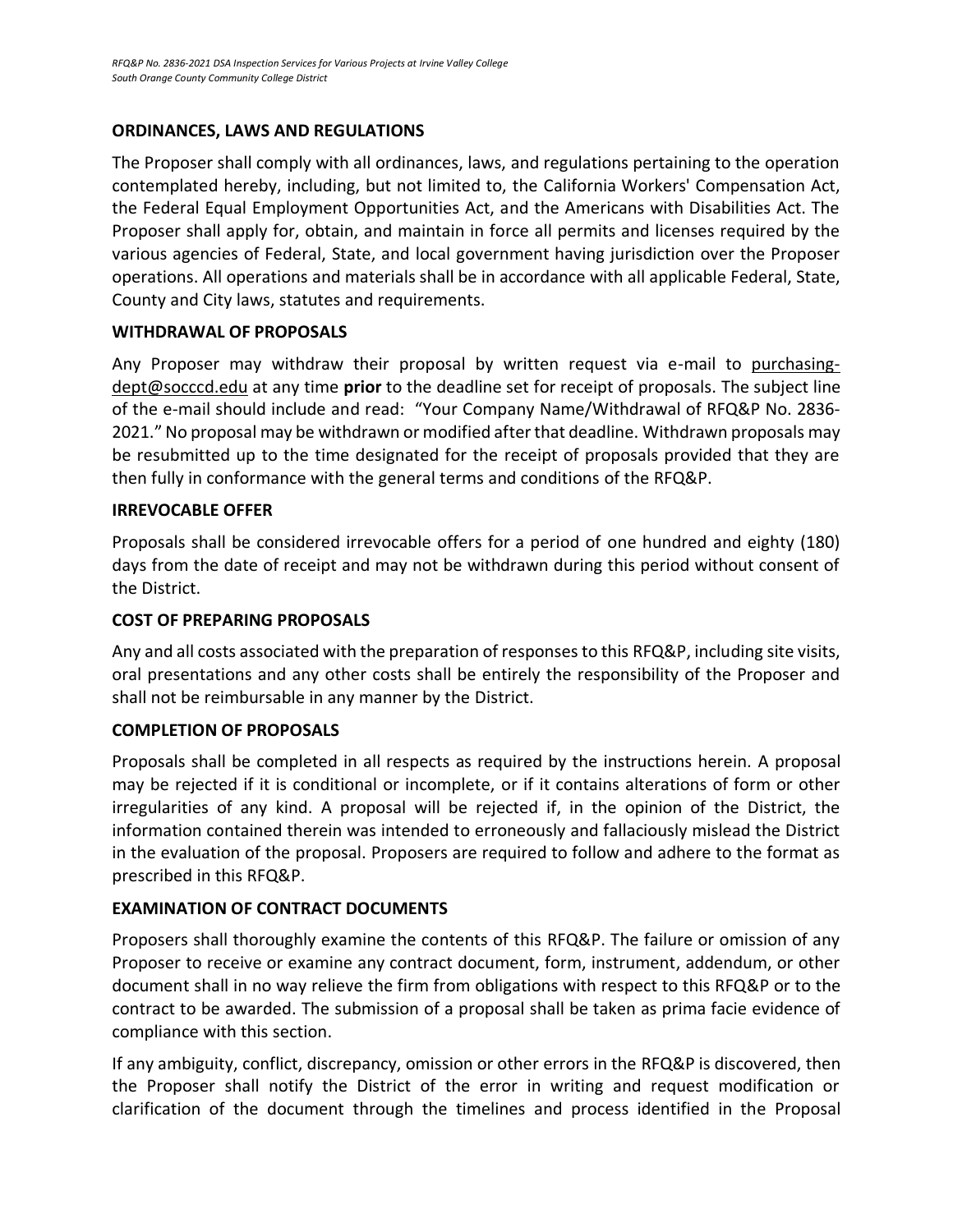Questions / Requests for Information (RFI) section of this RFQ&P. All requests for clarifications shall be sent to the attention of the Executive Director of Procurement, Central Services and Risk Management by email a[t purchasing-dept@socccd.edu.](mailto:purchasing-dept@socccd.edu)

#### **ERROR IN PROPOSAL**

Proposer shall be bound by the terms and conditions of the proposal. However, if material errors are found in a proposal, the District may notify the Proposer that the submitted proposal requires correction of the errors. The District reserves the right to request additional information and/or clarification to allow corrections of errors or omissions.

#### **RESPONDENTS CONTINUING OBLIGATION**

Each Respondent is under a continuing obligation, commencing upon submission of its RFQ/P Response, to immediately notify the District, in writing, if it learns that any of the following have occurred: (i) any statement made in any portion of its RFQ/P Response was false, misleading or omits material facts rendering any statement in its RFQ/P Response to be false or misleading; (ii) circumstances have occurred since the Respondent submitted its RFQ/P Response that, if they had occurred prior to the date that the Respondent submitted its RFQ/P Response, would have required the disclosure of such circumstances; or (iii) the Respondent has undergone a change in ownership in which ownership of fifty percent (50%) of more of its stock, ownership equity or assets has changed.

#### **NO DISTRICT WARRANTY**

Respondents are solely responsible for confirmation of the suitability of any information provided by the District relating to the Project or this RFQ&P, including, estimates of costs, statements of needs or requirements, projections, and budgets. The District does not warrant the accuracy, sufficiency or completeness of such information.

#### <span id="page-10-0"></span>**INTERVIEWS**

The District has tentatively scheduled interviews on 3/22/2021 to be conducted via a Zoom conference call. Oral presentations will be evaluated and may be subjected to the selection criteria. The District requires the mandatory presence of the designated representatives identified in the proposals as being the ones who will be assigned to the District be present and prepared to respond to District inquiries. The decision to hold interviews and the scope or any limitations thereof shall be at the discretion of the District.

#### <span id="page-10-1"></span>**AWARD WITHOUT DISCUSSION**

The District reserves the right to make an award without further discussion of the proposals received. Therefore, it is critical that all proposals submitted shall be in the most favorable terms possible, both economically and technically.

#### <span id="page-10-2"></span>**CONTRACT COMMENCEMENT/TERM**

It is the intent of the District to commence the resulting contracts for both of the Project Groups as soon as possible. Performance period for these contracts are anticipated to be from April 5, 2021 through project completion (including the Post Construction Phase) for each of the projects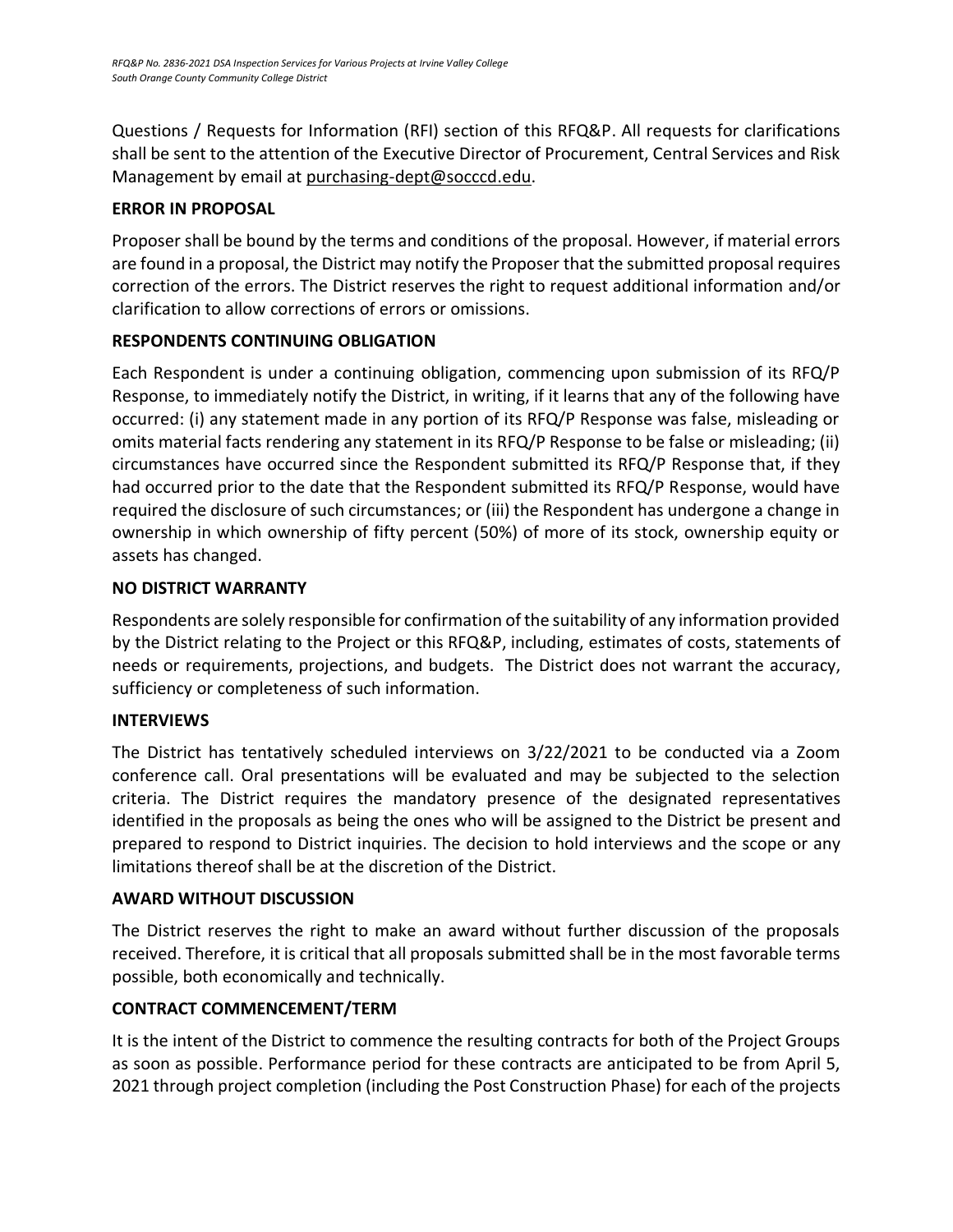identified in the Project Groups. After award, contract is subject to cancellation with 30-days written notice by either party.

#### **INDEPENDENT CONTRACTOR STATUS**

It is expressly understood that the firm named in any contract entered into by the District is acting as an "independent contractor" and not as an agent or employee of the District.

#### <span id="page-11-0"></span>**DISTRICT MODIFICATIONS TO PROPOSALS**

Any interpretation, modifications, correction, or change of this RFQ&P will be made by written Addendum and will be issued by the District and shall become part of the RFQ&P. Interpretations, corrections, or changes of this RFQ&P made in any other manner will not be binding, and Proposers shall not rely upon such interpretations, corrections, and changes. All Addenda issued to this RFQ&P will be posted to the District web site at [www.socccd.edu](http://www.socccd.edu/) on the bids link. Addenda will also be e-mailed to all that are known to have received a copy of the RFQ&P. **Since failure to acknowledge any Addendum(s) may be cause for rejection, Proposers must return the addendum-completed acknowledgment(s) prior to or with the proposal. See Proposal Form G.**

#### <span id="page-11-1"></span>**NEGOTIATION**

<span id="page-11-2"></span>District reserves the right to negotiate the final pricing and all other terms and conditions before award of contract.

#### **AWARD OF CONTRACT**

The award will be made to the responsive and responsible firm/s judged to offer the most advantages and deemed the best fit for the District for each of the Project Groups. At the time of the formal award, the apparent successful firm shall have agreed to contract terms representing the understandings between the parties as to terms and conditions which will govern the relationship of District and Proposer and the obligation of each party for performance of the Agreement.

#### <span id="page-11-3"></span>**FINAL CONTRACT**

The following documents are considered part of the final Agreement, in order of precedence:

- A. The final Agreement between the District and the Proposer;
- B. This RFQ&P as originally released, with Appendices and any addenda released prior to proposal opening.
- C. The Proposer's proposal in total, including all addenda and attachments;

All of the above documents are intended to cooperate and be complementary; provided further, however, that in the event of a conflict between the final Agreement and the provisions set forth in the above referenced documents and/or any other attachments or exhibits thereto (referred to as "referenced documents" for the purposes of this section), the Agreement shall control, unless the provisions set forth in any of the above "referenced documents" to this Agreement provide the District with greater benefits or more expansive services in which case such provisions set forth in any "referenced documents" shall compliment the terms of the Agreement. The intention of the documents is to include all labor, materials, equipment and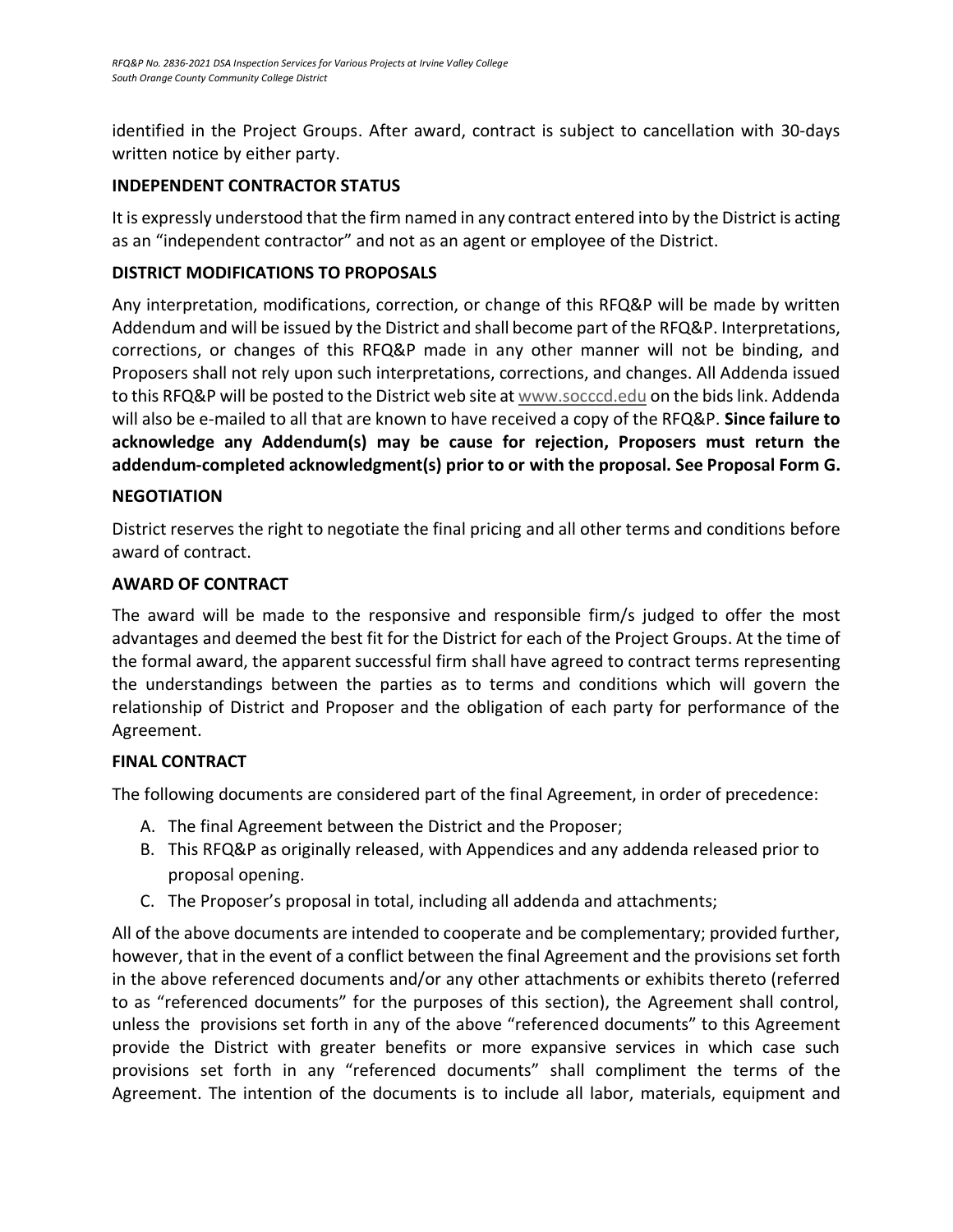transportation necessary for the proper delivery of all services called for in any contract which may arise as a result of this RFQ&P.

#### **NON-COLLUSION DECLARATION**

Declarations are required to be completed by the Proposer declaring that the proposal is in all respects fair and without collusion or fraud. Please see Appendix A.

#### <span id="page-12-0"></span>**EQUAL OPPORTUNITY AFFIRMATIVE ACTION STATEMENT**

Proposer must accept and sign the Equal Opportunity and Affirmative Action Statement set forth in Appendix B.

#### <span id="page-12-1"></span>**PROHIBITED INTEREST**

No official of the District who is authorized in such capacity and on behalf of the District to take part in negotiations or to make, accept or approve this contract, shall have direct or indirect financial interest in the award or any part thereof. Proposer shall receive no compensation hereunder should bidder aid, abet or knowingly participate in violation of this article or breach or violation of this article, the District shall have the right to terminate the contract either in part or in whole and any loss or damage sustained by the District in procuring the services on the open market which the Proposer agreed to perform, shall be borne and paid for by the Proposer.

#### <span id="page-12-2"></span>**QUALITY OF WORK**

The Proposer shall be responsible for the performance of all work as specified herein and shall guarantee that work will meet or exceed the specifications as set forth herein. If it is determined by the District that such services and/or materials do not meet requirements of the District, the Proposer shall be required to correct the same at their own expense.

#### <span id="page-12-3"></span>**QUALITY OF PERSONNEL ASSIGNED TO THE WORK**

<span id="page-12-4"></span>The Proposer shall not employ on this account any unfit person or anyone not skilled in the work assigned to her/him and shall devote only its best qualified personnel to work under this contract. Should the District deem anyone employed under any contract which may arise as a result of this RFQ&P to be incompetent or unfit to perform their duties and so inform the Proposer, the Proposer shall immediately remove such person from this work and such individual shall not again, without prior written permission of the District, be assigned to work under this contract.

#### **PROPOSER CONDUCT**

<span id="page-12-5"></span>During the RFQ&P window (from release of this RFQ&P to final award), proposer is not permitted to contact any District employees, members of the evaluation committee, members of the Board of Trustees or any consultant or professional retained by the District for the purpose of providing the District advice or professional services relating to the Project or the RFQ&P unless at the request of the District's designated contact person (Priya Jerome, Executive Director of Procurement, Central Services & Risk Management) or to fulfill pre-existing contractual obligations. No gratuities of any kind will be accepted, including meals, gifts, or trips. Violation of these conditions may constitute immediate disqualification.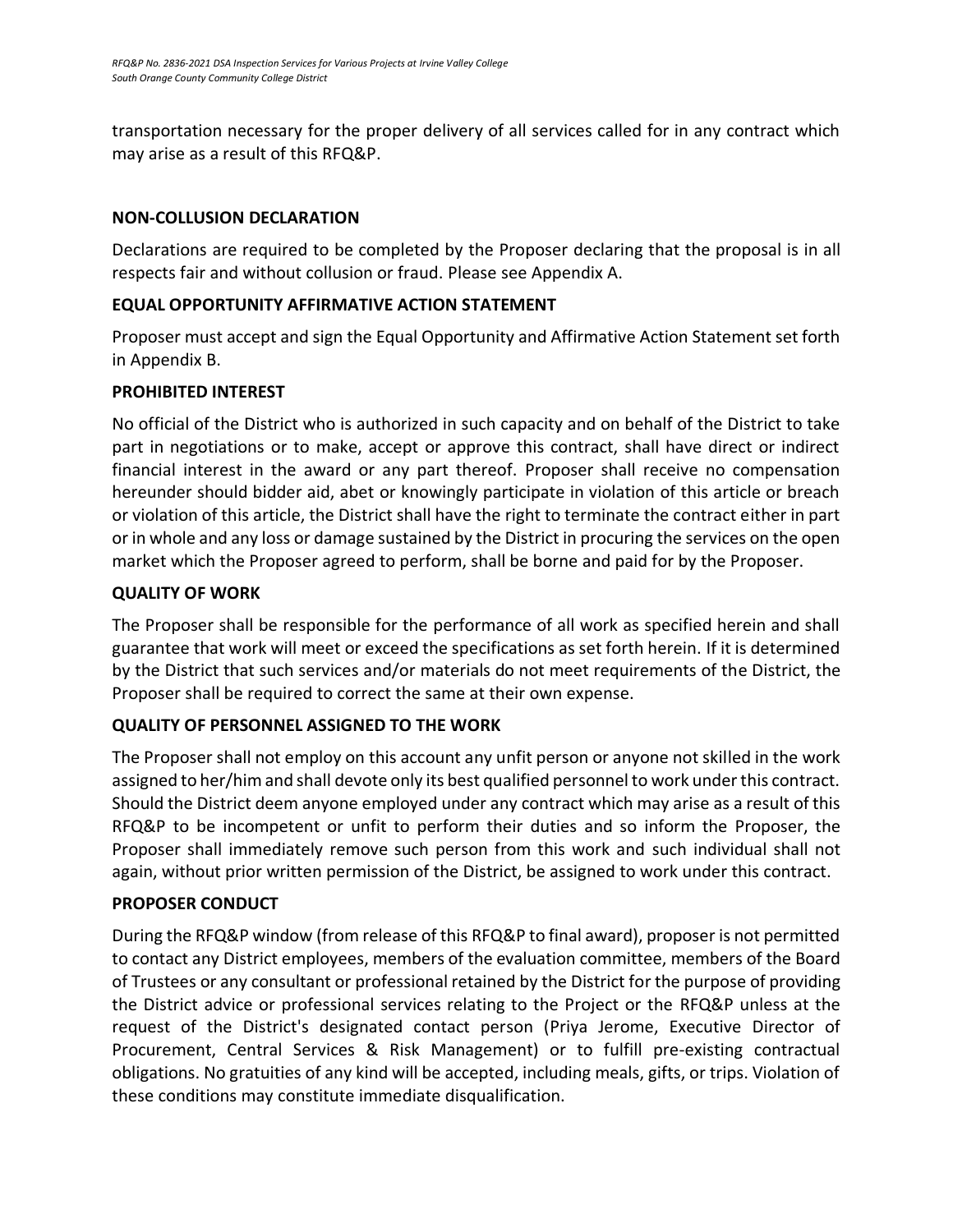#### **ACCESSIBILITY OF INFORMATION TECHNOLOGY**

Proposer hereby warrants that the Work to be provided under this Agreement complies with the accessibility requirements of Section 508 of the Rehabilitation Act of 1973, as amended (29 U.S.C §794d), and its implementing regulations set forth at Title 36, Code of Federal Regulations, Part 1194. Products covered under this provision include, without limitation, the following: Software applications; operating systems; web-based intranet and internet information and applications; telecommunications products; video or multimedia products; self-contained closed products such as copiers; source codes and desktop and portable computers. Proposer agrees to respond promptly and resolve any complaints regarding accessibility of its products or services that are brought to its attention. Proposer further agrees to indemnify and hold harmless the District from and against any claim arising out of Proposer's failure to comply with these requirements. Proposer acknowledges that failure to comply with these requirements shall constitute a breach and be grounds for termination of this agreement or cancellation of the order.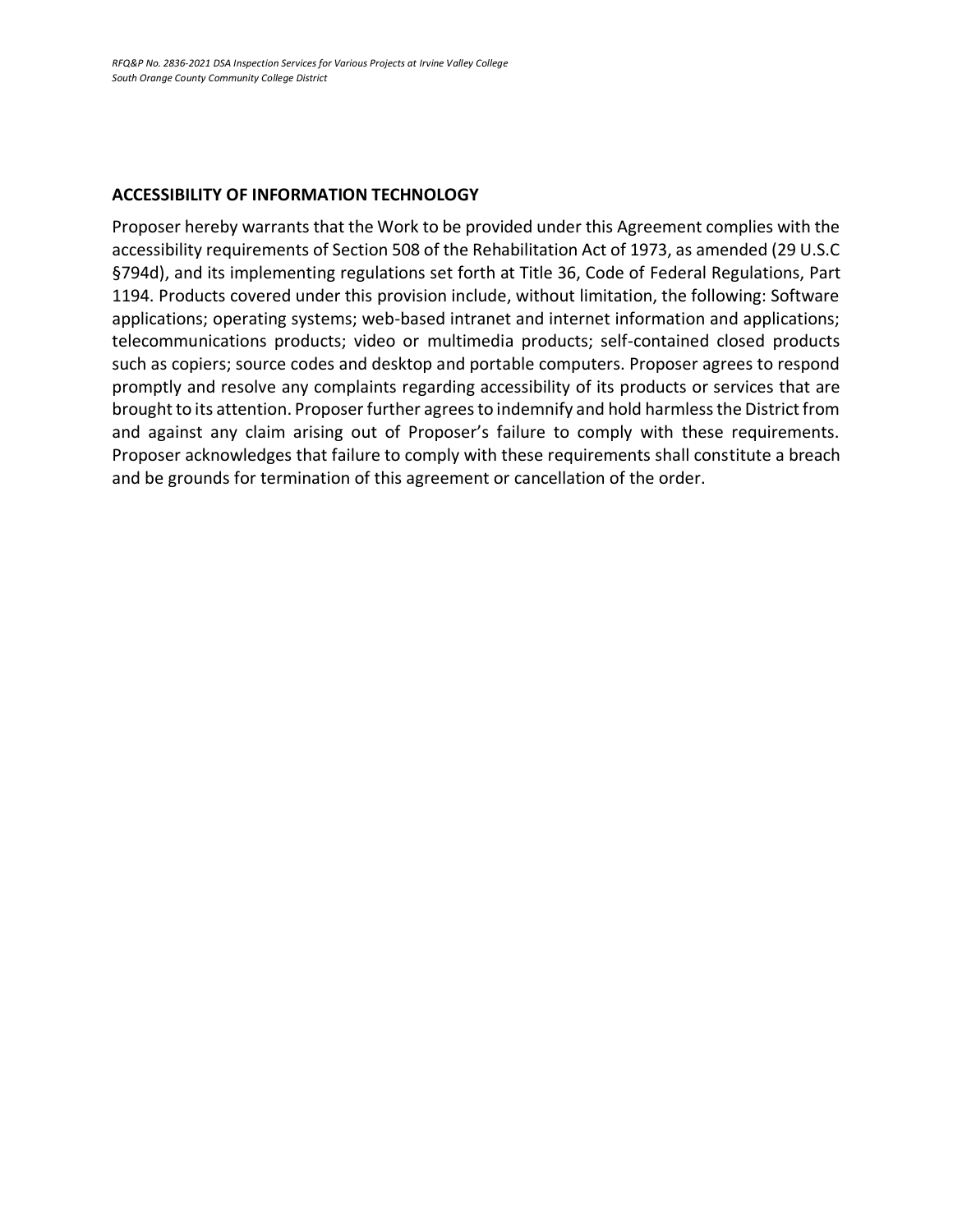### **3. EVALUATION OF PROPOSALS**

The proposals shall be primarily evaluated based upon qualifications of the firm and personnel, innovativeness, demonstrated knowledge, and estimated fees. Experience with higher education and California community college clients is desirable, but not absolutely required.

#### **Selection Process**

All proposals will be examined for merit and ranked by a screening committee according to quality and responsiveness. The top proposals will be placed on a short list of finalists and may be called for interviews. The interview process may include members from the District's leadership in addition to select members of the screening committee.

Team members giving the presentation shall consist of those who will actually direct, execute, and complete the project. The firm or firms selected as first choice will be notified and asked to negotiate final terms of the contract. Contracts will be forwarded to the Board of Trustees for approval and authorization to proceed.

#### **Content and Order of RFQ&P Response**

Firm's proposal should be concise and contain the proposal form and sections as identified below. RFQ&P responses submitted in formats other than those prescribed in this RFQ&P document may be rejected at the sole discretion of the District. All sections identified below must be included for the RFQ&P response to be considered complete and must be divided into tabbed sections.

| <b>Proposal Form</b> | <b>Section Title</b>               | <b>Points</b> |
|----------------------|------------------------------------|---------------|
|                      | Letter of Interest and Approach    |               |
|                      | Personnel and Staffing Resources   | 20            |
|                      | Related Experience and Methodology | 30            |
|                      | Fee and Rate Proposal              | 45            |
|                      | <b>Total</b>                       | 100           |

| Interviews | <b>Points</b> |
|------------|---------------|
|            | 100           |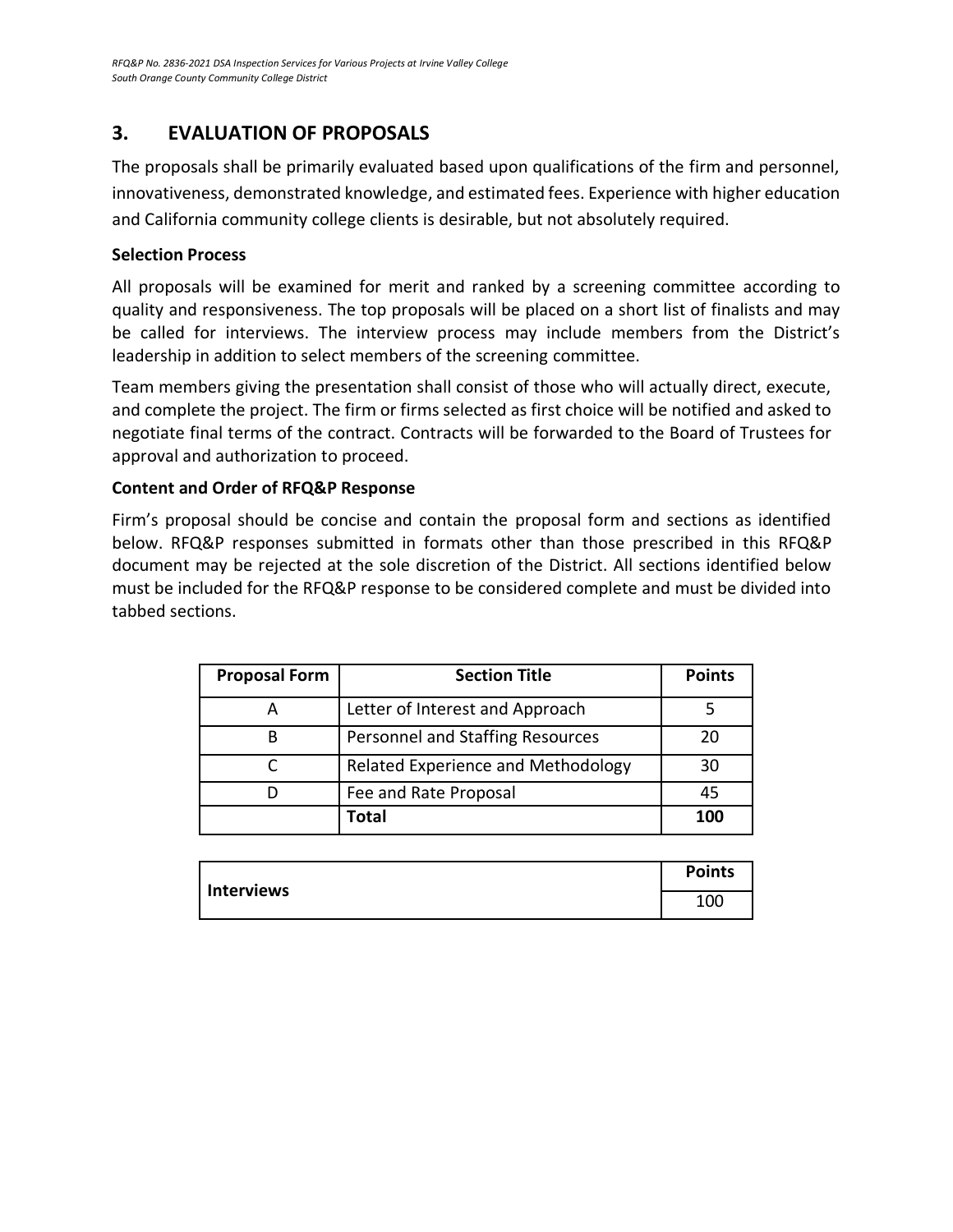### <span id="page-15-0"></span>**4. SCOPE OF SERVICES**

The District is requesting qualification statements and proposals from consultants with a proven track record of providing inspection services for projects similar to the upcoming projects summarized below. The awarded firm/s will be required to provide DSA Class 2 Inspector(s) for continuous inspection of the respective Project Group awarded. Please review each project for complexity, associated value, and timeframe to determine the appropriate number of inspectors to propose for a given timeframe.

#### **Project Group 1**

- 1. HVAC and Roofing for Five Buildings and Central Plant
- 2. PAC Storage Renovation
- 3. Library Lobby Renovation

#### **Project Group 2**

- 1. B200 Building, Chemistry Classroom Year 3
- 2. Gym Bleachers Replacement
- 3. Fire Alarm Controller Upgrades
- 4. LSB-B400 Prep Room
- 5. Irvine Center Drive Entrance Electric Marquee Signs
- 6. PE200 Natural Gas Generator (Task 1) & Touchless Drinking Fountains (Task 2)

The form and content of the Agreement the District anticipates entering into with the successful Firm(s) is incorporated into this RFQ&P as Appendix D. The specific scope of services for the project(s) and other obligations of the successful Firm(s) are set forth in the Agreement.

### **SPECIFIC SCOPE OF SERVICES AND INFORMATION FOR PROJECT GROUP 1**

#### **1. HVAC and Roofing for Five Buildings and Central Plant (DSA #04-119549)**

- Scope of Work: Replacement of flat and sloped roofing at six structures, replacement of rooftop mechanical units (minor interior work) at five buildings, and replacement of small central plant mechanical equipment and hydronic lines to two buildings.
- Timeline: Construction Start: 04/15/2021, Complete 10/31/2021
- Estimated Cost of Construction: \$4,000,000
- **2. PAC Storage Building**
	- Scope of Work: New 30 x 60 prefabricated metal storage building to be placed adjacent to the existing Performing Arts Center. This project may require in-plant inspection. If so, because it is difficult to determine cost at this time, any in-plant inspection costs will be addressed through a contract allowance.
	- Timeline: Construction Start 08/01/2021, Complete 12/15/2021
	- Estimated Cost of Construction: \$500,000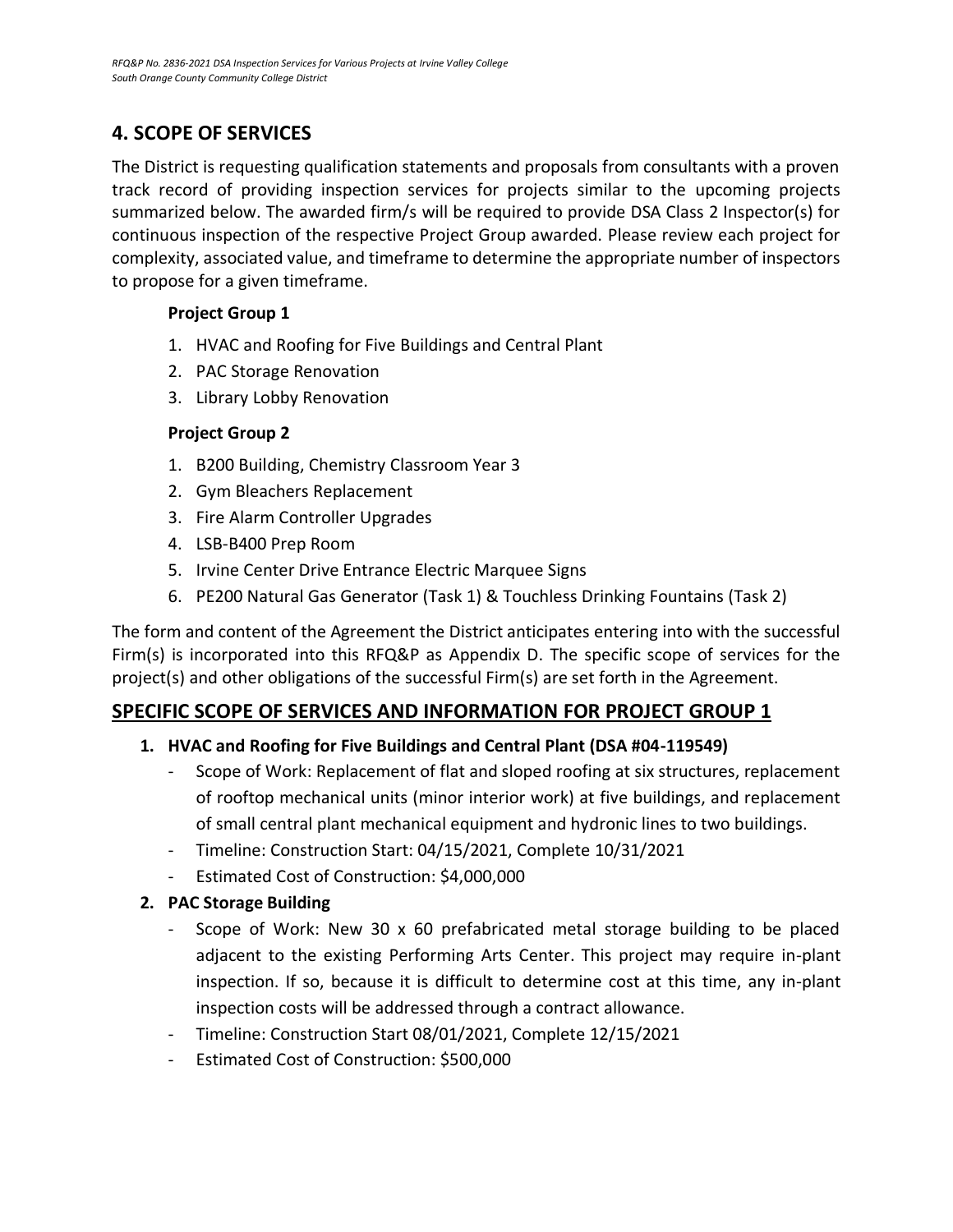#### **3. Library Lobby Renovation**

- Scope of Work: Retrofit of entryway doors, entry mats, and flooring, plus second floor interior storefront partition for sound attenuation. NOTE, this project will require inspection and a DSA 999 submittal but will not be submitted to DSA for review.
- Timeline: Construction Start: 04/15/2021, Complete 06/15/2021
- Estimated Cost of Construction: \$100,000

### **SPECIFIC SCOPE OF SERVICES AND INFORMATION FOR PROJECT GROUP 2**

#### **1. B200 Building, Chemistry Classroom Year 3 (DSA #04-119562)**

- Scope of Work: Modernization of Chemistry Classroom. Scope of work includes but is not limited to finishes, casework, mechanical, plumbing, and electrical upgrades.
- Timeline:
	- o Construction Start: 04/5/2021
	- o Complete: 09/15/2021
- Awarded Construction Contract: \$880,000

#### **2. Gym Bleachers Replacement**

- Scope of Work: Replacement of Gymnasium Bleachers at PE200 building with new Interkal Motorized Telescoping Bleacher System.
- Timeline:
	- o DSA Submittal: March 2021
	- o Construction Start: August 2021
	- o Completion: September 2021
- Awarded Construction Contract: \$394,000

### **3. Fire Alarm Controller Upgrades**

- Scope of Work: Proposed Upgrade- IFP 2100ECS panels to replace all existing panels, providing the capability for 32 networked panels to accommodate the planned/scheduled expansion of IVC campus.
- Timeline:
	- o DSA Submittal: May 2021
	- o Construction Start: October 2021
	- o Completion: December 2021
- Estimated Cost of Construction Contract: \$120,000

#### **4. LSB-B400 Prep Room**

- Scope of Work: Close off the existing 12' x 17' alcove at exterior of LSB-B400 building in effort to expand the interior space of existing Prep Room.
- Timeline:
	- o DSA Submittal: May 2021
	- o Construction Start: November 2021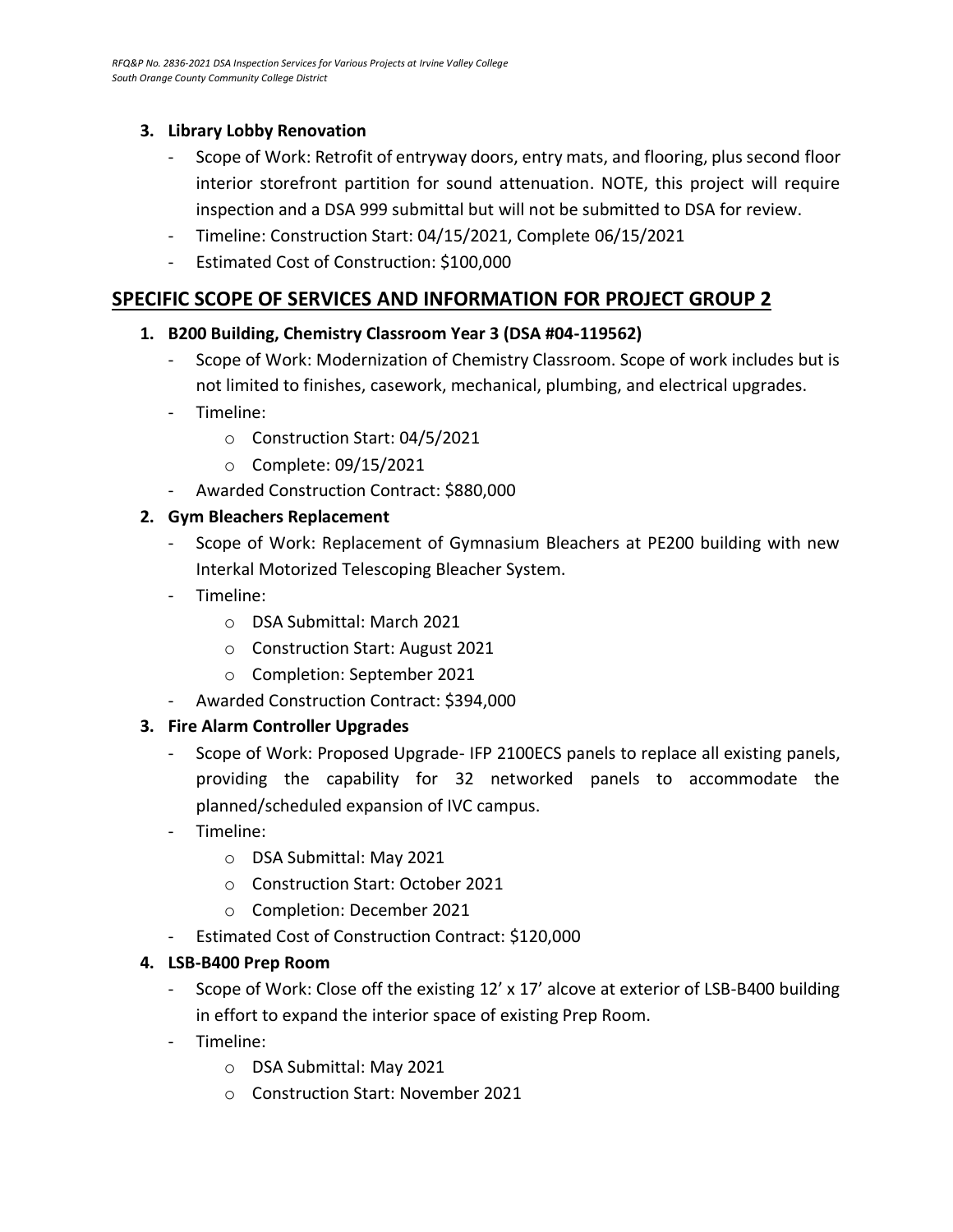- o Completion: December 2021
- Estimated Cost of Construction Contract: \$100,000

#### **5. Live Oak Terrace**

- Scope of Work: Install, implement of a fully integrated, operational, and turnkey audiovisual system (Video Wall or System) for the Live Oak Terrace outdoor area.
- Timeline:
	- o DSA Submittal: May 2021
	- o Construction Start: November 2021
	- o Completion: April 2022
- Estimated Cost of Construction Contract: \$800,000

#### **6. Irvine Center Drive Entrance Electric Marquee Signs**

- Scope of Work: Replacement of 2-existing marquee displays with new 12mm units. It has been confirmed by DSA in writing that (2) Existing Marquees replaced in compliance with requirements of IR A-22, item 1.3. Only inspection by a DSA certified project inspector (no submission of Form DSA 999) is required.
- Timeline:
	- o Construction Start: April 2021
	- o Completion: May 2021
- Awarded Construction Contract: \$55,000
- **7. PE200 Natural Gas Generator (Task 1) & Touchless Drinking Fountains (Task 2)**
	- Scope of Work: Install of new gas generator (Task 1) and replacement of 27-existing with touchless drinking fountains (Task 2). Both Tasks are exempt from DSA Review pursuant to the provisions as outlined in DSA IR A-22. Submission of Inspections Verified Report, form DSA 999 will be required.
	- Timeline:
		- o Construction Start: October 2021
		- o Completion: February 2022
	- Estimated Cost of Construction Contract: \$180,000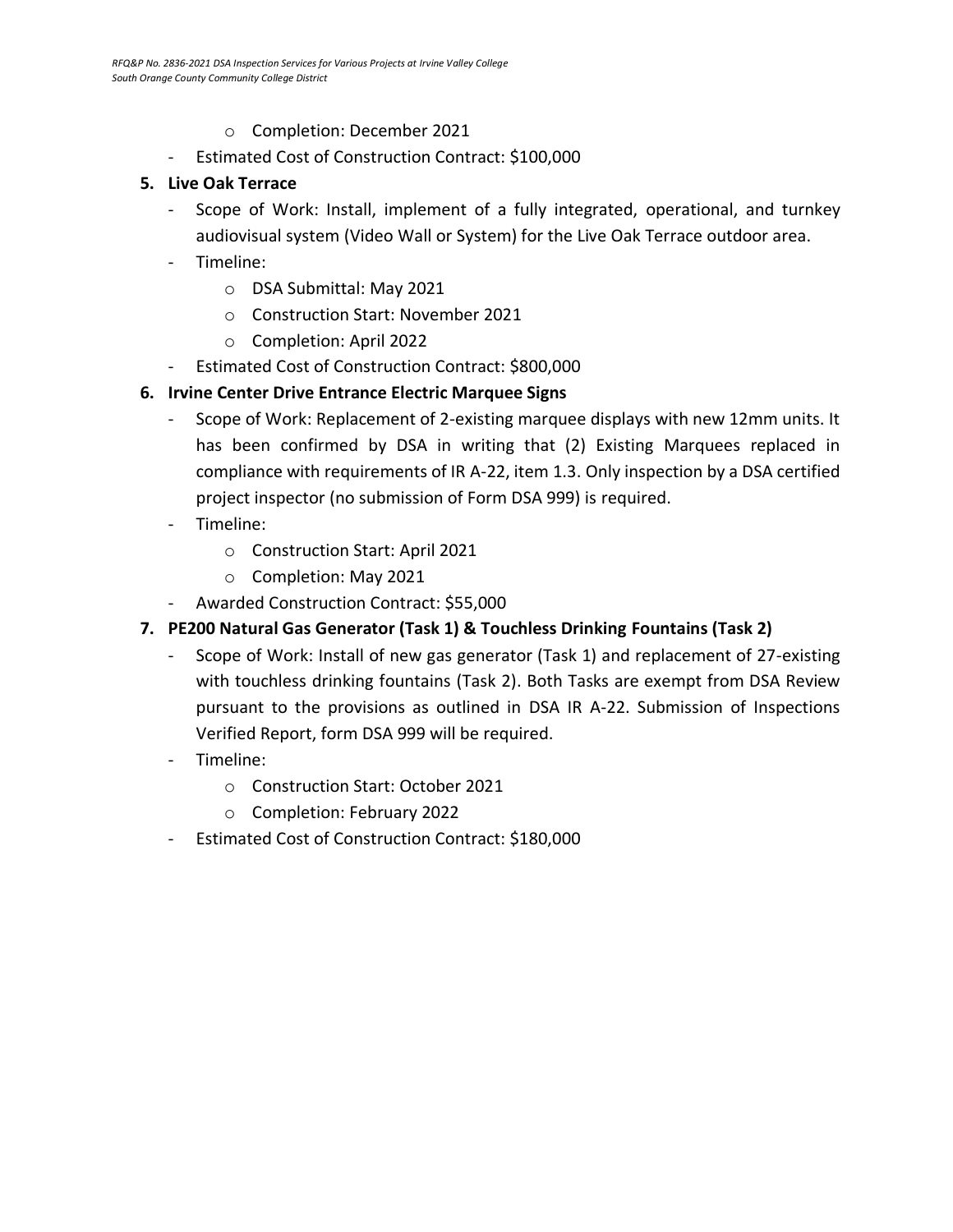### **PROPOSAL FORM A LETTER OF INTEREST AND APPROACH (1 Page Limit for Letter of Interest) (1 Page Limit for Cover Letter) (No Page Limit for Proposer Firm Information)**

#### <span id="page-18-0"></span>**Letter of Interest and Approach**

The RFQ&P response should be introduced with a Letter of Interest that presents a statement of interest, firm's approach, and philosophy for implementing these services, and a brief description of the consultant/firm including qualifications for providing the requested services.

1. Describe what is unique about the consultant/firm as it relates to BOTH Project Group 1 AND Project Group 2.

#### **Cover Letter to District in addition to the Proposer's narrative must include all of the information noted below in a letter format.**

The individual who is authorized to bind Consultancy Services for the Development of a District and Colleges' DSA Inspection Services for Various Projects at Irvine Valley College Proposal (hence, "Proposer") contractually must sign the cover letter, must indicate the signatory is so authorized, and must indicate the title or position of the signatory. **An unsigned cover letter shall cause the proposal to be rejected.** The cover letter must contain a statement from the Proposer that acknowledges that all documents submitted pursuant to this request for proposal process will become a matter of public record. The letter must contain the following:

- The Proposer's name, address, e-mail, telephone, and facsimile number.
- The Proposer's Federal Employer Identification Number and Corporate Identification Number, if applicable.
- The name, title or position, and telephone number of the individual signing the cover letter and statement signatory is authorized to bind the firm.
- The name, title or position, and telephone number of the primary contact and/or account administrator, if different from the individual signing the cover letter.
- Provide all the named people who will actually perform the work when the Program begins.
- A statement to the effect that the proposal is a firm and irrevocable offer, good for one hundred and eighty (180) days. **Please complete Proposal Form A through G and Appendices A through E as part of your RFQ&P response.**
- A statement expressing the Proposer's willingness to perform the services as described in this RFQ&P.
- A statement indicating that all forms, certificates and compliance requirements included in this RFQ&P are completed and duly submitted in the proposal response.
- A statement that there is no conflict of interest. Use Form E.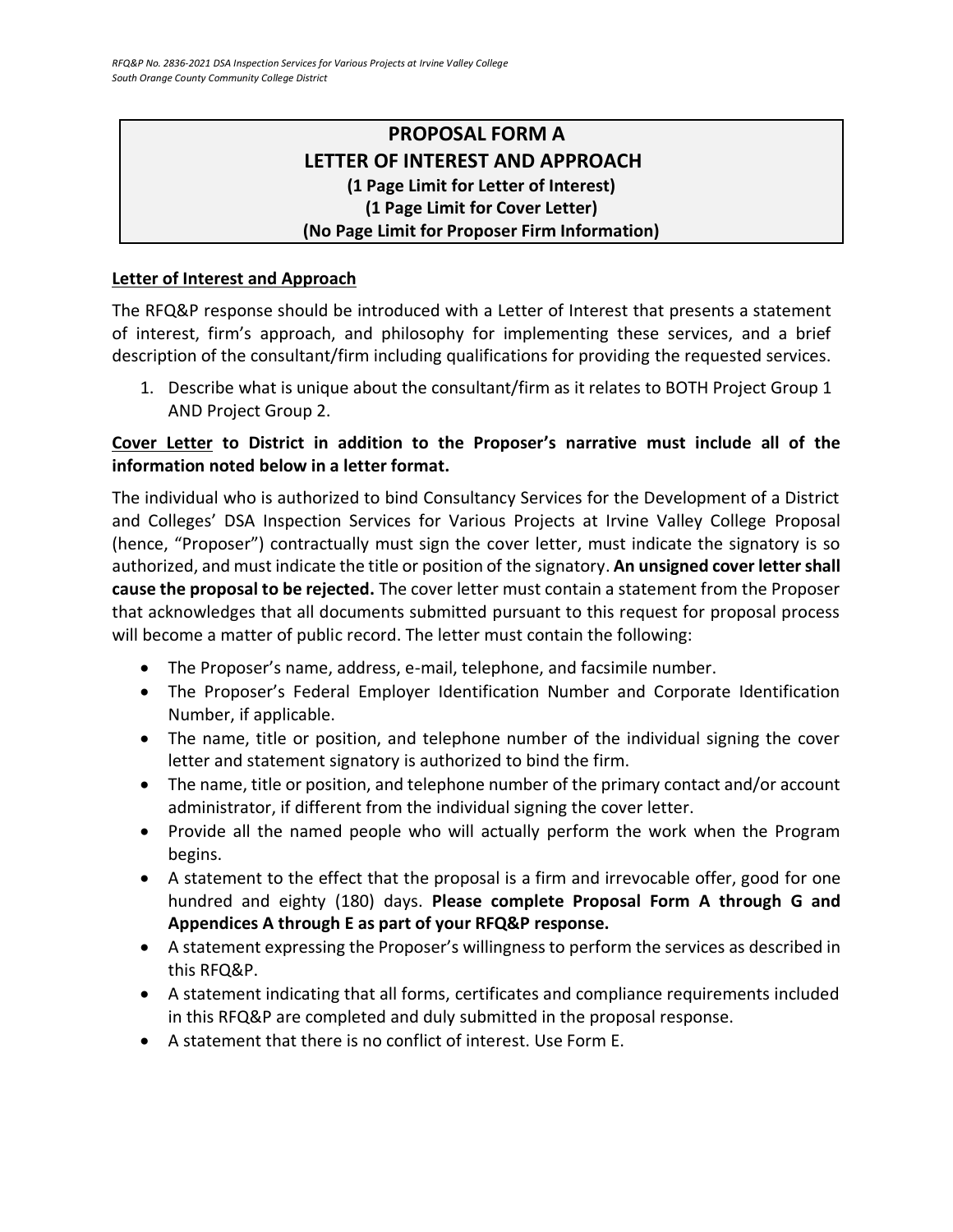- A statement expressing the Proposer's availability of staff and other required resources for performing all services and providing all deliverables within the specified time frames as described in the RFQ&P.
- A statement attesting that the Proposer is not on the federal list of current companies or individuals that have been declared ineligible to receive Federal contracts due to a violation of Executive Order 11246, as amended; Section 503 of the Rehabilitation Act of 1973, as amended 29 U.S.C. Section 793; and/or the Vietnam Era Veterans' Readjustment Assistance Act of 1974, as amended, 38 U.S.C. Section 4212.
- Please indicate if the firm is a small, minority, women, and/or disabled veteran business enterprise by providing a copy of the current certification.

#### **Proposer Firm Information**

• Type of Firm:

| Corporation: _______ Proprietorship: ______ Partnership: ______                  |                                                                                       |
|----------------------------------------------------------------------------------|---------------------------------------------------------------------------------------|
|                                                                                  | Joint Venture: __________ Other (please describe): _____________________________      |
|                                                                                  |                                                                                       |
| Number of years in business under firm name: ___________________________________ |                                                                                       |
| Has the firm changed its name within the past 3 years?                           |                                                                                       |
| YES $\Box$ NO $\Box$                                                             |                                                                                       |
|                                                                                  |                                                                                       |
|                                                                                  |                                                                                       |
|                                                                                  | Have there been any recent (within the last three years) changes in control/ownership |
| of the firm?                                                                     |                                                                                       |
| YES $\Box$<br>$NO$ $\Box$                                                        |                                                                                       |
|                                                                                  |                                                                                       |
|                                                                                  | Have officers or principals of the firm ever had their business license suspended or  |
| revoked for any reason?                                                          |                                                                                       |
| YES $\Box$<br>NO.                                                                |                                                                                       |

If yes, please explain.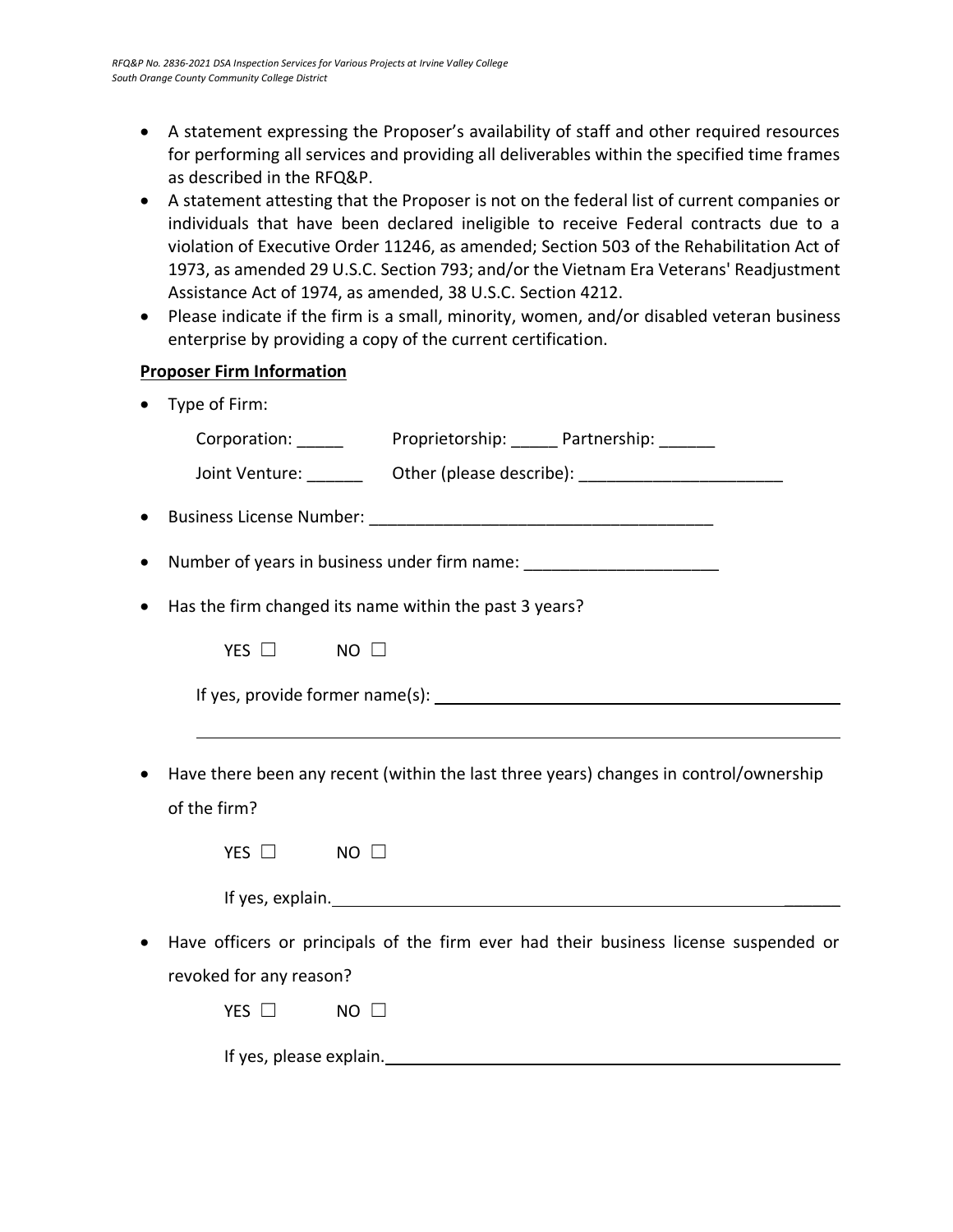• Does the firm have an acceptable history of working proactively to avoid litigation?

| YES | NΟ |  |
|-----|----|--|
|-----|----|--|

If no, please provide specific information on termination for default, litigation settled or judgments entered within the last five (5) years.

• Within the past five (5) years, have one or more contract(s) to provide services to which the Respondent was a party to have been terminated for default of the Respondent officers or principals of the firm?

If yes, please explain.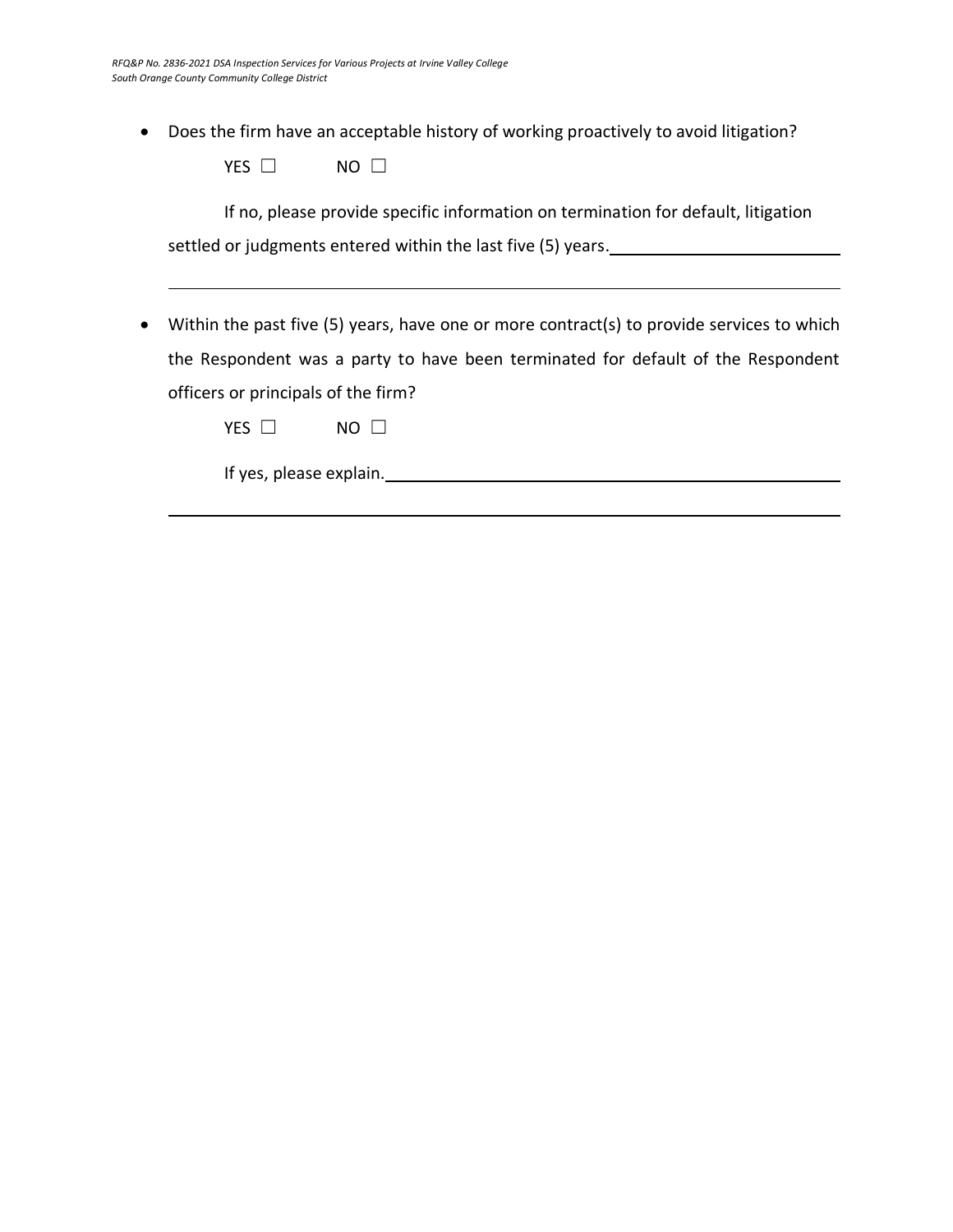### <span id="page-21-0"></span>**PROPOSAL FORM B PERSONNEL AND STAFFING RESOURCES \*SEPARATE PROPOSAL FORM REQUIRED FOR PROJECT GROUP 1 AND 2 (One Page Limit Per Resume)**

Submit resumes for each team member including sub-consultants proposed to provide service to the District including specific qualifications and recent related experience providing similar services. **List the proposed staff's current and anticipated availability during the contract period.** Include the following data and any other relevant information for the District to evaluate:

- 1. Provide total number of professional staff currently employed by the firm.
- 2. Resumes should include the Project Executive or person(s) providing oversight of the project team, if applicable.
- 3. Identify person/s who will be principally responsible for working with the District. Indicate the role and responsibility of each person/s, and how many years of experience with a focus on community college district qualifications relative to the proposed role. If the Proposer is chosen as a finalist, the proposed individual/s must attend the interview and in-person presentation.
- 4. Indicate whether or not individual is currently a direct employee of the firm. If a direct employee, indicate how many years with the firm.
- 5. Link each named person with the specific tasks, responsibilities, and deliverables.
- 6. If more than one person is named as a candidate for a specific role, include above information for all listed persons.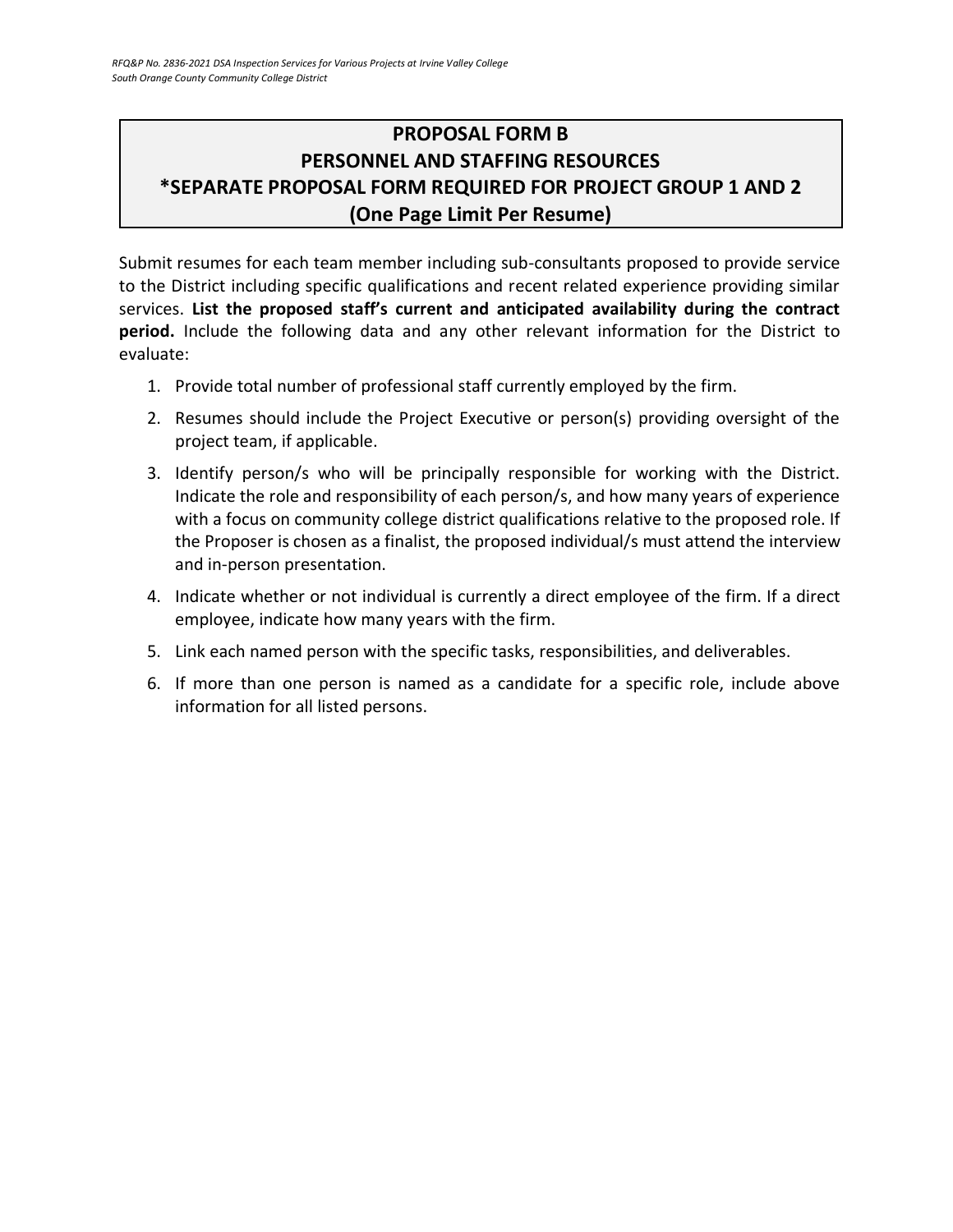### <span id="page-22-0"></span>**PROPOSAL FORM C RELATED EXPERIENCE AND METHODOLOGY \*SEPARATE PROPOSAL FORM REQUIRED FOR PROJECT GROUP 1 AND 2 (5 Page Limit Per Project Group)**

- 1. Provide a summary of the Firm's experience in relation to the services contemplated in this RFQ&P.
- 2. Describe how the firm will provide services and fulfill the requirements and expectations of the District.
- 3. Provide a summary of your Firm's experience working with Community Colleges and the experience of the staff assigned to this project.
- 4. Name and state the number of public entity clients served within the past 5 years.
- 5. Do you provide weekly status reports? If so, describe the type of information the status report contains.
- 6. Identify any special services typically provided by the firm that are not listed in the Scope of Services. Ensure that pricing for these services are included in Proposal Form D.
- 7. Indicate the firm's proximity to the District and availability to accomplish the work.
- 8. List projects in chronological order in which team members were involved. Indicate whether project was completed by firm or by a team member when employed by another firm.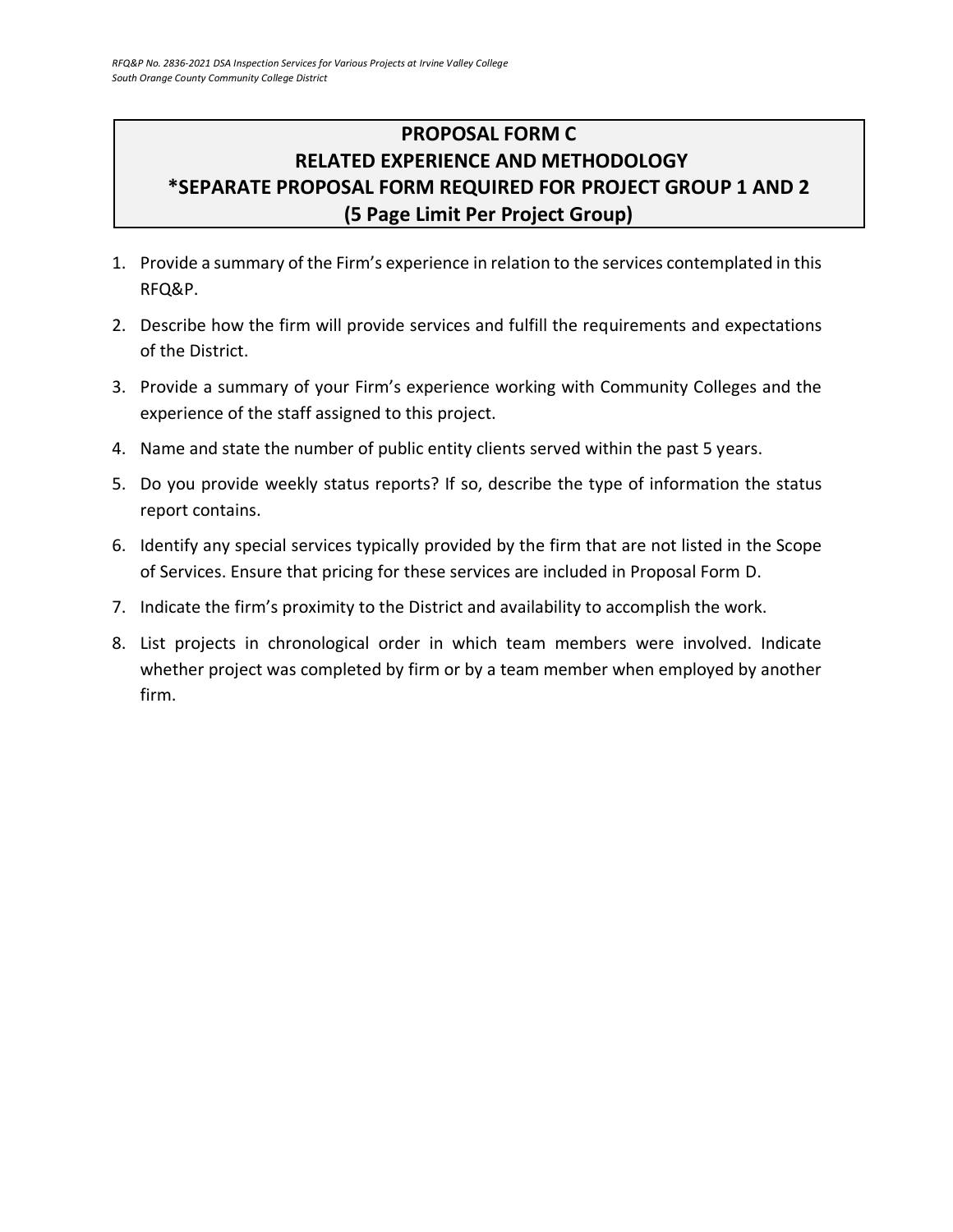### <span id="page-23-0"></span>**PROPOSAL FORM D FEE AND RATE PROPOSAL \*FIRMS SHALL PROPOSE FEES FOR PROJECT GROUP 1 AND 2**

The proposed fee schedules shall include fully burdened hourly rates for each title/individual proposed for the work. It is the proposer's responsibility to understand the complexity of the District as well as the complexity of the proposed work and to submit a not-to-exceed fee accordingly using the form below.

Fees shall be firm and fixed.

Indicate the billable hourly rate and estimated total hours required to fulfill their duties. Such rates shall include all labor, materials, overhead and profit (OH&P), and other direct and indirect costs including incidental travel. Actual contract rates and project fees will be subject to negotiation prior to issuance of any agreement.

#### **1. FEE AND RATE PROPOSAL FOR PROJECT GROUP 1**

| Fees for Project Group 1             |          |
|--------------------------------------|----------|
| <b>District Controlled Allowance</b> | 5,000.00 |
| TOTAL FEES FOR PROJECT GROUP 1   \$  |          |

#### **2. FEE AND RATE PROPOSAL FOR PROJECT GROUP 2**

| Fees for Project Group 2             |     |
|--------------------------------------|-----|
| <b>District Controlled Allowance</b> | N/A |
| TOTAL FEES FOR PROJECT GROUP 2   \$  |     |

#### 3. **RATES FOR ADDITIONAL SERVICES**

The following rates shall Apply to Project Group 1 AND Project Group 2, which include overhead, administrative cost and profit, shall be utilized in arriving at the fee for Additional Services. The hourly rates reflected below shall be effective as of the date of execution of an Agreement between the District and the Firm.

| Service/Discipline                                                                               | <b>Position/Title</b> | <b>Proposed Hourly Rate</b> |
|--------------------------------------------------------------------------------------------------|-----------------------|-----------------------------|
|                                                                                                  |                       |                             |
|                                                                                                  |                       |                             |
|                                                                                                  |                       |                             |
|                                                                                                  |                       |                             |
|                                                                                                  |                       |                             |
|                                                                                                  |                       |                             |
|                                                                                                  |                       |                             |
| Duplicate as necessary for ALL services/disciplines, positions/titles and proposed hourly rates. |                       |                             |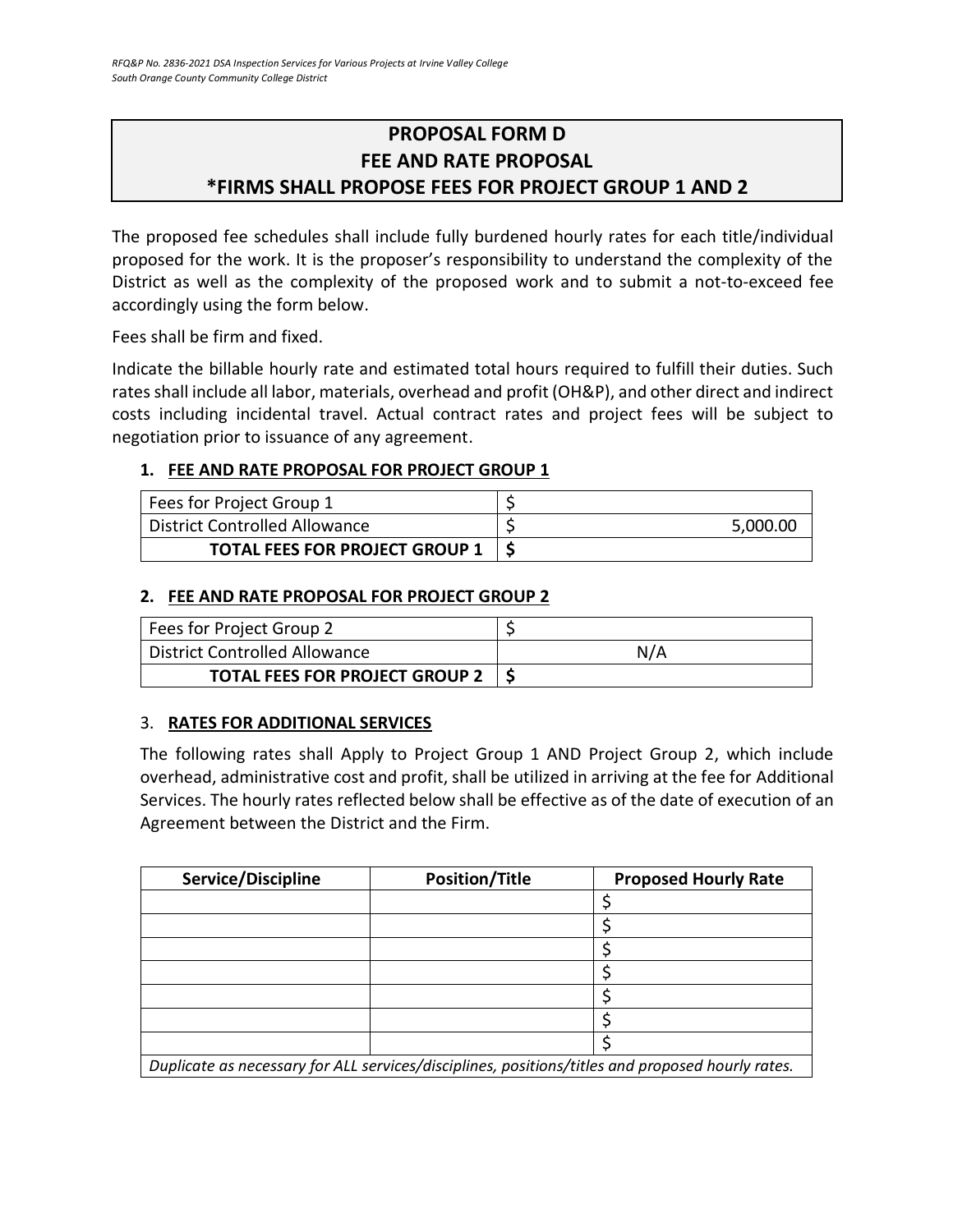### <span id="page-24-0"></span>**PROPOSAL FORM E GENERAL TERMS AND CONDITIONS**

**Offer Held Firm**: The Proposer agrees that it will not withdraw its offer for a period of *one hundred and eighty (180*) calendar days from the opening date.

**Right to Reject**: The Proposer understands that the District reserves the right to reject any or all proposals and to waive any irregularities and/or informalities in the evaluation of proposals. The District intends to verbally negotiate with the Proposers to reach a final agreement.

**Bidder Certification**: The Proposer certifies that this bid is made without previous understanding, agreement or connection with any person, firm, or corporation making a bid on the same services, and is in all respects fair and "without collusion or fraud."

**Execution of a Contract**: If awarded a contract, the Proposer agrees to execute a contract in accordance with this Proposal and the District's Instructions for Submittal of Proposals, Information for Proposers, General Conditions, and Service Requirements immediately upon receipt of written notice of acceptance of the Proposal by the District.

**Assumption of Contract**: The Proposer agrees to assume operations under the contract after the Board approval of contract and within ten (10) calendar days following the District's notification to proceed.

**Exceptions to Specifications**: In submitting a proposal, the Proposer affirms acceptance of the complete Conditions Specifications and Requirements associated with the District's RFQ&P document, unless otherwise stipulated. Any variances or exceptions which the Proposer wishes to note with respect to any of the Conditions, Specifications, or any District Service Requirements are to be stated herein or in an attachment to the RFQ&P submittal which is to be titled "Exceptions."

**Conflicts of Interest**: All Proposers must disclose the name of any Board of Trustees member, officer, director, or agent who is an employee of the South Orange County Community College District, which includes any District employee. Further all Proposers must disclose the name of any District or District employee, or Board of Trustees member, who has, directly or indirectly, any financial interests in the Proposer's firm or any of its branches. Submit this information on an attachment to the proposal which is titled "Conflict of Interest" and include the person's name, interest or position, and percent of ownership, if applicable**.**

**Financial Statement:** Prior to the award of contract, the District reserves the right to request and the proposer shall provide the current financial statement of the Proposer that is reviewed or audited by a Certified Public Accountant.

**Required Submittals**: The Proposer's detailed responses to the District's specifications and evaluation criteria must accompany this Proposal.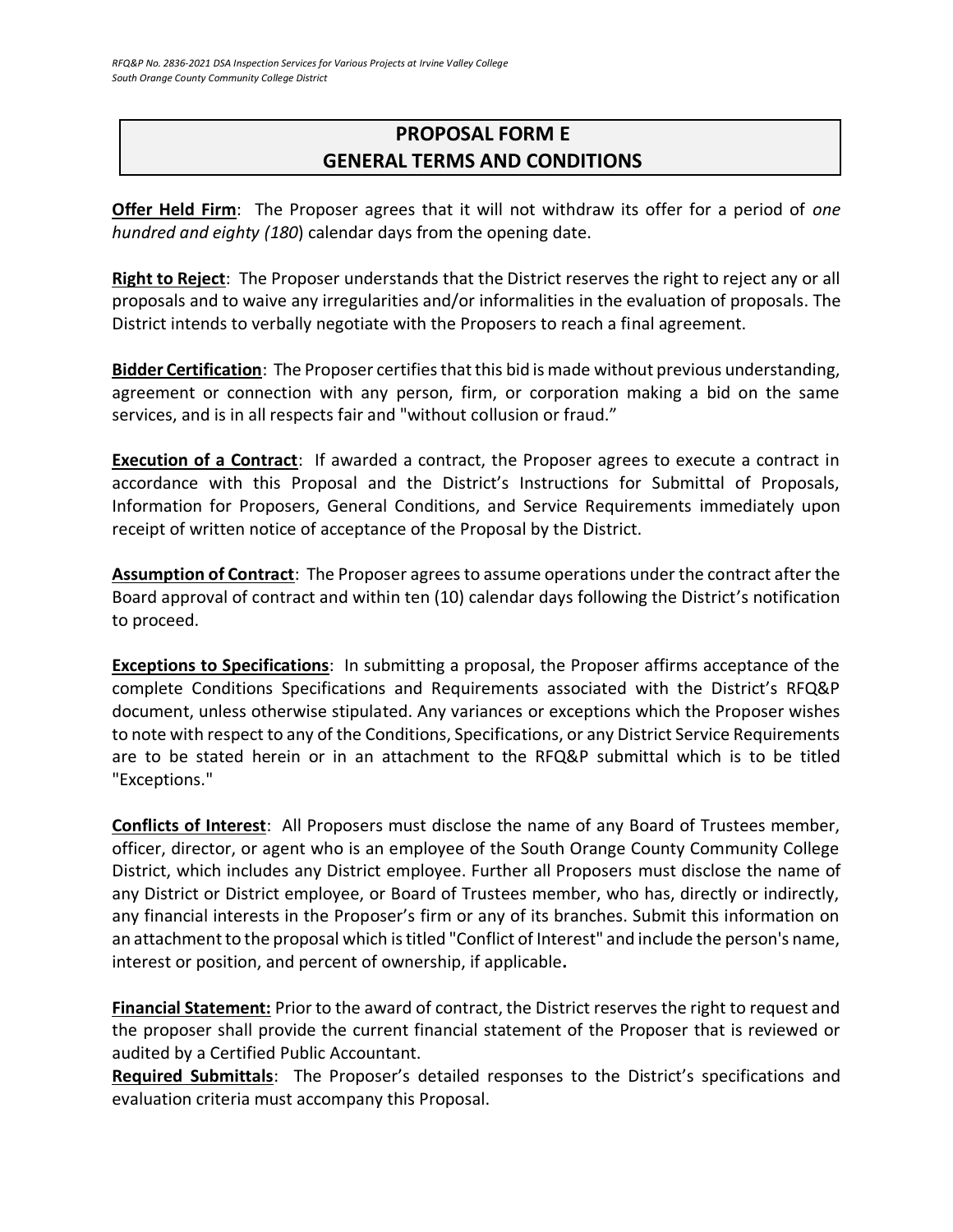**District's Right to Award**: The signer hereby acknowledges that the District reserves the right to make the award to the Proposer which the District judges to have submitted the proposal most favorable to the District, with the District being the sole judge thereof.

**Legally Binding**: It is further certified that the person whose signature appears below is legally empowered to bind the company in whose name the proposal is entered and declares under penalty of perjury under California law that the firm's proposal response to this RFQ&P is true and correct.

**Litigation History**: List all related litigation in the last five (5) years filed by either an owner, owner's consultant, or contractor, against the firm.

SUBMITTED BY:

| <b>Company Name:</b>                                                                                                   |      |                                               |      |  |
|------------------------------------------------------------------------------------------------------------------------|------|-----------------------------------------------|------|--|
|                                                                                                                        |      |                                               |      |  |
| <b>Contact Person:</b>                                                                                                 |      |                                               |      |  |
|                                                                                                                        |      |                                               |      |  |
| Address:                                                                                                               |      |                                               |      |  |
| <u> 1989 - Johann Stoff, deutscher Stoffen und der Stoffen und der Stoffen und der Stoffen und der Stoffen und der</u> |      |                                               |      |  |
| City:                                                                                                                  |      | State:                                        | Zip: |  |
|                                                                                                                        |      |                                               |      |  |
| Phone Number:                                                                                                          | Fax: |                                               |      |  |
|                                                                                                                        |      | <u> 1989 - Andrea Andrew Maria (h. 1989).</u> |      |  |
| Email:                                                                                                                 |      |                                               |      |  |
|                                                                                                                        |      |                                               |      |  |
|                                                                                                                        |      |                                               |      |  |
| By: Signature (Manual)                                                                                                 |      |                                               |      |  |
|                                                                                                                        |      |                                               |      |  |
|                                                                                                                        |      |                                               |      |  |

By: Signature (Typed or Printed)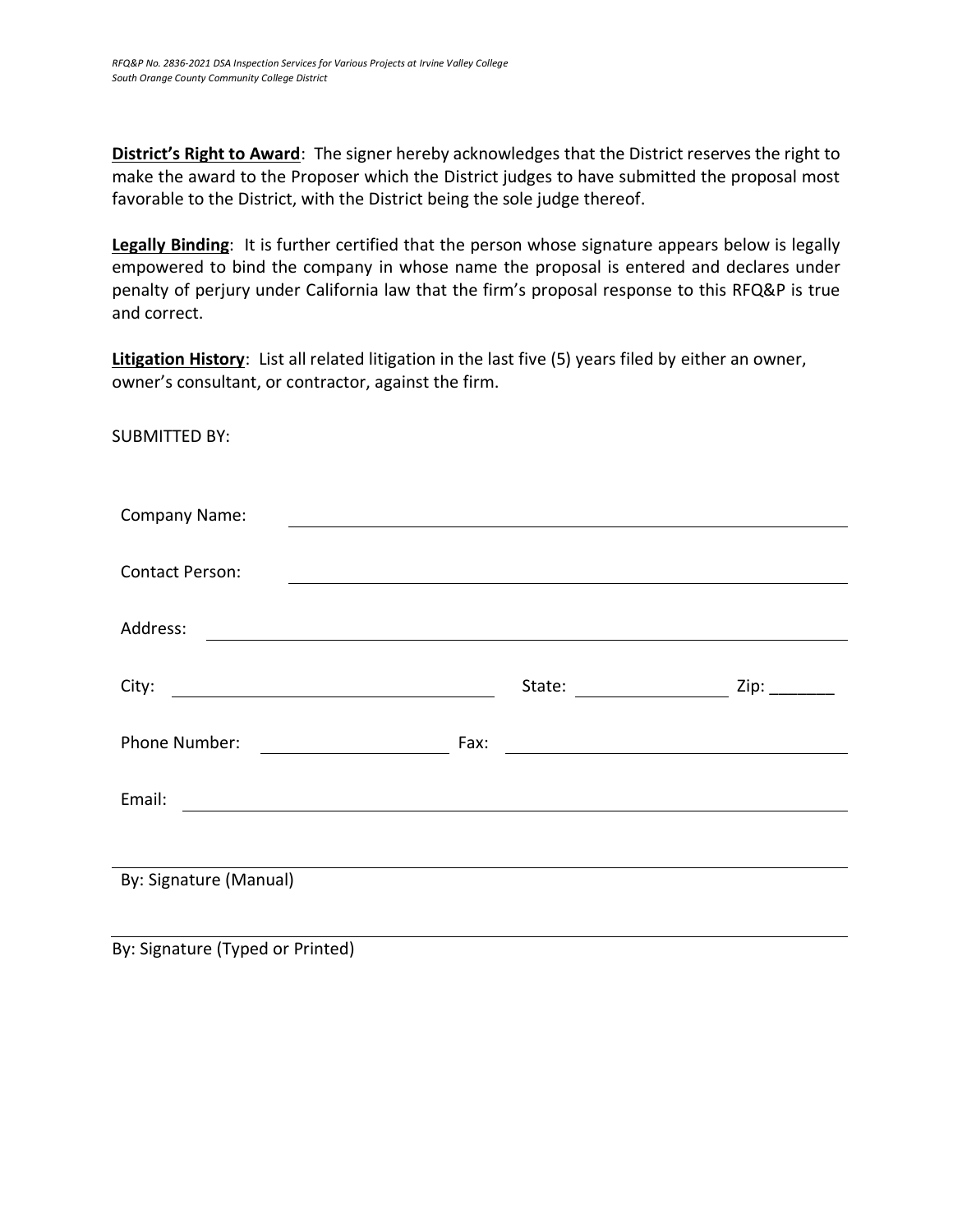### **PROPOSAL FORM F REFERENCES**

<span id="page-26-0"></span>Each Proposer must be able to present both current and past evidence of satisfactory experience in providing services requested. List all four-year higher education and community college districts that you or your firm has contracted with in the last five (5) years. Include the name of the institution or district, contact person, email address and phone number of individuals who can evaluate work that has been completed by the consultant(s)/firm/team member(s) in the past five (5) years. The District has prioritized collegiality and collaboration, and assessing how consultant(s) will function within that culture will be a critical evaluation component.

#### **REFERENCES**

| Name of Entity:                                                                                                                  |        |                      |
|----------------------------------------------------------------------------------------------------------------------------------|--------|----------------------|
|                                                                                                                                  |        |                      |
| <b>Contact Person:</b>                                                                                                           |        |                      |
| Address:<br><u> 1980 - Andrea State Barbara, amerikan personal di sebagai personal di sebagai personal di sebagai personal d</u> |        |                      |
|                                                                                                                                  |        |                      |
| City:                                                                                                                            | State: | Zip: $\qquad \qquad$ |
| Phone Number:                                                                                                                    | Fax:   |                      |
| Email:                                                                                                                           |        |                      |
| Dates of Services:<br>From:                                                                                                      | To:    |                      |
| Types of Services Provided:                                                                                                      |        |                      |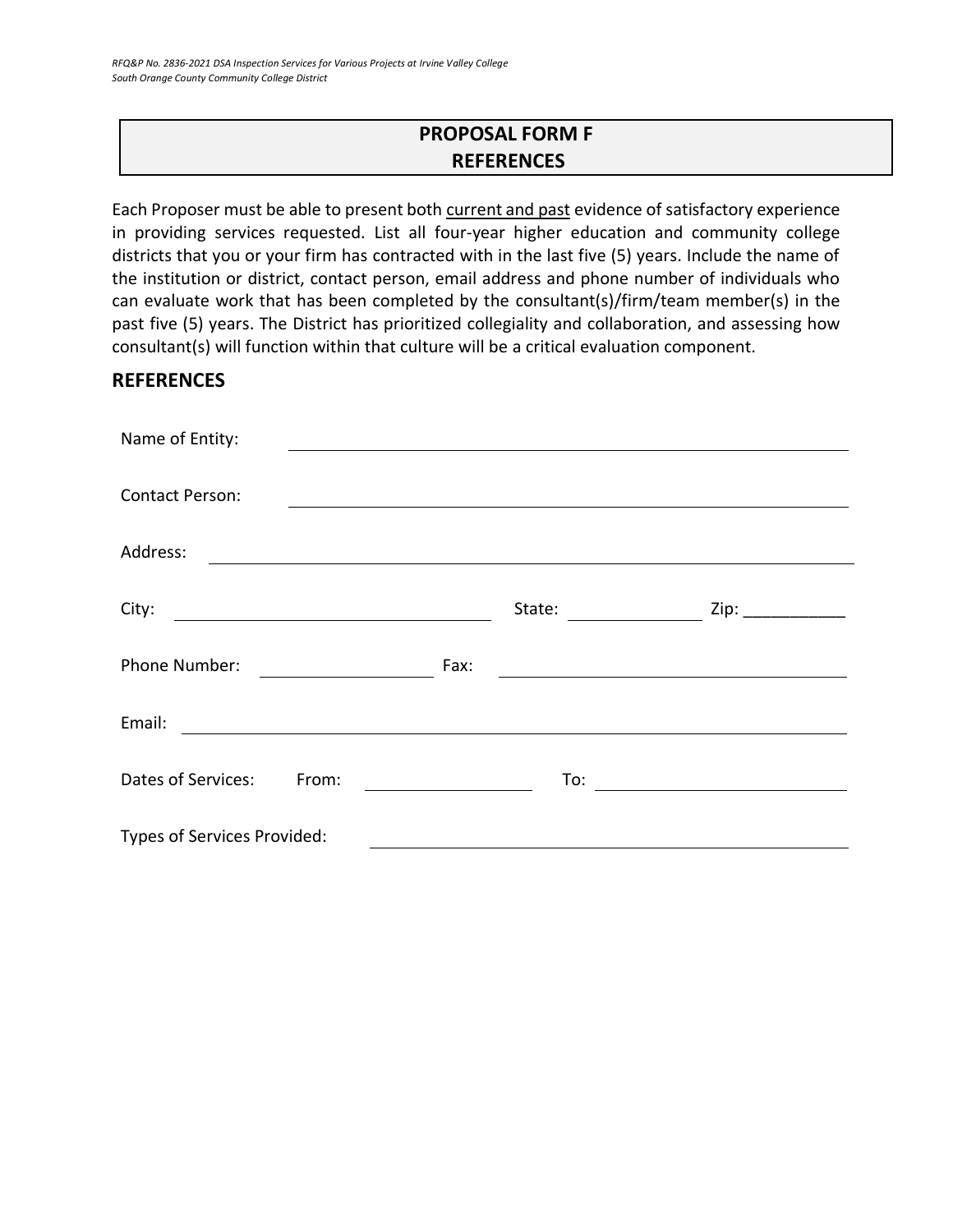### **PROPOSAL FORM G Addenda Acknowledgement**

<span id="page-27-0"></span>**Addenda**: Changes or corrections to the proposal document will be issued via a numbered addendum format at the time of the pre-proposal conference or at least five (5) calendar days prior to submittal date. Record below the number(s) and date(s) of addenda received, if applicable.

| Addendum #_________ |  |
|---------------------|--|
| Addendum #_________ |  |
| Addendum #________  |  |
| Addendum #_________ |  |
| Addendum #          |  |
| Addendum #________  |  |
| Addendum #________  |  |
| Addendum #          |  |
| Addendum #_________ |  |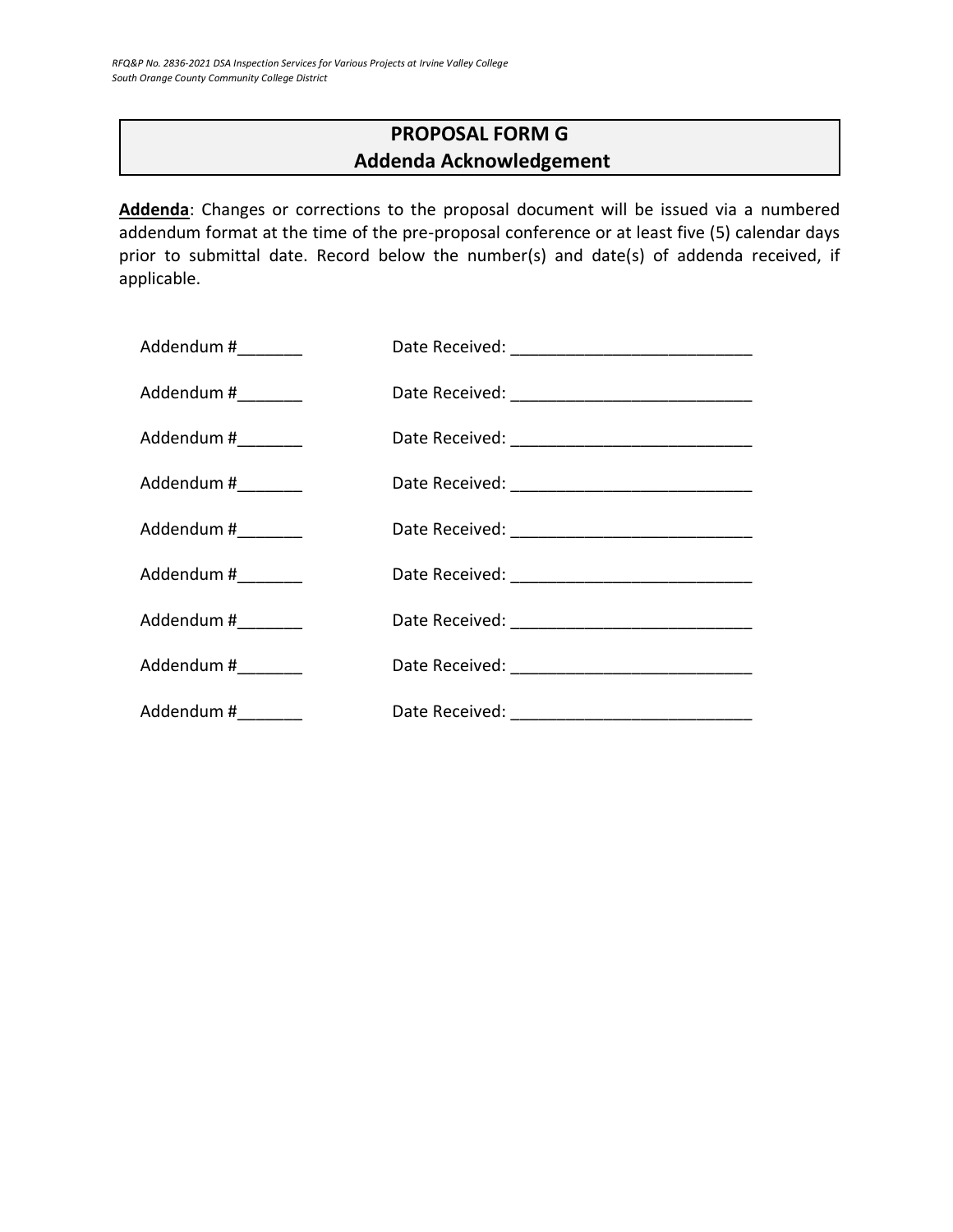### **APPENDIX A Non-Collusion Declaration**

#### <span id="page-28-0"></span>**NON-COLLUSION DECLARATION TO BE EXECUTED BY PROPOSER AND SUBMITTED WITH PROPOSAL**

|           | State of California |    |     |     |    |                                              |
|-----------|---------------------|----|-----|-----|----|----------------------------------------------|
|           |                     |    | SS. |     |    |                                              |
| County of |                     |    |     |     |    |                                              |
|           |                     |    |     |     |    | being first duly sworn, deposes and          |
| says      | that                | he | or  | she | IS |                                              |
|           |                     |    |     |     |    | the party making the foregoing proposal that |

the proposal is not made in the interest of, or on behalf of, any undisclosed person, Proposer, company, association, organization, or corporation; that the proposal is genuine and not collusive or sham; that the Proposer has not directly or indirectly induced or solicited any other Proposer to put in a false or sham proposal, and has not directly or indirectly colluded, conspired, connived, or agreed with any Proposer or anyone else to put in a sham proposal, or that anyone shall refrain from submitting a proposal; that the Proposer has not in any manner, directly or indirectly, sought by agreement, communication, or conference with anyone to fix the proposal price of the Proposer or any other Proposer, or to fix any overhead, profit, or cost element of the proposal price, or that of any other Proposer, or to secure any advantage against the public body awarding the contract of anyone interested in the proposed contract; that all statements contained in the proposal are true; and, further, that the Proposer has not, directly or indirectly, submitted his or her proposal price or any breakdown thereof, or the contents thereof, or divulged information or data relative thereto, or paid, and will not pay, any fee to any corporation, Proposer, company association, organization, or to any member or agent thereof to effectuate a collusive or sham proposal.

I certify (or declare) under penalty of perjury that the foregoing is true and correct.

\_\_\_\_\_\_\_\_\_\_\_\_\_\_\_\_\_\_\_\_\_\_\_\_\_\_\_\_\_\_\_\_\_\_\_\_\_\_\_\_\_\_\_\_\_

\_\_\_\_\_\_\_\_\_\_\_\_\_\_\_\_\_\_\_\_\_\_\_\_\_\_\_\_\_\_\_\_\_\_\_\_\_\_\_\_\_\_\_\_\_

Print Name

Signature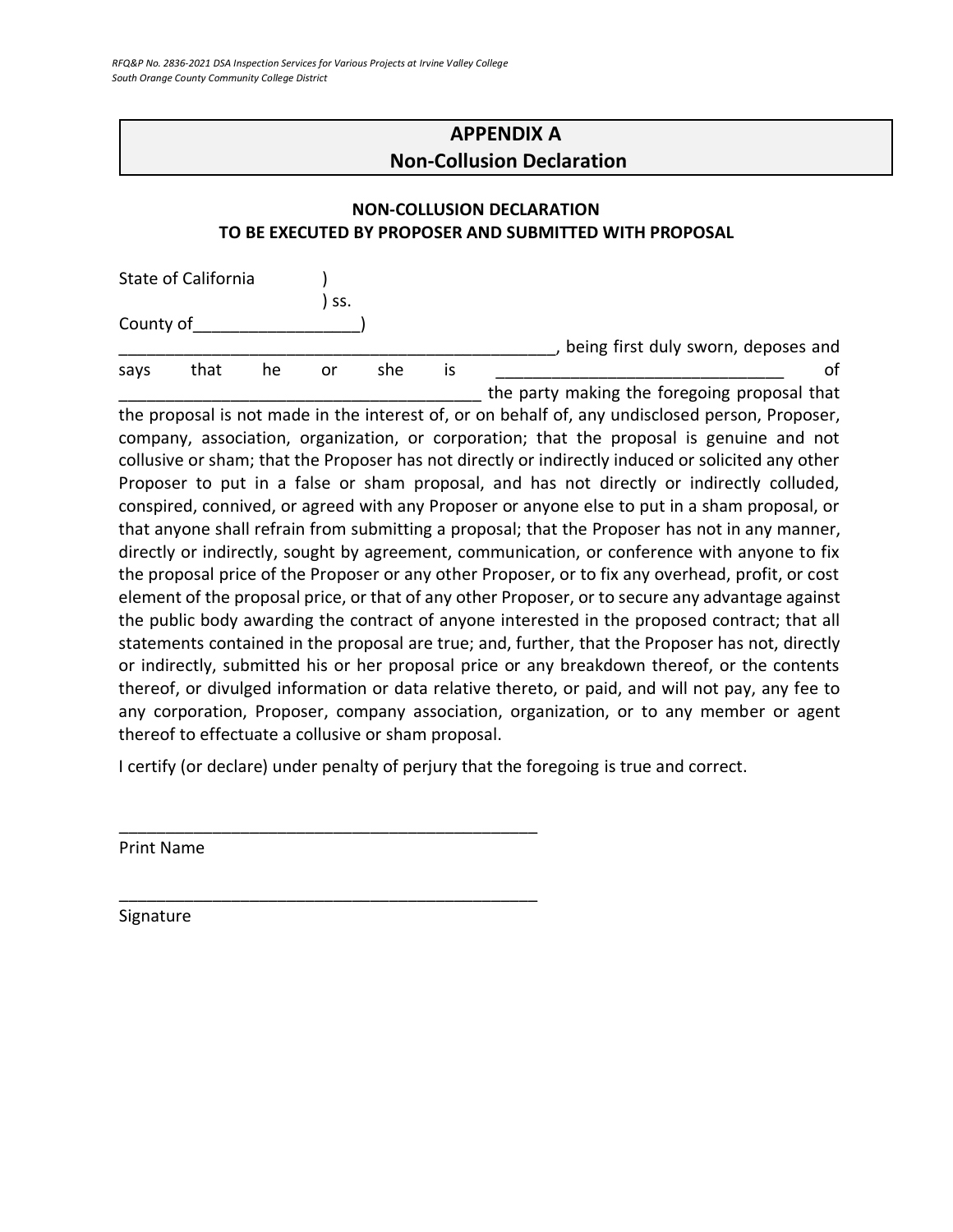### <span id="page-29-0"></span>**APPENDIX B Equal Opportunity Affirmative Action Statement**

#### **SOUTH ORANGE COUNTY COMMUNITY COLLEGE DISTRICT EQUAL OPPORTUNITY AFFIRMATIVE ACTION STATEMENT**

Proposer hereby certifies that in performing work or providing products for the District, there shall be no discrimination in its hiring or employment practices because of age, sex, race, color, ancestry, national origin, religious creed, physical handicap, medical condition, marital status, or sexual orientation, except as provided for in Section 12940 of the California Government Code. Proposer shall comply with applicable federal and California anti-discrimination laws, including but not limited to the California Fair Employment and Housing Act, beginning with Section 12900 of the California Government Code.

IN WITNESS WHEREOF, the undersigned has executed this Certificate of Non-Discrimination this day of , 2018.

| Name of individual, company or corporation |       |          |
|--------------------------------------------|-------|----------|
|                                            |       |          |
| Title: $\qquad \qquad \qquad$              |       |          |
| Address: ________                          |       |          |
|                                            |       |          |
|                                            | State | Zip Code |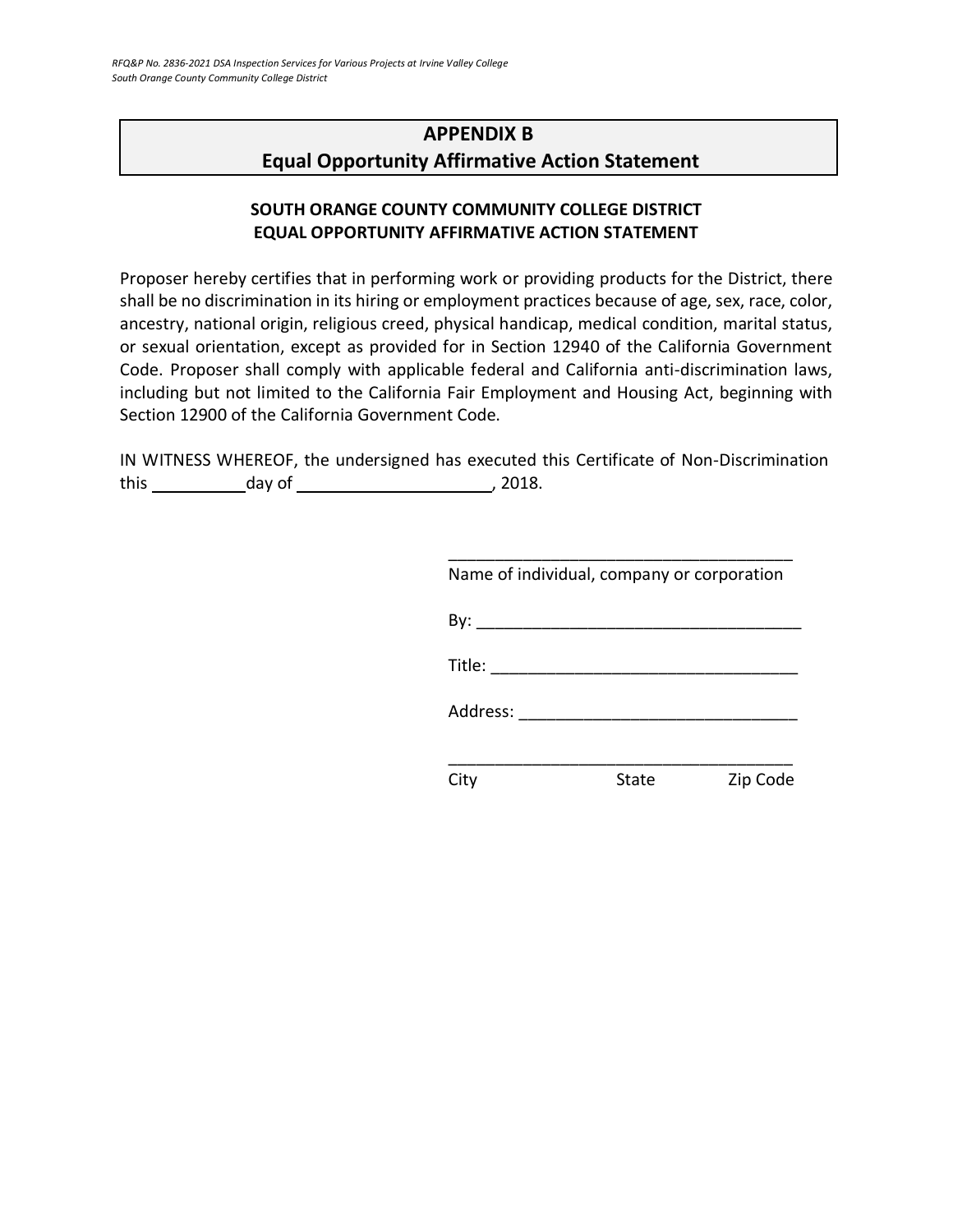### **APPENDIX C Firm's Certificate Regarding Worker's Compensation**

<span id="page-30-0"></span>Labor Code Section 3700 in relevant part provides:

Every employer except the State shall secure the payment of compensation in one or more of the following ways:

- (a) By being insured against liability to pay compensation in one or more insurers duly authorized to write compensation insurance in this State.
- (b) By securing from the Director of Industrial Relations a certificate of consent to self-insure, which may be given upon furnishing proof satisfactory to the Director of Industrial Relations of ability to self-insure and to pay any compensation that may become due to his employees.

I am aware of the provisions of Section 3700 of the Labor Code which require every employer to be insured against liability for Workers' Compensation or to undertake self-insurance in accordance with the provisions of that code, and I will comply with such provisions before commencing the performance of the work of this contract.

|      | Name of individual, company or corporation |          |
|------|--------------------------------------------|----------|
|      |                                            |          |
|      |                                            |          |
|      |                                            |          |
| City | State                                      | Zip Code |

(In accordance with Article 5 (commencing at Section 1860), Chapter 1, Part 7, Division 2 of the Labor Code, the above certificate must be signed and filed with the awarding body prior to performing any work under this contract.)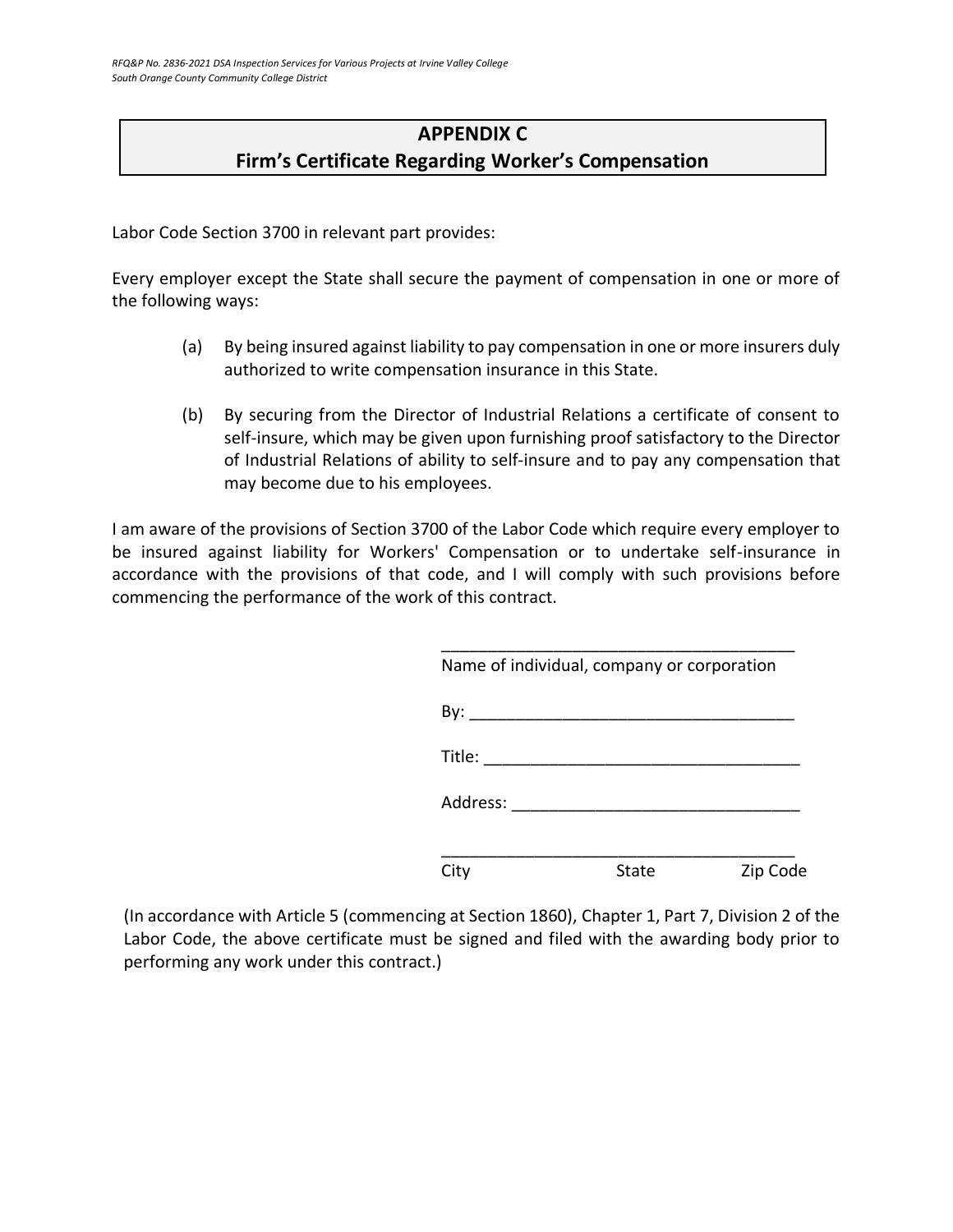### <span id="page-31-0"></span>**APPENDIX D Sample Agreement DSA Inspection Services for Various Projects at Irvine Valley College**

The Respondent shall thoroughly review the below Agreement. As part of the proposal submission, indicate in a separate Tab of the RFQ&P Response the Respondent's acceptance of all terms and conditions set forth in the Agreement. If there is any term or condition of the Agreement, which a Respondent requests to be modified, the Respondent must: (i) specifically identify such term or condition; and (ii) set forth the specific text of the modification requested for each such term or condition. Notwithstanding any requested modification to any term or condition of the Agreement, no such modifications are binding on the District or enforceable against the District unless the District affirmatively and specifically accepts any such requested modification. Any Respondent whose RFQ&P Response does not identify requested modifications to terms or conditions of the Agreement will be deemed to have agreed to all terms and conditions set forth therein; if awarded the Agreement, such Respondent must execute the Agreement in the form and content attached hereto subject only to elements of such Respondent's RFQ&P Response accepted by the District.

Proposer agrees to the Agreement's terms and conditions with no exceptions.

YES □ NO □

If no, pursuant to the above instructions, submit all exceptions in a separate tab.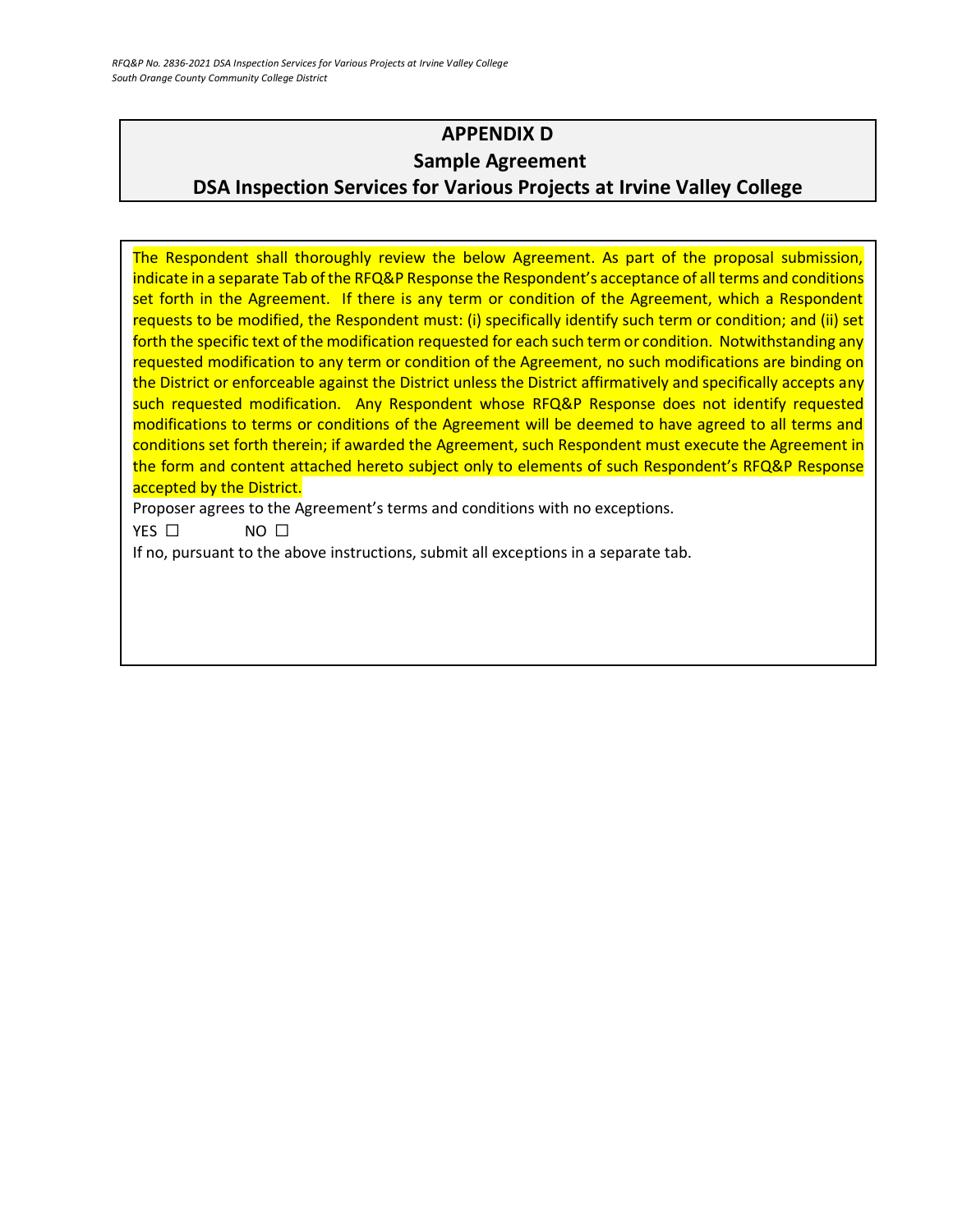

**SOUTH ORANGE COUNTY COMMUNITY COLLEGE DISTRICT**

#### **DSA INSPECTION SERVICES AGREEMENT**

This DSA Inspection Services Agreement ("Agreement") is between **South Orange County Community College District on behalf of Irvine Valley College** ("District"), a California community college district and political subdivision of the State of California, and [[ Name (Primary Second Party) ]] ("Consultant"). District and Consultant are also referred to collectively as the "Parties" and individually as "Party".

WHEREAS, District is authorized by Section 53060 of the California Government Code to contract with and employ any persons for the furnishing of special services and advice in financial, economic, accounting, engineering, legal or administrative matters, if such persons are specially trained and experienced and competent to perform the special services required;

WHEREAS, District desires to obtain DSA Inspection Services for Irvine Valley College DSA Inspection Services IVC Various Small Projects, hereinafter referred to as "Project"; and

WHEREAS, Consultant is specially trained and fully licensed as required by the State of California, experienced and competent to provide Consultant services in conformity with the laws of the State of California; and

NOW, THEREFORE, the parties hereto agree as follows:

#### 1. **SCOPE OF CONSULTANT'S SERVICES.**

A. **Services**. The Consultant's services shall consist of those services performed by the Consultant and Consultant 's employees as enumerated in this Agreement, along with all aspects of services as identified in 2836-2021 DSA Inspection Services Various Projects at Irvine Valley College, referenced herein and made a part hereof as Attachment A and Consultant's Proposal, referenced herein and made a part hereof as Attachment B. The Agreement, Attachment A and Attachment B shall collectively be defined as the "Services." The Parties understand and agree that the Agreement along with the Fee and Rate Proposal (Attachment C) and Criteria and Billing for Extra Work (Exhibit A) shall be the prevailing and governing documents and that Attachments A and B are intended to cooperate and be complementary.

#### **a. Task 1: Preparation for Entering Construction Phase.**

- i. Review of Design Documents. The Consultant shall review the Design Documents completed by the Architect to attain a complete understanding of the design and scope of the Project.
- ii. Constructability Review. Participate in the constructability review of Project documents with contracting firm, District, and College representatives.
- iii. Inspection Plan. Prior to commencement of work, Consultant will cooperate with the District, the Resident Inspector and the Construction Manager to develop an inspection plan for the construction of the Project.
- iv. Master Construction Schedule. The Consultant shall work with District and Architect to develop an understanding for the construction schedule requirements related to the associated work necessary for Project construction.
- b. **Task 2: Construction Phase.** Consultant's assigned personnel shall perform in accordance with all testing code compliance requirements and protocols during activities for the Project. Project components include:
	- i. Provide DSA inspection services to insure compliance with code, plans, specifications and quality control required of an educational facility. Issue correction and stop work notices and notify the District and Construction Manager in writing if work does not conform to contract document.
	- ii. Inspect and verify that Contractor's As-Built record documents are updated monthly prior to processing of Contractor's monthly payment request.
	- iii. Maintain liaison with the Resident Inspector, A/E, Construction Manager, Testing Lab, Special Inspections Lab, District and other regulatory agencies and governing bodies as necessary to maintain Project continuity.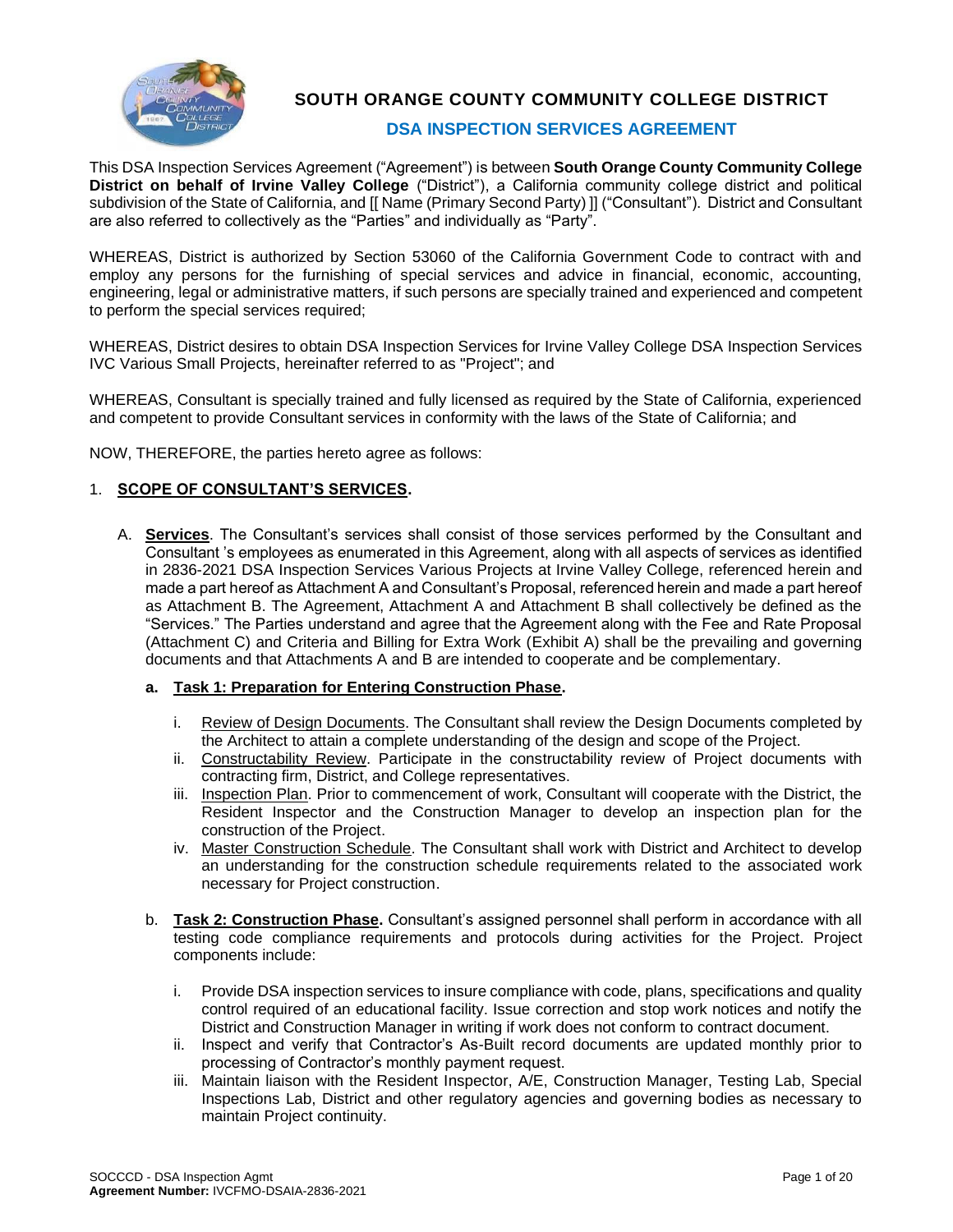- (a) Weekly, provide an ongoing and updated log of all RFI's and approved submittals
- (b) Provide electronic copy of all inspection requests
	- (i) Inspection requests shall be reviewed for conformance and signed according to project requirements.
	- (ii) Submittal and notice must conform to project requirements.
	- (iii) All utility trenches must be accompanied by a cleanly detailed sketch indicating type of utilities, points off buildings, changes in direction and depths. No backfill will be authorized without this document. This information must be on as-builts at next progress payment review.
	- (iv) See DSA 103 for requirements and earthwork specifications. The General Contractor shall review the DSA 103, fill out and sign the Contractor's statement of Responsibility per CBC 1709A.
- (c) Complete DSA 156 and discuss during weekly progress meetings.
- iv. Submit, on a daily basis, an activity report to the Construction Manager and Resident Inspector, including the following information:
	- (a) Activities performed by the Contractors, and areas where work is performed.
	- (b) Staffing assigned to each Contractor and Subcontractor.
	- (c) Weather conditions.
	- (d) Equipment and materials delivered to the site.
	- (e) Construction equipment and vehicles utilized.
	- (f) Nature and location of the work being performed (starting and completion dates for various portions of the work).
	- (g) Verbal instruction and clarifications of the work given to the Contractor.
	- (h) Inspection by representatives of regulatory agencies.
	- (i) Note occurrences or conditions that might affect Contract Sum or Contract Time
	- (j) List visitors to the site, titles, and reasons for visit.
	- (k) List telephone calls made or received, and a substantial outline of the nature of such calls, including statements or commitments made during the call. Identify the parties calling.
	- (l) Record any work or material in place that does not correspond with the drawings or specifications, as well as resulting action taken. List any other problems or abnormal occurrences that arise during each day, including notations of any particular lack of activity on the part of the Contractor. Note corrective actions taken.
- v. Review and monitor Contractor's construction methods and procedures during all construction activities, including earthwork, concrete placement, masonry erection, welding procedures, all finishes, electrical, mechanical, fire alarm, etc.
	- (a) On the basis of on-site observations and inspections as DSA Inspector, the Consultant shall keep the District informed of the progress and quality of the work and shall use reasonable care to guard the District against defects and deficiencies in the work and against the Contractor's failure to carry out the work in accordance with the construction contract.
	- (b) Shop Drawings do not supersede DSA approved construction documents. If discrepancy, corrective action must be required.
	- (c) Deviation notices, Correction notices and CCD items will be tracked and shared during construction progress meetings.
	- (d) Deviation notice, DSA 154, will be issued for items pertaining to SS, FLS and AC that are not in compliance with the DSA approved construction documents.
	- (e) The project inspection card, DSA 152 will be signed off as approved sequence occurs.
	- (f) CCD A work may not be signed until after DSA approval.
- vi. The Consultant shall have access to the work at all times and shall spend be on site during all active construction hours maximizing the amount of time spent on the jobsite. Time spent in the inspection trailer shall be limited and may include reviewing plans in response to a specific question, meeting with the DSA Field Representative and arranging special inspections.
- vii. Attend all meetings as required in contract documents and requested by District, i.e., billing meetings, specification review meetings, coordination meetings, weekly progress meetings, preroofing meetings, etc.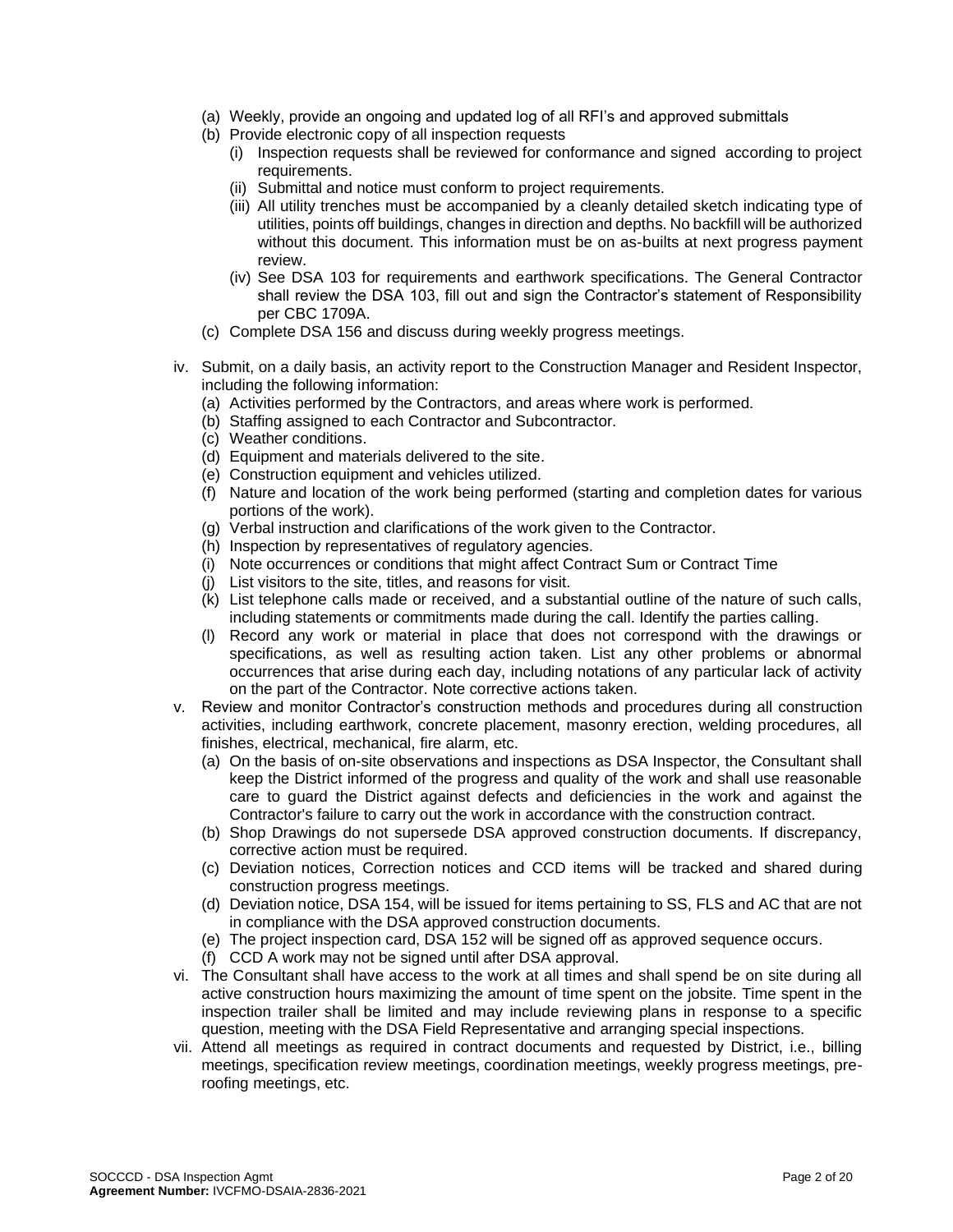- viii. Assist the Construction Manager and District in scheduling all required tests, and testing laboratory visitations required by the Contract documents. Observe and record dates and times of all test procedures.
- ix. Inspect, verify, and document Contractor's delivered equipment and materials to insure that they meet submittal and specification requirements. Such inspection must occur within 48 hours of Contractor's delivery of equipment to the job site.
- x. Submit to the Construction/Project Manager, in a timely manner, a detailed report or request for a clarification whenever any corrective change is necessary in field construction that will result in a variance from the drawings or specifications as originally issued.
- xi. Review the Contractor's Payment Requests at billing meetings.
- xii. When the Contractor's work or a designated portion thereof is substantially complete, prepare for the District a list of incomplete or unsatisfactory items via a "punch list" and submit to the Construction Manager.
- xiii. Assist the District in the review of Contractor's Submittals.
- xiv. At completion of Project, deliver all inspection records and Project correspondence to the District.
- xv. Perform all necessary coordination to ensure timely submittals to DSA including managing "Box" activities and acting as liaison for the District on all project close out submittals. Examples of forms Consultant will include but are not limited to:
	- (a) DSA 6-PI: Project Inspector Verified Report.
	- (b) DSA 102-IC: Construction Start Notice/Inspection Card Request.
	- (c) DSA 151: Project Inspector Notifications.
	- (d) DSA 154: Notice of Deviations/Resolution of Deviations.
	- (e) DSA 155: Project Inspector Semi-Monthly Report.
	- (f) DSA 156: Commencement/Completion of Work Notification.
- xvi. Consultant will be required to have an understanding of all associated IR'S and advise Resident Inspector/District whenever conflict might arise.

#### **c. Task 3 - Post-Construction Phase.**

- i. Review and Transmittal of Contractor Close-Out Documents. The Consultant shall begin to consider associated work close out requirements upon execution of the contract. The Consultant shall receive from the Contractor the close-out documents required by DSA. The Consultant shall review the Contractor's close-out documents and items to determine conformity with requirements. If the Consultant determines that the Contractor's close-out documents and items are not in conformity with requirements, the Consultant shall make written recommendations to the Contractor for measures to secure compliance with the requirements. The Consultant shall deliver to the DSA box all the Contractor's close-out documents and items.
- ii. Consultant Project Records. Within 30 days of the date of issuance of an associated work completion, the Consultant shall assemble and deliver to the District all of the Project records maintained by the Consultant relating to the Project.
- iii. Contractor's Post-Construction Obligations. If the Contractor is obligated under the terms of its Contract to provide work, labor, materials or services after completion of Project construction, the Consultant shall monitor Contractor's post-construction activities for conformity with requirements of the Contract. The Consultant shall make written recommendations, as necessary, for securing Contractor's compliance with post-construction obligations.

#### **d. Task 4 –Project Specific Deliverables:**

#### [[ List Deliverables ]]

- B. **Coordination of Others**. The Consultant shall coordinate efforts with the college, the college's designees, construction performed by separate contractors or by the District's own employees.
- C. **Compliance with Applicable Laws, Policies, Procedures, Rules & Regulations.** Consultant shall comply with District's policies, procedures, rules, regulations and/or guidelines that include but are not limited to a smoke, alcohol, and controlled substances free campus, conflict of interest, workplace violence, code of conduct, harassment and discrimination prevention and drug-free environment.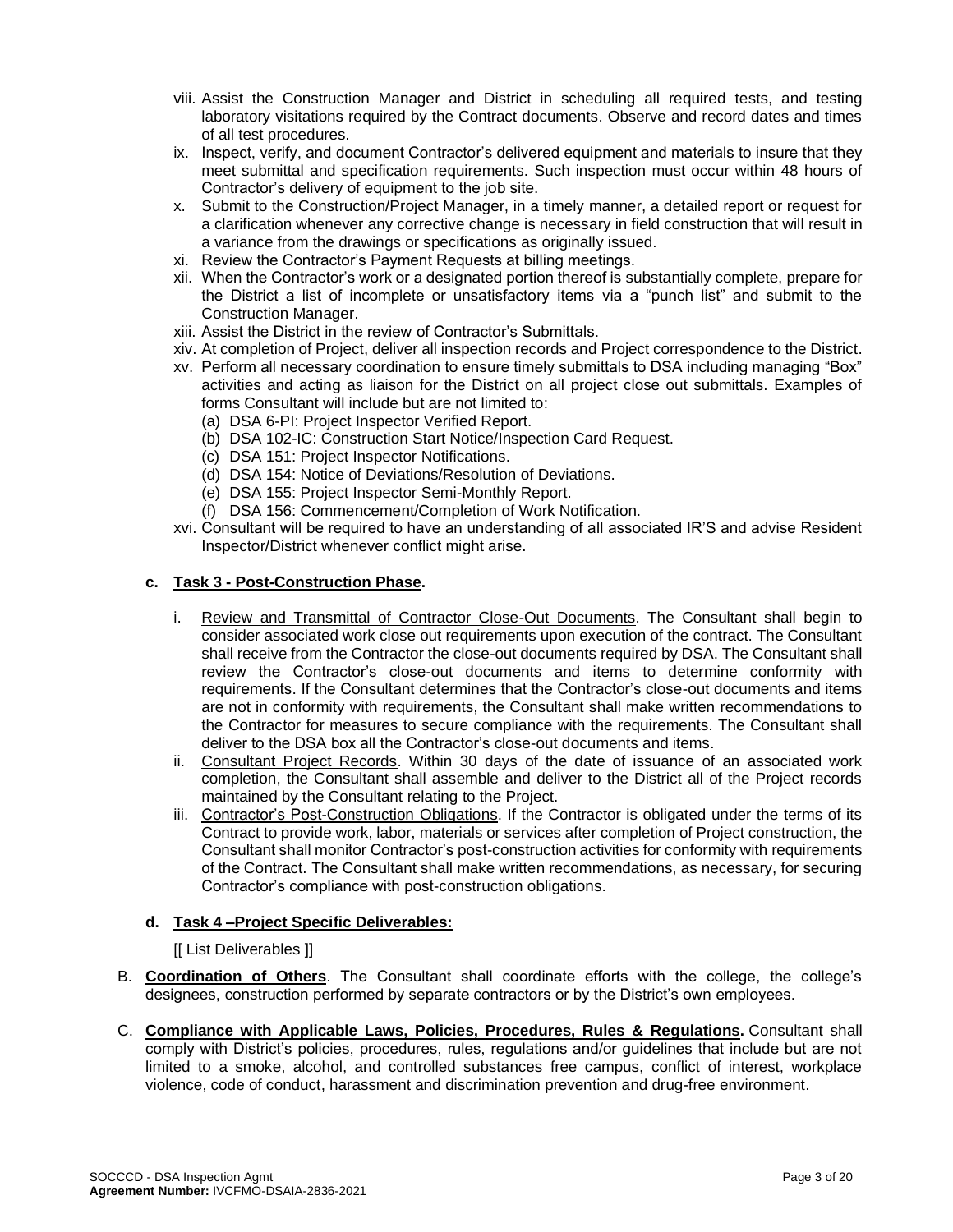Consultant agrees to comply with all federal, state and local laws, rules, regulations, and ordinances that are now and may in the future become applicable to Consultant, Consultant's business, equipment and personnel engaged in Work covered by this Agreement or accruing out of the performance of such Work. Additionally, Consultant shall strictly comply with all health and safety guidelines consistent with Cal/OSHA and CDC.

**COVID-19 Related Responsibilities**. Consultant shall respond to all potential COVID-19 exposure events immediately. If a possible COVID-19 infection or potential exposure event occurs involving Consultant and any of its employees performing Work on District property pursuant to the terms of this Agreement, Consultant shall immediately notify the District. While the confidentiality of all medical conditions must be maintained in accordance with applicable law, the District reserves the right to inform any District staff, employees, students, and/or visitors that an unnamed individual has been diagnosed with COVID-19 if any of the District's staff, employees, students, or visitors might have been exposed to the disease so such individual(s) may take measures to protect their own health.

Consultant and its subconsultants shall ensure that its employees will at all times comply with COVID-19 Addendum - *Contractor Protocols While on District Property During COVID-19 Pandemic*.

- D. **Existing Conditions.** The Consultant shall investigate existing conditions or facilities and make recommendations of work scope based on such conditions or facilities.
- E. **Materials and Expenses.** Consultant shall furnish, at their own expense, all labor, materials, equipment, supplies and other items necessary to complete the Services to be provided pursuant to this Agreement. The District shall not be liable to Consultant for any costs or expenses paid or incurred by the Consultant in performing Services for the District. The Consultant's Services will be performed, findings obtained, reports and recommendations prepared in accordance with generally and currently accepted principles and practices of their profession.
- F. **Work Plan.** Work with District to finalize project requirements:
	- a. Develop a list of all plans, specifications and other documents necessary to perform services.
	- b. Ensure that work scope conforms to the project plans and specifications.
	- c. Consultant recognizes the scope of work to include demolition/asbestos monitoring, project oversight, and meeting Procedure 5 requirements, referred to as associated work throughout the remainder of this contract.

#### 2. **ADDITIONAL CONSULTANT SERVICES.**

- A. **District Authorized Additional Services.** Requests for additional services shall be made by the District in writing. This Agreement is not a pre-authorization for additional services. Consultant shall be compensated for additional services in accordance with the provisions of the Agreement and the amounts indicated in Exhibit A. If the duration of Consultant Services is extended, due to the District's need for Additional Services, the Consultant shall be entitled to additional compensation as set forth in Exhibit A. Consultants shall perform additional services only upon the approval and execution of an amendment to this Agreement by both parties. The Consultant shall request payment for Additional Services in a separate line item on the same invoice submitted for services in a format pre-approved by the District.
- B. **Consultant's Request for Additional Services.** Consultant shall notify the District in writing of the need for additional services required due to circumstances beyond the Consultant's control. Consultant shall obtain written authorization from the District before rendering such services. Compensation for such services shall be compensated based on the amounts indicated in Exhibit A. Such services shall include:
	- a. Material Project Scope Changes. Services required or necessary as a result of significant changes in the Project scope or other requirements of the Project, including project size, quality, or complexity or material changes to the Master Construction Schedule.
	- b. Termination/Default of Architect or Contractor. Services required or necessary as a result of the default or termination of the Architect or the Contractor, failure of Performance of the Contractor, or major defects or deficiencies in the work of the Contractor.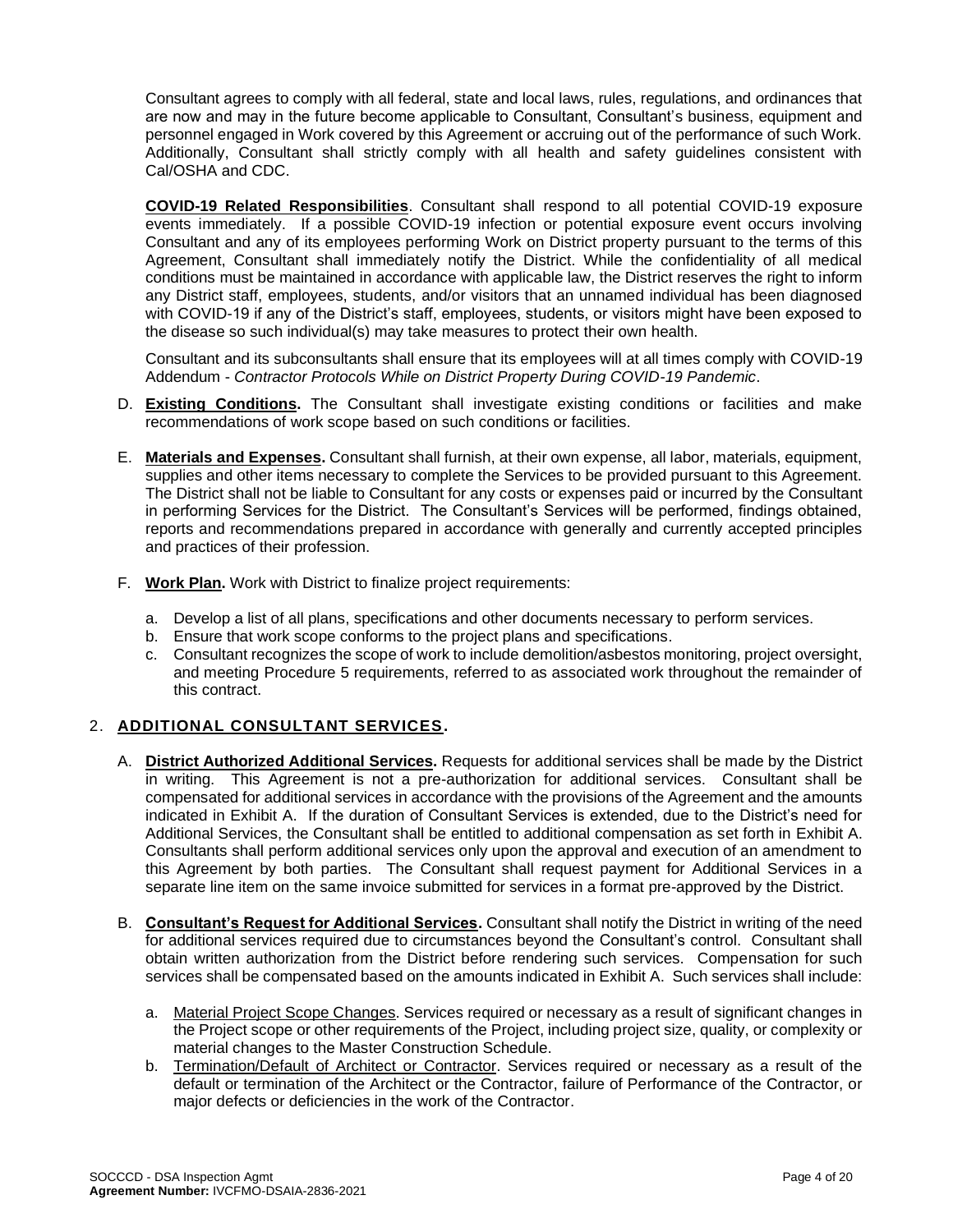- c. Damage or Destruction to Project. Except to the extent caused by the Consultant, services and consultation associated or necessitated by damage or destruction to the Project prior to completion by an act of God, fire or other casualty.
- d. After Final Certificate of Payment. Providing services after issuance to the District of the final certificate for payment except as provided herein.
- e. Other Services. Providing any other services not otherwise included in this Agreement or not customarily furnished in accordance with generally accepted Consultant's practice.

#### 3. **TERMS OF SERVICE.**

- A. **Time is of the Essence.** Time is of the essence in the performance of each Party's obligations under this Agreement, including without limitation Consultant's performance of the Services required hereunder and District's payment of all sums due to Consultant.
- B. **Term**. This Agreement shall commence on **April 5, 2021**. The Parties understand that the Services under this Agreement shall be diligently performed by the Consultant for the anticipated construction timeframe of **03.15.2021-04.29.2022**. The Consultant's Agreement terminates at the issuance of the final Certificate for Payment to the District or 60 days after the date of substantial completion of construction.
- C. **Extension.** This term shall be extended at no cost to the District as result of delays caused directly by Consultant's actions. The term may be extended due to construction delay other than those delays caused by Consultant's actions.
- D. **Billing Rate.** Should services be necessary after the expiration of contract duration, they can be provided in accordance with the Billing Rates as provided in Exhibit A.
- 4. **COMPENSATION TO THE CONSULTANT.** The District shall compensate the Consultant as follows:
	- A. **Contract Price for Services.** The Contract Price for the Consultant's performance of the Services under this Agreement shall be firm and fixed consisting of the following not to exceed lump sum prices:

| Task 1: Preparation for Entering Construction Phase | \$<br>[[ Construction Prep<br>Amount ]]               |
|-----------------------------------------------------|-------------------------------------------------------|
| Task 2: Construction Phase                          | \$<br>[[ Construction<br>Amount ]]                    |
| Task 3: Post-Construction Phase                     | \$<br>[[ Post-Construction<br>Amount II               |
| Task 4: Project Specific Deliverables               | \$<br>[[ Project Specific<br>Deliverables Amount<br>Ш |
| <b>District Controlled Allowance</b>                | \$<br>0.00                                            |

District agrees to pay Consultant, as full consideration and compensation for Consultant's performance of the Work under this Agreement, a total amount not to exceed **[[ Contract Total Amount (Spelled Out) ]] Dollars (\$[[ Contract Total Amount ]])** ("Contract Amount"). Additional details: Final Fee and Rate Proposal (Attachment C).

B. **Price Inclusions.** The Agreement Price is inclusive of personnel expenses (inclusive of all benefits and burdens), fees, labor, material, all direct and indirect cost, personnel expenses of any sub-consultant or subcontractor to the Consultant, travel for personnel to and from the Site, travel within the Counties of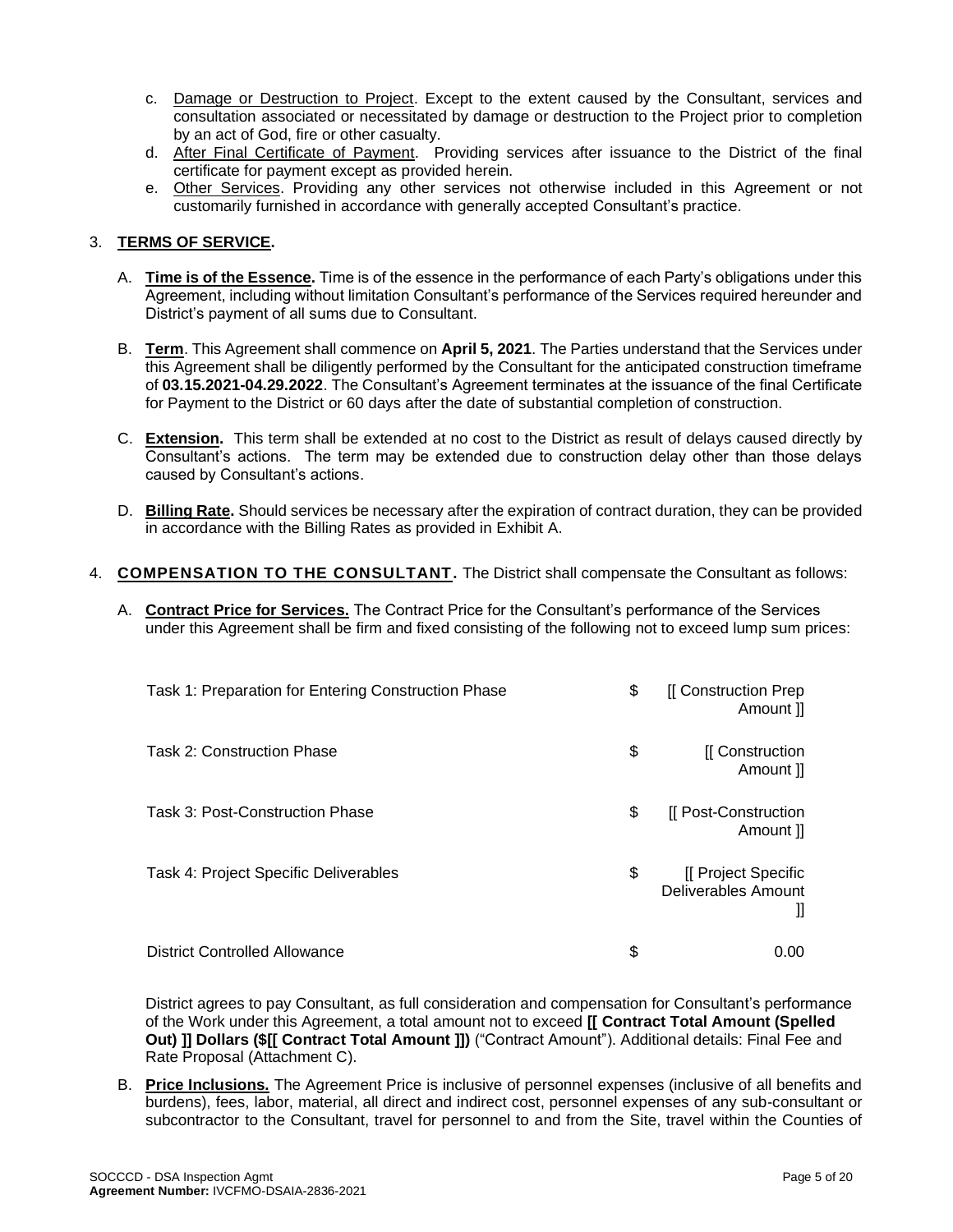Los Angeles, Orange, Riverside, San Diego, San Bernardino, and Ventura, insurance and all other overhead/administrative expenses or costs and profit associated with performance of the Services, except for Allowable Reimbursable Expenses as described in the provision below. At no time shall meals be considered a reimbursable expense.

- C. **Payment in Full**. This compensation shall be compensation in full for all Services performed by the Consultant under the terms of this Agreement, except where additional compensation is agreed upon between the Consultant and District in writing as provided for as additional services.
- D. **Reimbursable Expenses.** Any expenses incurred by the Consultant and Consultant's employees in the interest of the Project shall require District's written approval before being incurred. The District shall not be liable to Consultant for any costs or expenses paid or incurred by Consultant and Consultant's employees in performing Services for District, except reimbursable expenses that has been pre-approved in writing. Records of such expenses shall be provided to the District's review and approval. Reimbursable Expenses:
	- a. Are in addition to compensation for Basic and Additional Services and include expenses incurred by the Consultant and Consultant's employees and Consultants in the interest of the Project.
	- b. Shall only be authorized, pre-approved and most economical transportation, air fare for out-of-town travel related to the Project; and fees paid for securing approval of authorities having jurisdiction over the Project. Consultant's normal travel expense (including to and from the Project) and meals are excluded.
	- c. Expenses related to reproduction, (except those needed for the use of the Consultant and their Consultants or identified specifically as a deliverable), postage and handling of Drawings, Specifications and other documents.
	- d. Expense of renderings, models and mock-ups requested by the District if not part of Consultant's Basic Services will be reimbursed.
	- e. There shall be no markups on reimbursable expenses.
- E. **Criteria and Billing for Extra Work.** The following extra services to this Agreement shall be performed by Consultant if needed and requested by the District:
	- f. Providing inspection services that are outside Orange, Los Angeles, San Diego or Riverside County.
	- g. Provide inspection services that are beyond allowable daily hours.
	- h. Providing services required in connection with replacement of such work because of damage caused by fire or other causes during construction.
	- i. Providing services made necessary because of construction contractor default.
	- j. Extra Work fees shall not be paid in the event that the Consultant is required to adjust performance as a result of the Division of the State Architect's definition of required knowledge.
	- k. The fee per hour for extra work identified below shall be inclusive of all overhead, administrative, direct and indirect costs and profits. The hourly rates reflected in Exhibit A shall be effective as of the date of execution of this Agreement and shall remain firm through the entirety of the term.
- F. **Consultant Monthly Billing Statements.** Consultant shall submit monthly billing invoices to the District for payment of the Contract Price for Services, authorized Additional Services, and previously approved and allowable Reimbursable Expenses performed or incurred in the immediately prior month in a format previously approved by the District. Previously approved and allowable Reimbursable Expenses shall be itemized and evidence shall be provided of the cost or value of any Allowable Reimbursable Expense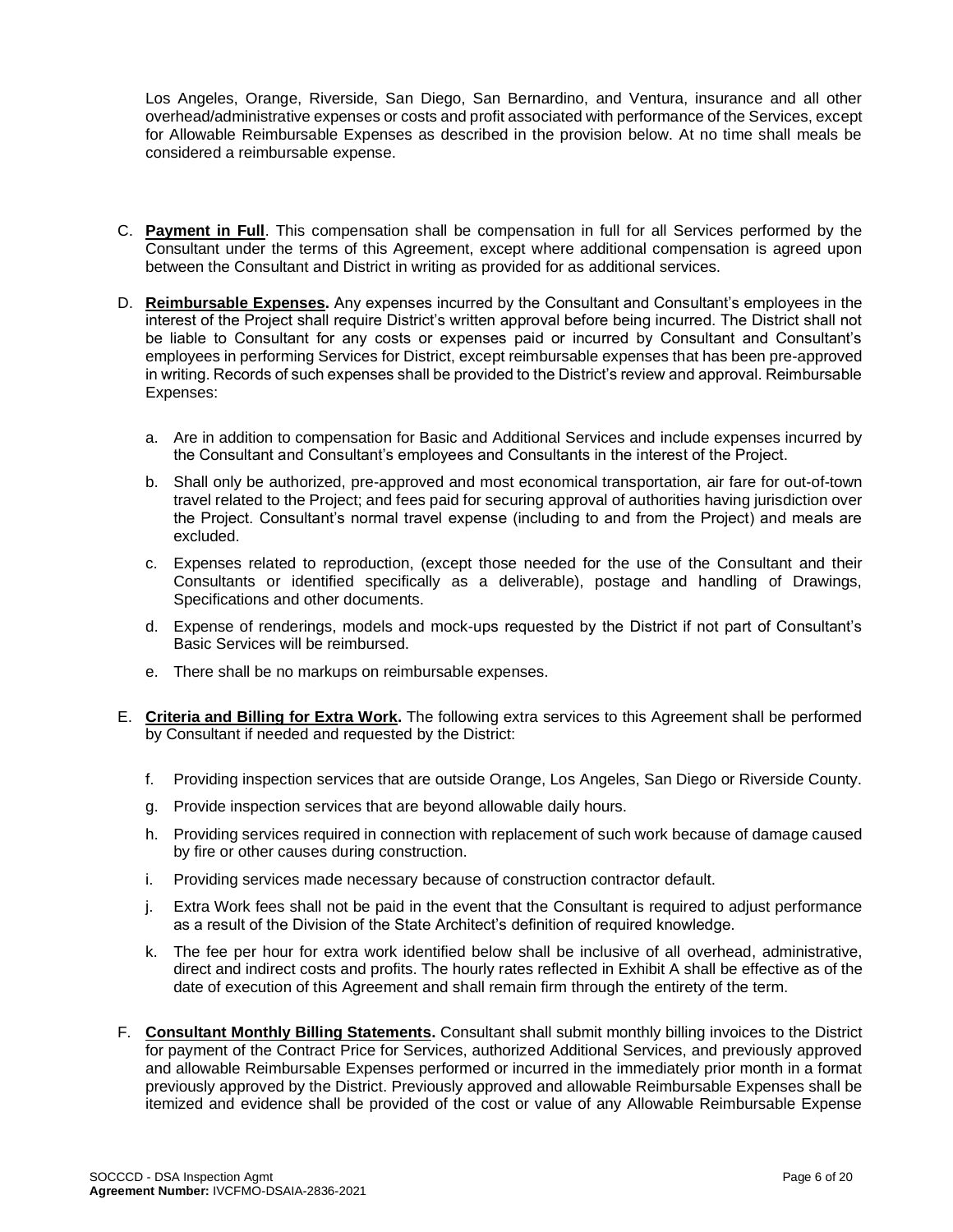costs for which payment is requested by Consultant. Services are to be invoiced in accordance with the percentage of Services completed in each phase.

Contractor to send invoices to [AccountsPayable@socccd.edu](mailto:AccountsPayable@socccd.edu) and to the District Project Manager at [[ Project Manager Email ]] or mail to South Orange County Community College District, 28000 Marguerite Parkway, Mission Viejo, CA 92692, Attn: Accounts Payable. Payment shall be net 30 days upon satisfactory completion and acceptance of Services. If payment term differs, it must be noted in the Compensation to the Consultant provision as stipulated herein. **To ensure prompt and accurate payment, all invoices related to this Agreement shall reference the following Agreement Number: IVCFMO-DSAIA-2836-2021.**

- G. **Non-Waiver of Rights.** Neither the District's review, approval of, nor payment for, any of the Services required under this Agreement shall be construed to operate as a waiver of any rights under this Agreement. Consultant shall remain liable to the District in accordance with applicable law for all damages to the District caused by Consultant's failure to perform any of the Services furnished under this Agreement.
- H. **District Payment of Contract Price.** Within 30 days of the date of the District's receipt of Consultant's billing invoices, District will make payment to Consultant of undisputed amounts of the Contract Price due for Basic Services, authorized Additional Services, and Allowable Reimbursable Expenses.
- I. **Withholding Payment**. The District may, however, withhold or deduct from amounts otherwise due Consultant hereunder if Consultant shall fail to timely and completely perform material obligations to be performed on its part under this Agreement, with the amounts withheld or deducted being released after Consultant has fully cured its failure of performance, less costs, damages or losses sustained by the District as a result of such failure of performance of a material obligation hereunder.
- J. **Late payments.** Invoices shall be on a form and in the format approved by the District. Payments are due and payable upon receipt of the Consultant's invoice. Amounts unpaid 30 days after the invoice date shall bear interest at the legal rate prevailing at the time, at the site of the Project.
- K. **Schedule Delay.** To the extent that the time initially established for the completion of Consultant's Services is exceeded or extended through no fault of the Consultant, compensation for any Services rendered during the additional period of time shall be computed at standard hourly rates as established in Exhibit A.

#### 5. **CONSULTANT'S SERVICES AND RESPONSIBILITIES.**

- A. **Statement of Services.** The Consultant's Services shall consist of those Services performed by the Consultant and Consultant's employees as enumerated in this Agreement.
- B. **Standard of Care and Professional Conduct.** The Consultant shall perform all Services hereunder in a professional manner, using the degree of care and skill ordinarily exercised by, and consistent with, the current professional practices and standards of a professional practicing in California. The Consultant will furnish, at its expense, the Services that are set forth in this Agreement and represents that the Services are within the technical and professional areas of expertise of the Consultant or any subconsultant the Consultant has engaged or will engage to perform the Service(s). If the District desires, the District shall request in writing, the Consultant to provide Services in addition to, or different from, the Services described herein. The Consultant shall advise the District in writing of any Services that, in the Consultant's opinion, lie outside of the technical and professional expertise of the Consultant. The Services completed herein must meet the approval of the District and shall be subject to the District's general right of inspection to secure the satisfactory completion thereof.

Consultant or Consultant's employees, sub-consultants, or volunteers who are determined by District to be uncooperative, incompetent, a threat to the adequate or timely completion of the Services described herein, a threat to the safety of persons or property, or any of Consultant's employees, subconsultants, or volunteers who fail or refuse to perform the Services in a manner acceptable to the District, shall be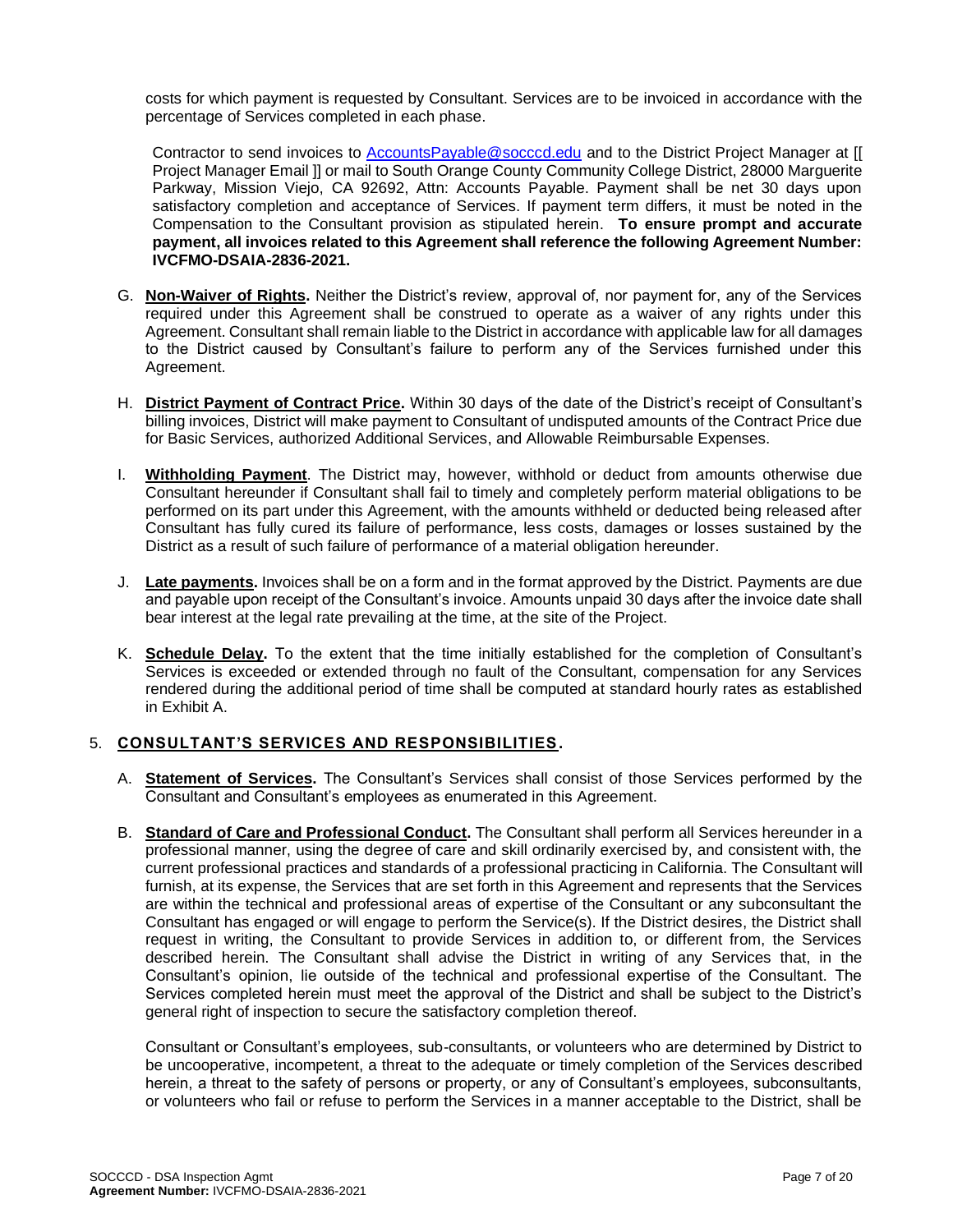promptly removed by the Consultant and shall not be contracted to perform this or any future Services for the District.

- C. **Key Individual Assignment.** The Consultant has been selected to perform the Services described herein because of the skills and expertise of key individuals. Consultant assignment for this Project is referenced in the Communication provision as stipulated herein. The Consultant shall designate [[ Name of Project Executive ]] as Project Executive, [[ Name of DSA Inspectors ]] and a Project Management Team consisting of [[ Project Management Team (List individuals and titles) ]]. So long as their performance continues to be acceptable to the District, these named individuals shall remain in charge of the Project. Additionally, the Consultant must furnish the name of all other key personnel in Consultant's firm that will be associated with the Project.
- D. **Replacement of Key Individual.** If the designated project manager or any other designated lead or key person fails to perform to the satisfaction of the District, then upon written notice, the Consultant will have 10 working days to remove that person from the Project and replace that person with one acceptable to the District after review of resume and/or interview.
- E. **Relationship of Consultant to Other Project Participants.** Consultant's Services hereunder shall be provided in conjunction with contracts between the District and: (a) the Architect; (b) the Contractor; (c) Test/Inspection Service Providers; and (d) others providing services in connection with the Project. The Architect is responsible for the adequacy and sufficiency of the Project design and the contents of Design Documents for the Project. Except as expressly set forth herein, neither this Agreement, nor Consultant's rendition of Services hereunder shall be deemed Consultant's assumption of responsibility for the adequacy or sufficiency of the Project design or the Design Documents for the Project, which are and remain that of the Architect. Consultant shall coordinate all work with District consultants as necessary to complete contract requirements. The Consultant shall be responsible for assisting the District with generally coordinating the services of the Inspector and Test/Inspection providers during the construction phase. The Consultant is not responsible for the completeness or accuracy of the work product or services provided by the Inspector or Test/Inspection Service Providers.
- F. **Acceptance of Project Schedule.** The Consultant shall accept the District's Project schedule for the performance of the Consultant's Services. The schedule may be adjusted as the Project proceeds by mutual written agreement of the Parties and shall include allowances for time required for the District's review and for approval by authorities having jurisdiction over the Project. The time limits established by this schedule shall not, be exceeded by the Consultant, except for reasonable cause, as established by the District.

#### 6. **HOLD HARMLESS & INDEMNIFICATION AND INSURANCE.**

A. **Hold Harmless & Indemnification.** To the fullest extent permitted by law, the Consultant and it subconsultants shall defend (with counsel of District's choosing), indemnify, and hold harmless the District, its Board of Trustees, officers, agents, employees, representatives, and volunteers (collectively "Indemnified Parties") from any and all claims, demands, causes of action, costs, expenses, liabilities, losses, in law or equity, property damage, personal injury, damages or injuries/illnesses of any kind, including COVID-19 and wrongful death, in any manner arising out of, pertaining to, or incident to any alleged acts, errors or omissions, negligence, recklessness or willful misconduct of Consultant, its officials, officers, agents, employees, representatives, subconsultant, or volunteers, in connection with the performance of the Consultant or its subconsultant's Work of this Agreement or obligations hereunder, including without limitation the payment of all consequential damages, expert witness fees, attorney's fees, and other related costs and expenses. In the event any article sold and delivered hereunder is covered by any patent, copyright, or application thereof, Consultant and its subconsultants shall defend, indemnify, and hold harmless South Orange County Community College District, its Board of Trustees, officers, agents, employees, representatives, and volunteers from any and all losses, costs or expenses resulting from claims, suits or judgments rendered for violation of rights under such patents, copyright, or application. Consultant and its subconsultants shall reimburse the District, its Board of Trustees, officers, agents, employees, representatives, and/or volunteers for all legal expenses and costs incurred by each of them in connection therewith or in enforcing the indemnity provided herein. This hold harmless and indemnification includes, but is not limited to, compensatory damages, regulatory fines, penalties, and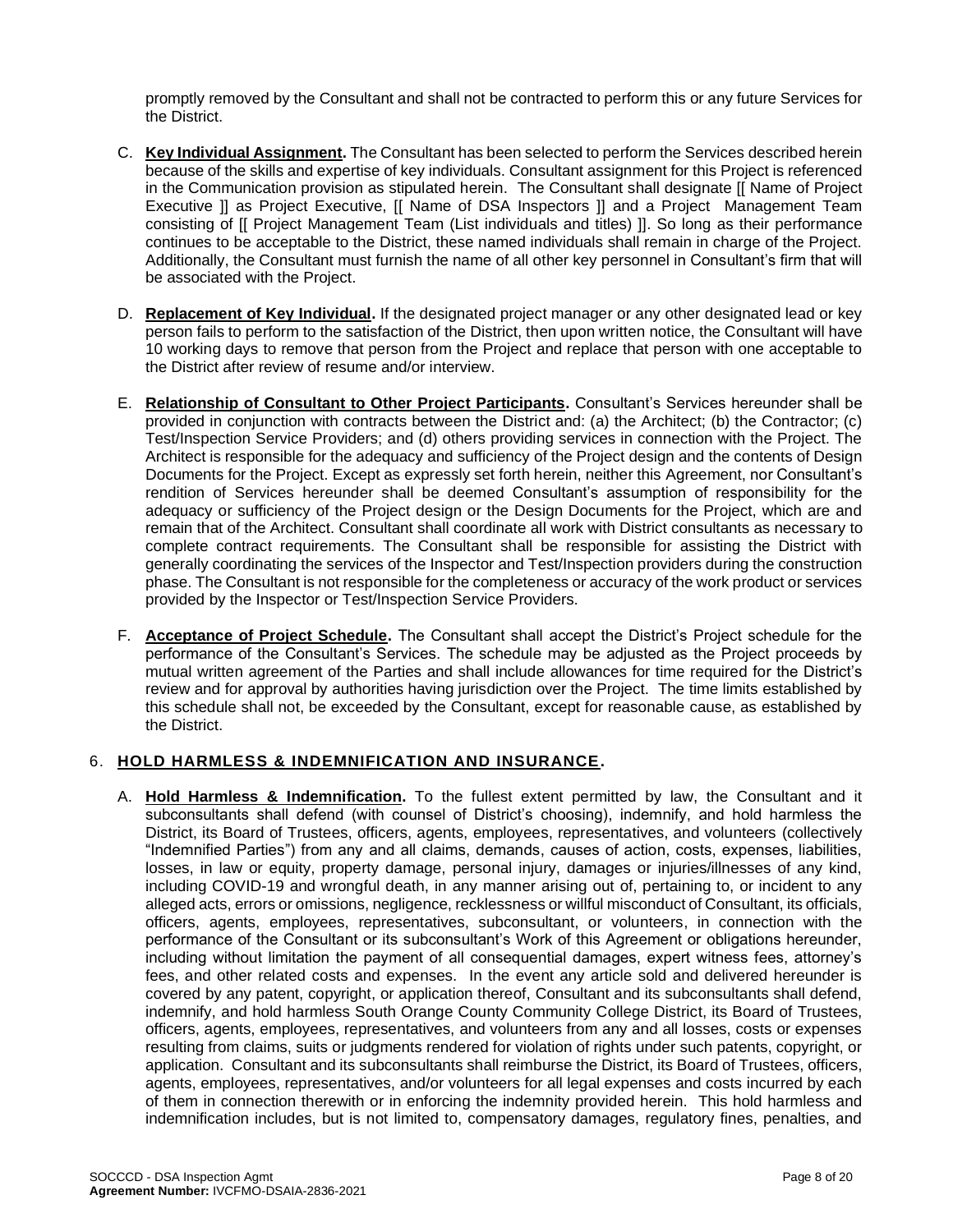extra-contractual liability. In no event shall the District, its Board of Trustees, officers, agents, employees, representatives, and/or volunteers be liable for any loss of Consultant or its subconsultants' business, revenues or profits, or special, consequential, incidental, indirect or punitive damages of any nature, even if the District its Board of Trustees, officers, agents, employees, representatives, and/or volunteers have been advised in advance of the possibility of such damages.

- a. Consultant and its subconsultants' obligation to indemnify the District, its Board of Trustees, officers, agents, employees, representatives, and/or volunteers shall not be restricted to insurance proceeds, if any, received by the District, its Board of Trustees, officers, agents, employees, representatives, and/or volunteers.
- b. The Parties understand and agree that this shall be the sole indemnity, as defined by California Civil Code § 2772, governing this Agreement. Any other indemnity that may be attached to this Agreement as an Exhibit shall be void and unenforceable between the Parties.
- c. Neither termination of this Agreement nor completion of the acts to be performed under this Agreement shall release Consultant and/or its subconsultants from their obligations to indemnify as to any claims or causes of action asserted so long as the event(s) upon which such claim or cause of action is predicated shall have occurred prior to the effective date of termination or completion.
- B. **Insurance.** The Consultant and its subconsultants shall maintain in full force and effect throughout the term of this Agreement, the following policies of insurance with no less than the limits set forth herein. District may require an adjustment to the minimum coverage and/or limits set forth herein by providing written notice to Consultant at least 30 days prior to the commencement of a renewal term.
	- a. A.M. Best Financial Rating.Policies of insurance required herein shall be issued by insurers with an A.M. Best financial rating of A:VII or better.
	- b. Admitted Carrier(s). Policies of insurance shall be afforded by insurers who are admitted and licensed to transact business in the State of California.
	- c. Workers' Compensation and Employer's Liability.In accordance with the laws of the State of California, Consultant and its subconsultants shall each procure and maintain Workers' Compensation insurance with a statutory limit and Employer's Liability coverage with limits of not less than One Million Dollars (\$1,000,000) for Each Accident, One Million Dollars (\$1,000,000) for Disease - Each Employee, and One Million Dollars (\$1,000,000) for Disease - Policy Limit.
	- d. Commercial General Liability. Consultant and its subconsultants shall each procure and maintain Commercial General Liability insurance with limits of not less than One Million Dollars (\$1,000,000) per occurrence and Two Million Dollars (\$2,000,000) general aggregate to cover losses including, but not limited to blanket contractual, broad form property damage, products & completed operations, personal injury, and wrongful death.
	- e. Automobile Liability. Consultant and its subconsultants shall each procure and maintain Automobile Liability insurance with combined single limits of not less than One Million Dollars (\$1,000,000) per occurrence and Two Million Dollars (\$2,000,000) general aggregate to cover losses involving "Any Auto".
	- f. Professional Liability aka Errors and Omissions.Consultant and its subconsultants shall each procure and maintain, Professional Liability insurance with limits of not less than One Million Dollars (\$1,000,000) per occurrence or claim and Two Million Dollars (\$2,000,000) general aggregate to cover against liability claims/lawsuits related to the professional services as stated herein. If policy is issued on a claims made and reported form, such coverage shall contain an Extended Reporting Period (aka tail coverage) for a minimum of two (2) years following the termination date of this Agreement.
	- g. Additional Insured Endorsement. Consultant and its subconsultants shall each issue District an endorsement naming District, its Board of Trustees, officers, agents, employees, representatives, invitees, and volunteers as Additional Insureds to Consultant's and its subconsultants' Commercial General Liability and Automobile Liability insurance policies.
	- h. Primary and Non-Contributory Endorsement. Consultant and its subconsultants' insurance coverage and limits shall be primary and any of the District's insurance coverage and limits shall be noncontributory.
	- i. Waiver of Subrogation Endorsement. Consultant and its subconsultants shall each issue District an endorsement waiving all rights of subrogation against the District, its Board of Trustees, officers, agents, employees, representatives, invitees, and volunteers with respect to Consultant's and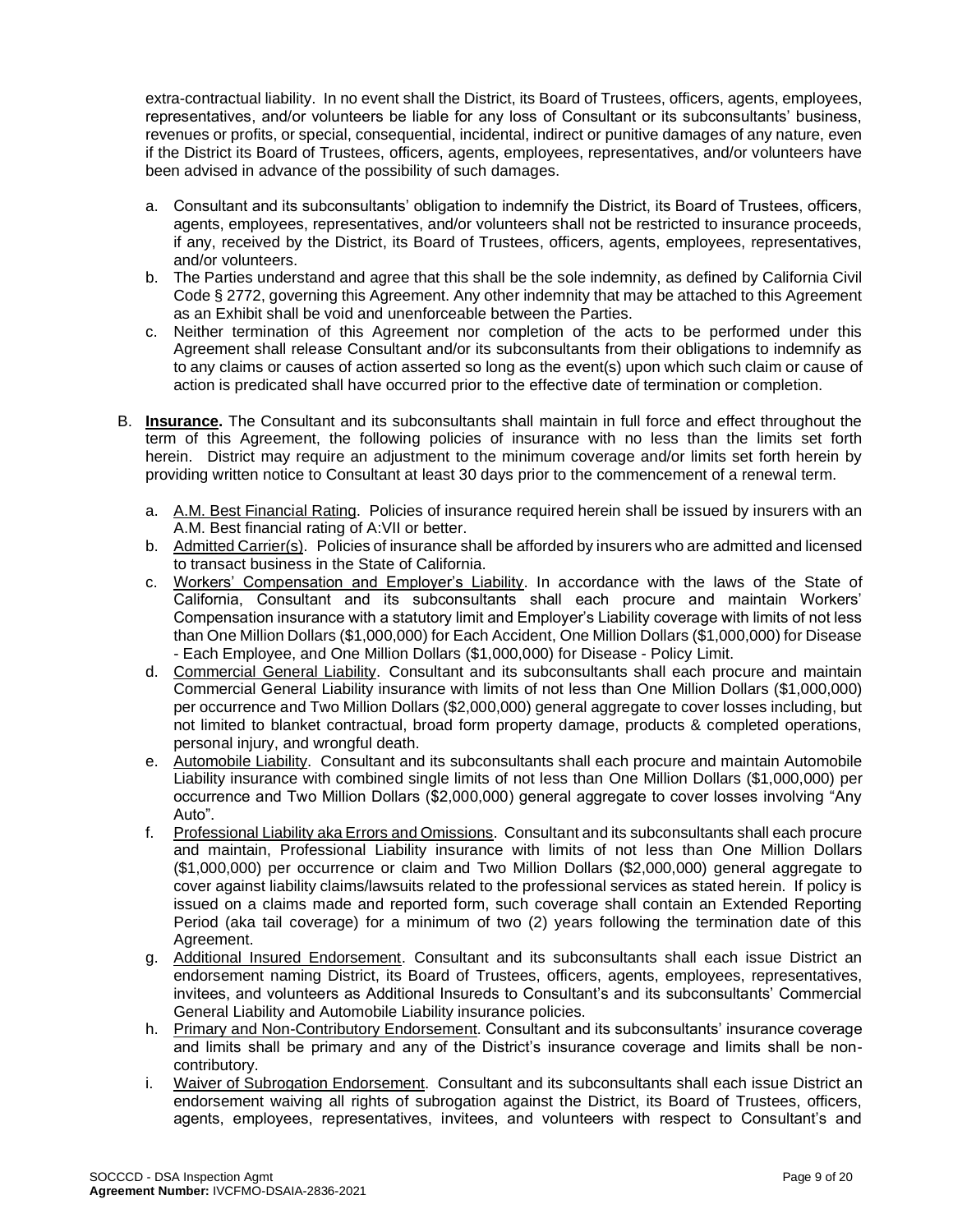subconsultant's Commercial General Liability, Automobile Liability, and Workers' Compensation insurance policies.

- j. No Cancellation or Material Modification. Policies of insurance and accompanying endorsements required by this Agreement shall not be cancelled or materially modified, except upon 30 days advance written notice to District. Written notice of cancellation or material modification shall be from the insurer(s) issuing the policy(ies) of insurance to the District.
- k. Certificate(s) of Insurance and Endorsement(s). Certificate(s) and endorsement(s) evidencing the required coverages and limits set forth herein shall be provided to District upon Consultant's execution of this Agreement. No Services shall commence by Consultant or its subconsultants until the required certificate(s) of insurance and endorsement(s) have been furnished to the District. Should Consultant's or its subconsultant's insurance expire during the term of this Agreement, renewal certificate(s) of insurance and endorsement(s) shall be provided prior to the expiration of the policies or within 10 days of expiration. Failure of Consultant or its subconsultants to furnish the required certificate(s) and endorsement(s) shall not be deemed a waiver of the insurance provisions, as stated herein.
- 7. **INDEPENDENT CONTRACTOR**. Consultant, in the performance of this Agreement, shall be and act as an independent contractor and not an employee of the District. Consultant and its subconsultants, understand and agree that they shall not be considered officers, agents, employees, or volunteers of the District, and are not entitled to benefits of any kind or nature normally provided employees of the District and/or to which District's employees are normally entitled, including, but not limited to, State Unemployment Compensation or Workers' Compensation. Consultant assumes the full responsibility of their actions and/or liabilities including those of their employees or agents as they relate to the Work to be provided under this Agreement. Consultant shall assume full responsibility for withholding and payment of all federal, state, local and applicable income taxes; workers' compensation; contributions, including but not limited to, unemployment insurance and social security with respect to Consultant and Consultant's employees. Consultant should be aware that the IRS regulations require District to report total income exceeding six hundred dollars (\$600) under this and any additional Agreements in any given year. The District will not withhold taxes, unemployment insurance or social security for Consultant or Consultant's employees or subconsultants. Consultant agrees to defend, indemnify and hold the District, its Board of Trustees, officers, agents, employees, representatives, and volunteers harmless from and against any and all liability arising from any failure or alleged failure of Consultant to withhold or pay any applicable tax, unemployment insurance or social security when due or any failure or alleged failure to comply with any applicable regulation applicable to Consultant's employees or subconsultants.

#### 8. **CONSULTANT'S WORK PRODUCT.**

- A. **Matters Produced Under this Agreement.** Consultant understands and agrees that all matters produced under this Agreement shall become the property of District and cannot be used without District's express written permission. District shall have all rights, titles and interests in said matters, including the right to secure and maintain the copyright, trademark and/or patent of said matter in the name of the District. Consultant consents to use of Consultant's name in conjunction with the sale, use, performance, and distribution of the matters, for any purpose and in any medium.
- B. **District Ownership of Documents.** Documents prepared by the Consultant for this Project shall be and remain the property of the District. Such documents supplied as herein required shall be the property of the District whether or not the work for which they were made is executed. Consultant grants to the District the right to copy, use, modify, and reuse any and all copyrights and designs embodied in the documents prepared or caused to be prepared by the Consultant pursuant to this Agreement.
- C. **Electronic Copy of Documents.** The Consultant shall perform the Services under this Agreement and shall deliver electronic copy of all reports and documentation via flash drive and/or a reasonable medium chosen by the District in PDF format upon completion of work. If Services are terminated prior to completion, a copy of the Services completed to date shall be provided to the District.
- D. **Documentation.** The Consultant shall provide daily reports.

#### 9. **TERMINATION OR SUSPENSION OF PROJECT.**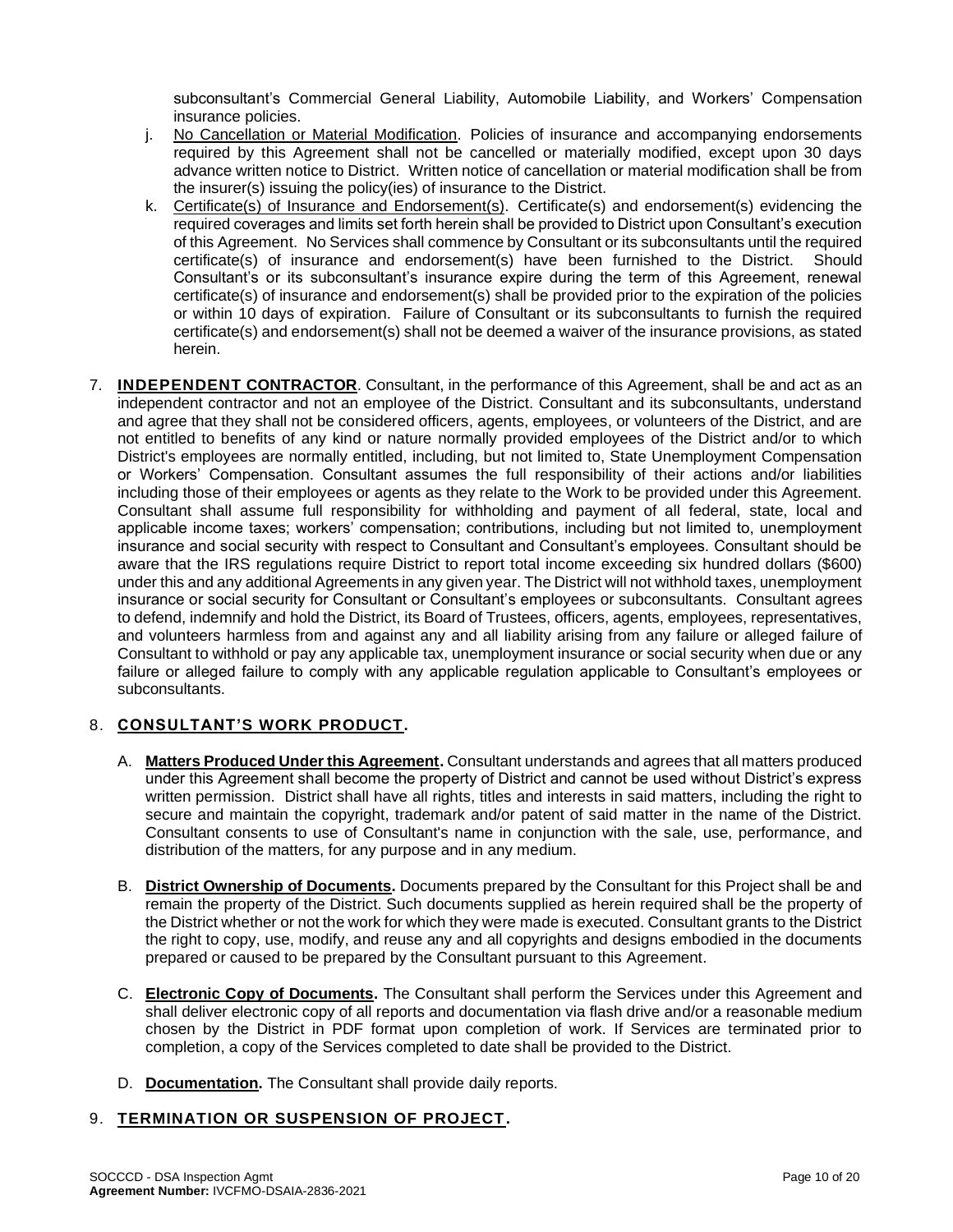- A. **Termination for Convenience.** The District may, at any time, with or without reason, terminate this Agreement and compensate Consultant only for Services satisfactorily rendered to the date of termination. Seven day written notice by District shall be sufficient to stop performance of Services by Consultant. Notice shall be considered applicable as of the date established on the termination notice and deemed given when received by the Consultant or no later than three days after the day of mailing, whichever is sooner.
- B. **Termination for Cause.** District may terminate this Agreement upon giving of written notice of intention to terminate for cause. Cause shall include: (a) material violation of this Agreement by the Consultant; or (b) any act by Consultant exposing the District to liability to others for personal injury or property damage; or (c) Consultant is adjudged a bankrupt, Consultant makes a general assignment for the benefit of creditors or a receiver is appointed on account of Consultant's insolvency. Written notice by District shall contain the reasons for such intention to terminate and unless within ten days after service of such notice the condition or violation shall cease, or satisfactory arrangements for the correction thereof be made, this Agreement shall upon the expiration of the ten days cease and terminate. In the event of such termination, the District may secure the required Services from another Consultant. The foregoing provisions are in addition to and not a limitation of any other rights or remedies available to District. Written notice by District shall be deemed given when received by the other party or no later than three days after the day of mailing, whichever is sooner.
- C. **Suspension of Project.** The District may suspend this Agreement at any time without penalty by written notice to Consultant of such suspension. The Suspension Notice shall set forth the reason for the suspension, the anticipated term of the suspension and shall be provided to the Consultant not less than 15 days prior to the suspension date. If the Project is suspended by the District for more than 90 consecutive days, the Consultant shall be compensated for Services satisfactorily performed prior to such suspension. When the Project is resumed, and upon District's review and approval, the Consultant's compensation shall be equitably adjusted to provide for expenses incurred in the interruption and resumption of the Consultant's Services.
- D. **Abandonment of Project.** If the District abandons the Project for more than ninety consecutive days, the Consultant shall be compensated for Services satisfactorily performed prior to the abandonment. Upon mutual consent by both Parties this Agreement may terminated.
- E. **Non-Payment.** Except for the Withholding Payment provision, the District's failure to make payments to the Consultant in accordance with this Agreement shall be considered substantial non-performance and cause for termination by the Consultant.
	- a. In the event the District fails to make timely payment, the Consultant may, upon seven (7) days written notice to the District, suspend performance of Services under this Agreement.
	- b. Unless payment in full is received by the Consultant within seven (7) days of the date of the notice, the suspension shall take effect without further notice.
- F. **Consultant Compensation.** The Consultant shall be compensated for Services satisfactorily performed prior to a termination, which is not the fault of the Consultant. The District shall pay the Consultant only the fee associated with the Services provided, since the last billing and up until the notice of termination.
- G. **Liability for District Damages.** In the event of termination due to the fault of the Consultant, Consultant shall receive compensation due for Services satisfactorily rendered prior to the date of termination. The Consultant is liable for all damages suffered by the District due to Consultant's failure to perform as provided in the Agreement.

#### 10. **DISPUTES, MEDIATION, AND ARBITRATION.**

A. **Mediation Requirements.** All claims, disputes, controversies, or breaches arising out of or relating to the Project or to this Agreement, shall be first attempted to be resolved through mediation. The District and Consultant agree that, in the event that a dispute comes to litigation, the Consultant shall be responsible for the District's legal expenses.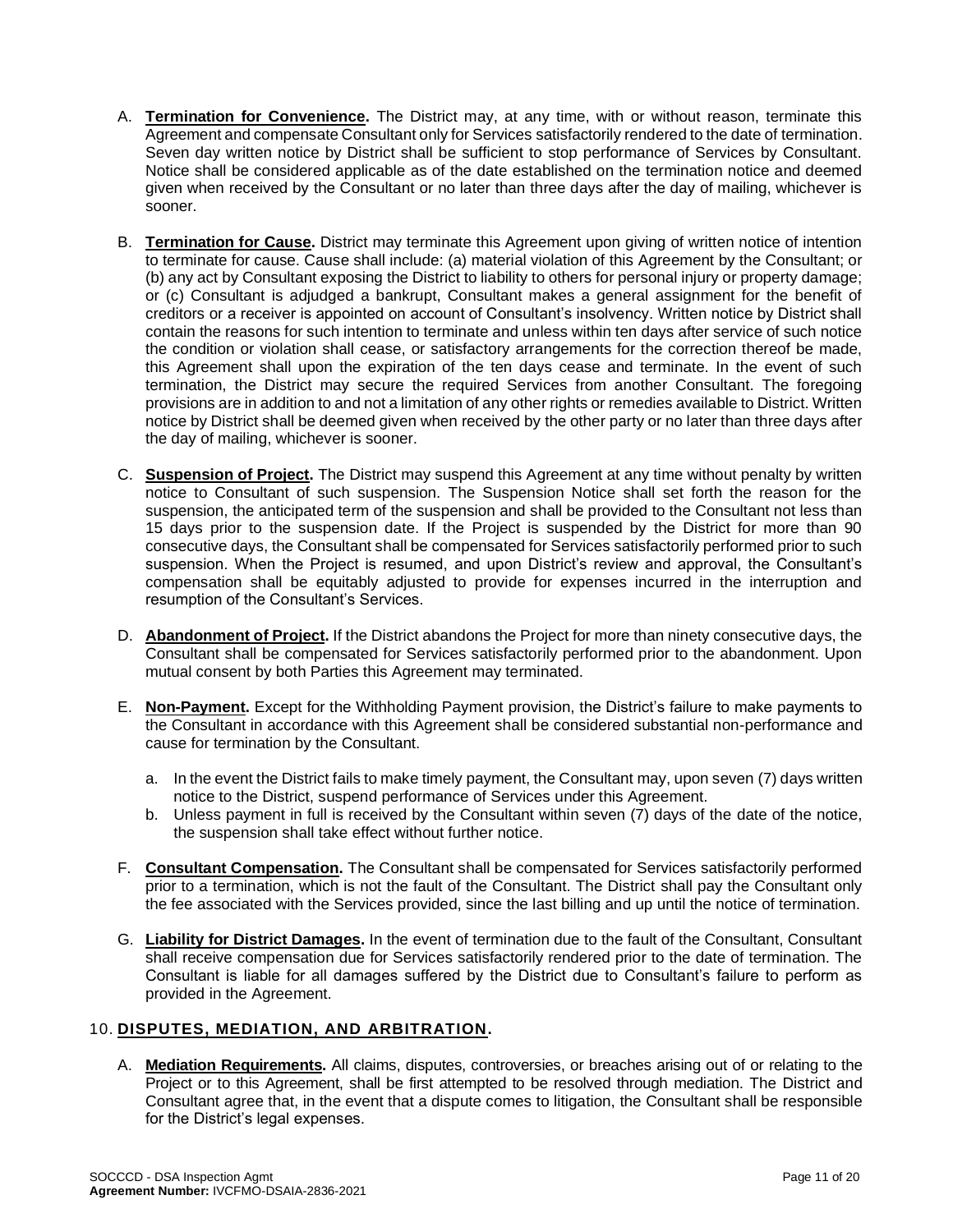- B. **Arbitration.**If mediation is unsuccessful, claims, disputes, controversies, or breaches arising out of or relating to this Agreement shall be decided by arbitration in accordance with the American Arbitration Association then prevailing unless the Parties mutually agree otherwise.
	- a. No arbitration arising out of or relating to this Agreement shall include, by consolidation, joinder or in any other manner, any additional person not a party to this Agreement except by written consent containing a specific reference to this Agreement and signed by the Consultant, District and any other person sought to be joined. Consent to arbitration involving an additional person or persons shall not constitute consent to arbitration of any dispute not described therein or with any person not named therein.
	- b. This Agreement to arbitrate shall be specifically enforceable under applicable law in Orange County, California court having jurisdiction thereof.
	- c. Notice of demand for arbitration shall be filed in writing with the other Party to this Agreement in accordance with the rules of the American Arbitration Association. The demand shall be made within a reasonable time after the claim, dispute or other matter in question has arisen. In no event shall the demand for arbitration be made after the date when institution of legal or equitable proceedings based upon such claim, dispute or other matter in questions would be barred by the applicable statutes of limitation.
	- d. In any judicial proceeding to enforce this Agreement to arbitrate, the only issues to be determined shall be those set forth in 9 U.S.C. Section 4 Federal Arbitration Act and such issues shall be determined by the court without a jury. All other issues, such as, but not limited to, the ability to arbitrate, prerequisites to arbitration, compliance with contractual time limitations, applicability of indemnity clauses, clauses limiting damages and statutes of limitation shall be for the arbitrators whose decision thereon shall be final and binding. There shall be no interlocutory appeal of an order compelling arbitration.
	- e. The award rendered by the arbitrators shall be final and judgment may be entered upon it in accordance with applicable law in any court having jurisdiction thereof.
	- f. Unless otherwise provided, this Agreement shall be governed by the law of the state and county where the Project is located.
- C. **Services to Continue.** In the event of a dispute between the Parties as to performance of the Services, the interpretation of this Agreement, or payment or non-payment for Services performed or not performed, the Parties shall attempt to resolve the dispute. Pending resolution of the dispute, Consultant agrees to continue to diligently perform and provide Services hereunder until completion of the Services. If the dispute is not resolved, Consultant agrees it will neither rescind this Agreement nor stop the progress of the Services.

#### 11. **DISTRICT'S RESPONSIBILITIES.**

- A. **District Provided Information.** The District shall provide to the Consultant full information regarding requirements for the Project, including information regarding the District's objectives, schedule, constraints and criteria. At the written request of the Consultant, District shall provide Consultant copies of applicable documents related to the Project.
- B. **District Representative.** The District shall appoint a representative authorized to act on the District's behalf with respect to the Project. The District or its authorized representative shall render decisions in a timely manner. Consultant shall follow and accept directives from the District's designated representatives and not from other District employees or consultants. The District shall notify Consultant in writing if, at its sole option, it makes a change in the District representatives. Unless modified by written notice by the District to the Consultant, the primary District Representative is:

Project Manager [[ Project Manager ]] [[ Project Manager Email ]]

C. **District Notification.** The District shall give prompt written notice to the Consultant if the District becomes aware of any fault or defect in the Project or nonconformance with the construction Agreement. However, the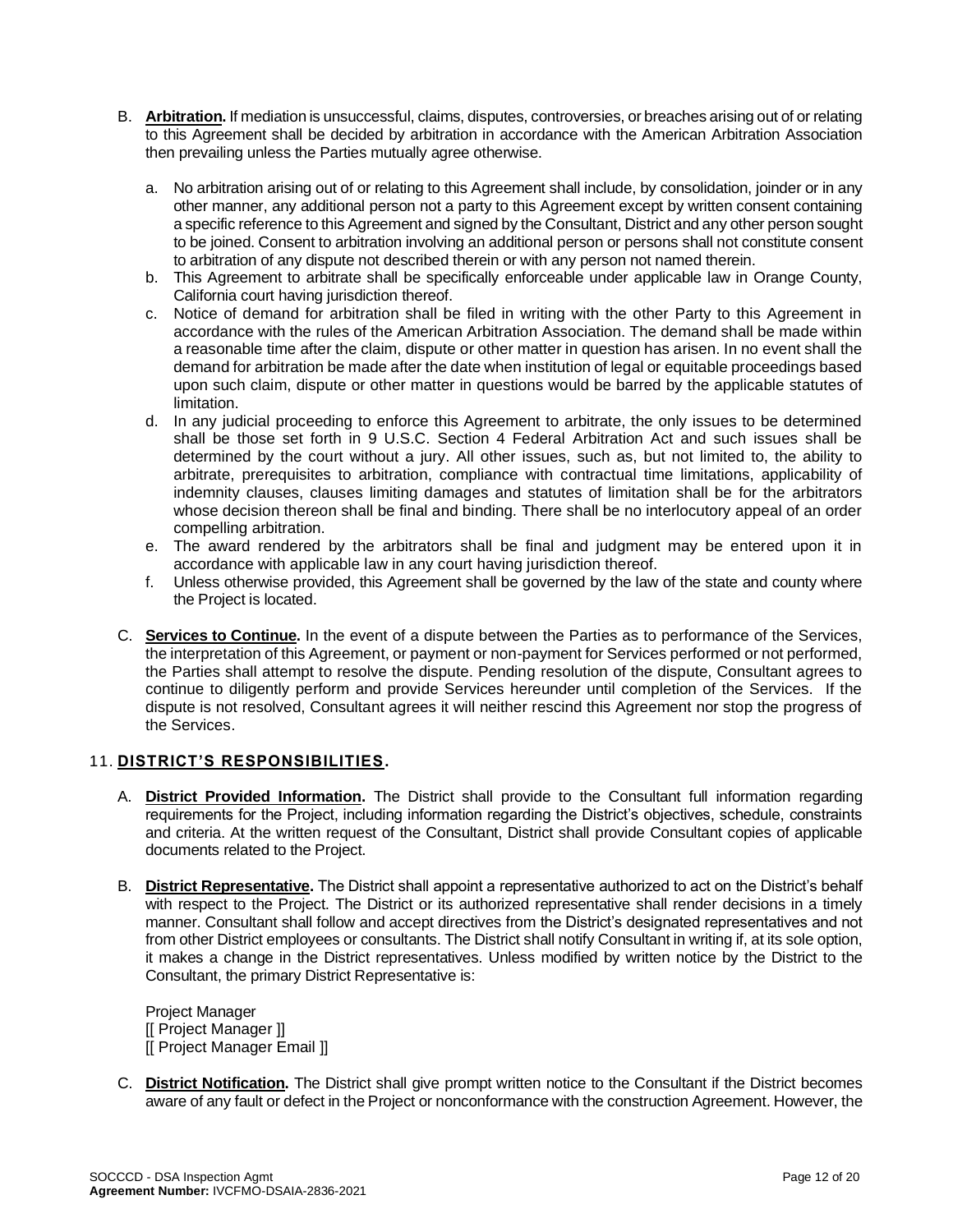District's failure or omission to do so shall not relieve the Consultant of their responsibilities hereunder and the District shall have no duty to observe, inspect or investigate the Project.

- D. **Tests/Inspections.** The District shall retain Test/Inspection Service Providers to conduct Construction Phase tests/inspections of materials/equipment forming a part of the Project as required by applicable laws, codes, rules, regulations, or ordinances. Consultant must coordinate Service efforts as needed.
- E. **District Consultants.** Other consultants required or desired by the District in connection with the Project shall be retained and paid for by the District. Such other consultants include, but may not be limited to, legal counsel, insurance/surety consultants and audio-visual equipment/installation consultants.

#### 12. **MISCELLANEOUS.**

A. **Representations and Warranties.** Consultant and its sub-consultants on its own behalf and on behalf of all of its employees, makes the following certifications, representations, and warranties for the benefit of the District. In addition, Consultant and its sub-consultants acknowledge and agree that the District, in deciding to engage Consultant pursuant to this Agreement, is relying upon the truth and validity of the following certifications, representations and warranties and their effectiveness throughout the term of this Agreement and the course of Consultant's engagement hereunder:

Consultant and its employees are qualified in all respects to provide to the District all of the Services contemplated by this Agreement and, to the extent required by any applicable laws, Consultant and its employees have all licenses, permits, qualifications, and/or governmental approvals that are legally required to perform the Work as described herein. Such licenses, permits, qualifications, and/or governmental approvals shall be maintained throughout the term of this Agreement.

Consultant, in providing the Services and in otherwise carrying out its obligations to the District under this Agreement, shall, at all times, comply with all applicable federal, state, and local laws, rules, regulations, and ordinances, including workers' compensation and equal protection and non-discrimination laws. Consultant shall be liable for all violations of such laws and regulations in connection with the Work as described herein.

B. **Equal Opportunity/Non-Discrimination.** Consultant shall not discriminate against any individual with respect to their compensation, terms, conditions, or privileges of employment; or discriminate in any way which would deprive or tend to deprive any individual of employment opportunities or otherwise adversely affect their status as a consultant because of such individual's race, color, religion, sex, national origin, age, disability, medical condition, marital status, veteran status, or any other category protected by law.

Consultant shall ensure that all Services and benefits rendered to the District, its Board of Trustees, officers, agents, employees, representatives, students, consultants/contractors and volunteers are provided free of any form of harassment and without regard to race, color, religion, sex, age, disability, medical condition, marital status, national origin, veteran status, or any other category protected by law. Consultant shall comply with Americans with Disabilities Act and the Rehabilitation Act of 1973, as amended.

C. **Certification Regarding the California Penal Code Section 290.** By executing this Agreement, Consultant agrees to comply with the rules and regulations of the Sex Offender Registration Act, California Penal Code Section 290.95. Consultant certifies and understands that every person required to register under Section 290 shall disclose their status as a registrant, upon application or acceptance of a position, to that person, group, or organization. Furthermore, no person who is required to register under Section 290 because of a conviction for a crime where the victim was a minor under sixteen (16) years of age shall be an employer, employee, or independent Consultant, or act as a volunteer with any person, group, or organization in a capacity in which the registrant would be working directly and in an unaccompanied setting with minor children on more than an incidental and occasional basis or have supervision or disciplinary power over minor children. A violation of this section is a misdemeanor punishable by a fine not exceeding One Thousand Dollars (\$1,000), by imprisonment in a county jail not to exceed a period of six (6) months, or by both that fine and imprisonment.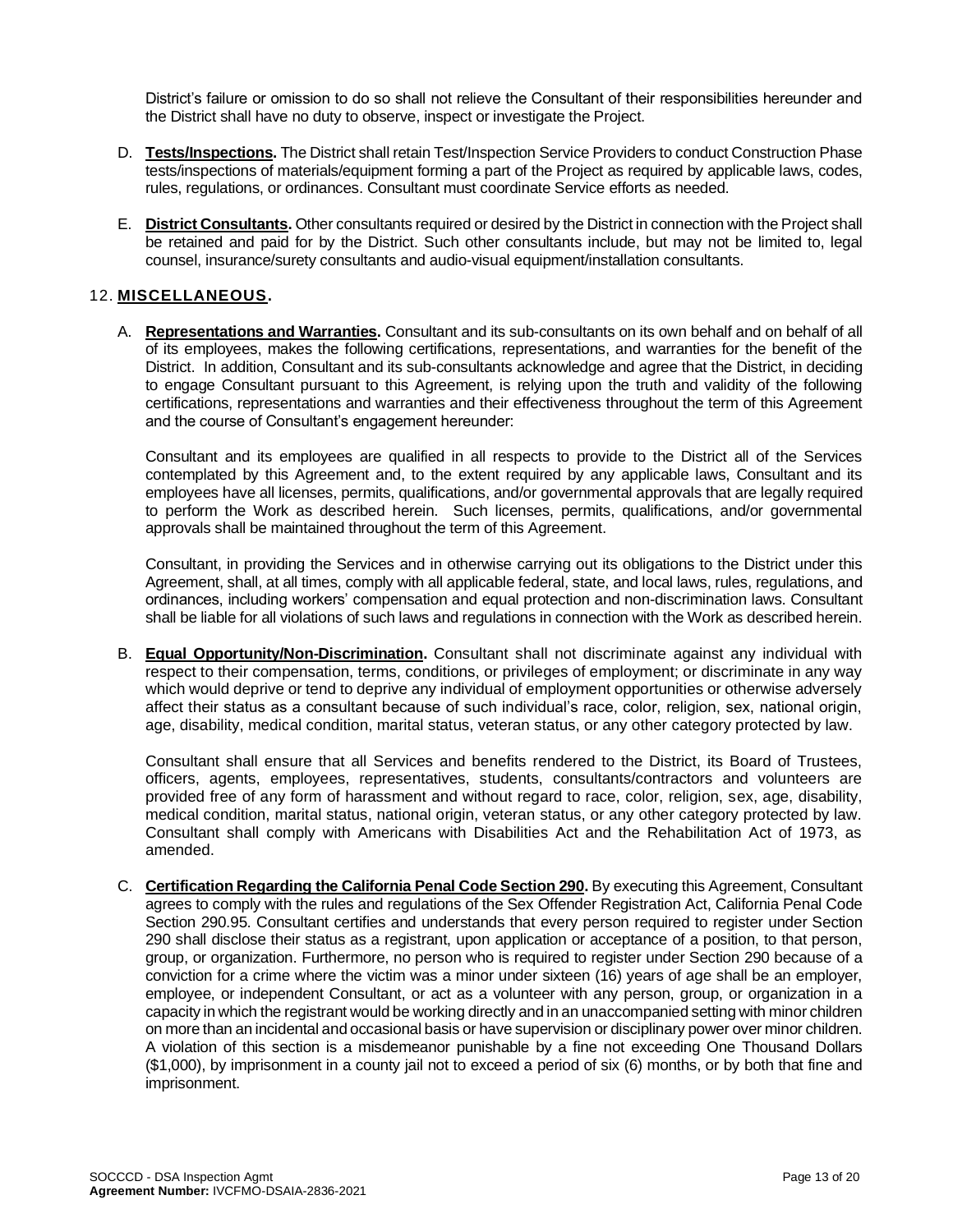- D. **Background Check.** Consultant hereby certifies that Consultant has never been charged with a felony, including any "violent felony" as defined in California Civil Code section 667.5(c) or serious felony defined by California Civil Code section 1192.7 prior to, or on the date of, this Agreement. Consultant shall notify District in writing immediately if Consultant is charged with any felony during the term of this Agreement in which case District may terminate this Agreement immediately. Consultant further hereby authorizes the District or other organizations to conduct a comprehensive review of his/her background upon District's request. Consultant hereby consents to the background check to the fullest extent permitted by law. Consultant agrees to indemnify, defend and hold harmless the District from any claims, damages, harms, and costs, including legal and processing fees arising from the requirements of this Section, including any such issue arising from any felony Consultant has been charged with, or is charged with, during this Agreement. Failure to complete any required step to provide the background check and information required herein upon District request within thirty (30) days shall be grounds for termination of this Agreement.
- E. **Audit and Inspection of Records.** At any time during the normal business hours and as often as District may deem necessary, Consultant shall make available to District for examination at District's place of business as specified herein, all data, records, investigation reports and all other materials respecting matters covered by this Agreement and Consultant will permit the District to audit, and to make audits of all invoices, materials, payroll, records of personnel and other data related to all matters covered by this Agreement.
- F. **Review, Approval, or Acceptance.** Review, approval or acceptance of Consultant's Services whether by District or others, shall not relieve Consultant from responsibility for accuracy of Consultant's Services.
- G. **Cumulative Rights, Waiver, and Modification.** Duties and obligations imposed by this Agreement, and rights and obligations hereunder are in addition to and not in lieu of any imposed by or available at law or inequity. The failure of District or Consultant to seek redress for violation of, or to insist upon, the strict performance of any term or condition of this Agreement shall not be deemed a waiver by that party of such term or condition, or prevent a subsequent similar act from again constituting a violation of such term or condition.
- H. **Employment with Public Agency.** If Consultant is an employee of another public agency, Consultant agrees that they will not receive salary or remuneration, other than vacation pay, for the actual time in which Services are actually being performed pursuant to this Agreement.
- I. **Governing Law.** The terms and conditions of this Agreement shall be governed by the laws of the State of California with jurisdiction/venue in Orange, California.
- J. **Force Majeure.** The Consultant and District are excused from performance during the time and to the extent that they are prevented from obtaining, performing any act or rendering any Services required under this Agreement by a Force Majeure Event. If a Force Majeure Event caused the failure or delay beyond the Parties' control and which by the Parties' exercise of due diligence could not reasonably have been avoided, an extension of contract times in an amount equal to the time loss due to such delay shall be the Consultant's sole and exclusive remedy for such delay. A "Force Majeure Event" shall mean events or circumstances occurring by acts of God, such as tornadoes, lightning, earthquakes, hurricanes, floods, or other natural disasters; epidemics; pandemics; quarantine restrictions; fire; strikes; lock-out; commandeering of materials, products, plants or facilities by the government; terrorist attacks; wars; riots; civil disturbances; or governmental acts, including sanction, embargo, and import or export regulation, or order; when satisfactory evidence thereof is presented to the other party, provided that it is satisfactorily established that the non-performance is not due to the fault or neglect of the party not performing.
- K. **Assignment.** The obligations of the Consultant pursuant to this Agreement shall not be assigned by the Consultant without the express written approval of the District.
- L. **Notices.** All notices or demands to be given under this Agreement by either Party to the other Party shall be in writing and given either by: (a) personal service or (b) by U.S. Mail, mailed either by certified or registered mail, return receipt requested, with postage prepaid. Service shall be considered given when received, if personally served, or, if mailed, on the third day after deposit in any U.S. Post Office. The address to which notices or demands may be given by either Party may be changed by written notice given in accordance with the notice provisions of this Article. At the date of this Agreement: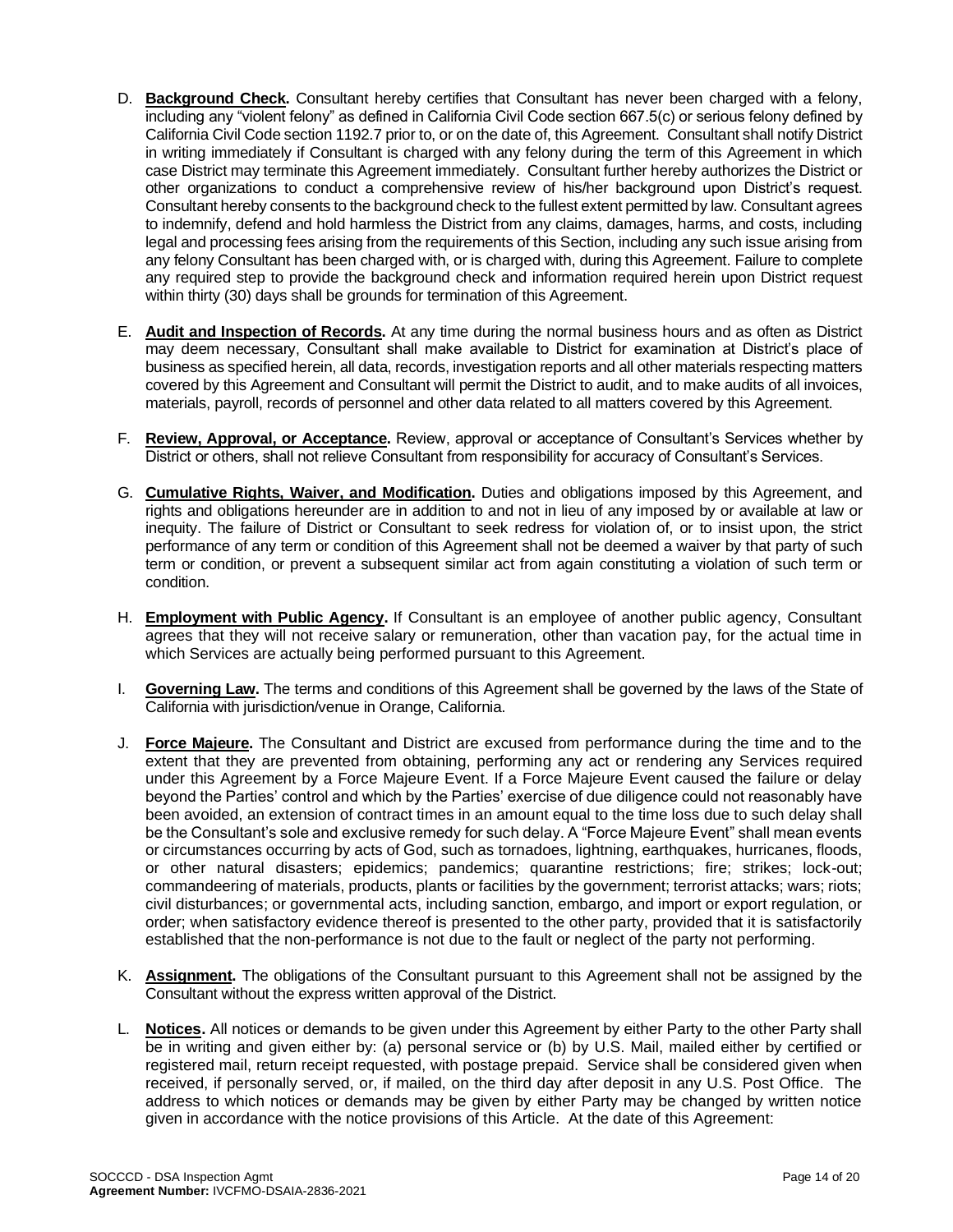| DISTRICT:                                                 | South Orange County Community College District<br>Priya Jerome, Exec. Dir.-Procurement, Central Srvs. & RM<br>28000 Marguerite Parkway<br>Mission Viejo, CA 92692<br>(949) 582-4850 / purchasing-dept@socccd.edu |
|-----------------------------------------------------------|------------------------------------------------------------------------------------------------------------------------------------------------------------------------------------------------------------------|
| CONSULTANT:                                               |                                                                                                                                                                                                                  |
|                                                           | [[ Name (Primary Second Party) ]]                                                                                                                                                                                |
| (Primary Second Party Contact) II                         | [[ Contact Name (Primary Second Party Contact) ]], [[ Contact Title                                                                                                                                              |
|                                                           | [[ Street Line 1 (Primary Second Party) ]]                                                                                                                                                                       |
| Second Party) ]] [[ Postal Code (Primary Second Party) ]] | [[ City/Town (Primary Second Party) ]], [[ State/Province (Primary                                                                                                                                               |
| E-mail (Primary Second Party Contact) ]]                  | [[ Contact Phone Number (Primary Second Party Contact) ]] / [[ Contact                                                                                                                                           |

A Party may change their designated representative and/or address for the purposes of receiving notices and communications under this Agreement by notifying the other Party of the change in writing and in the manner described in this Article.

M. **Communications.** Communication between the Parties shall be sent to the following addresses:

[[ Project Manager ]] [[ Name (Primary Second Party) ]] South Orange County Community College District [[ Project Manager Email ]]

#### **DISTRICT CONSULTANT**

[[ Name of Consultant ]]

28000 Marguerite Parkway [[ Street Line 1 (Primary Second Party) ]] Mission Viejo, CA 92692 [[ City/Town (Primary Second Party) ]]<br>
[[ Project Manager Email ]] [[ Consultant Email ]]

#### **N. Definitions.**

- a. Contract. An agreement for Construction Services awarded by the District to a Design Build Entity/Contractor/Consultant for the construction of a portion of the Project.
- b. Design Documents. The drawings, specifications, calculations and other work product and instruments of service prepared by or on behalf of the Architect for the Project. Design Documents include surveys, soil reports and other documents prepared for the Project by a licensed Architect or registered Engineer, under contract with the District.
- c. Architect. The Architect is [[ Architectural Firm ]] References to the Architect include [[ Name of Architect ]] and their managers retained to prepare or provide any portion of the Design Documents.
- d. Submittals. Shop Drawings, Product Data, or Samples prepared or provided by a Contractor or a Subcontractor to a Contractor or suppliers illustrating some portion of work of the Project.
- e. Site. The physical area for construction and activities relating to construction of the Project.<br>f. Construction Contract Documents. The Contract Documents issued by or on behalf of the
- f. Construction Contract Documents. The Contract Documents issued by or on behalf of the District under an Agreement for construction of the Project. Construction Agreement Documents include all modifications issued by or on behalf of the District. Unless otherwise expressly stated, references to the Construction Agreement Documents are referenced to all of the Agreement Documents issued for the Contract awarded for Project construction.
- g. Substantial Completion. Substantial Completion is when the Services identified in the Agreement has been completed, including completion of all installation Services. Substantial Completion shall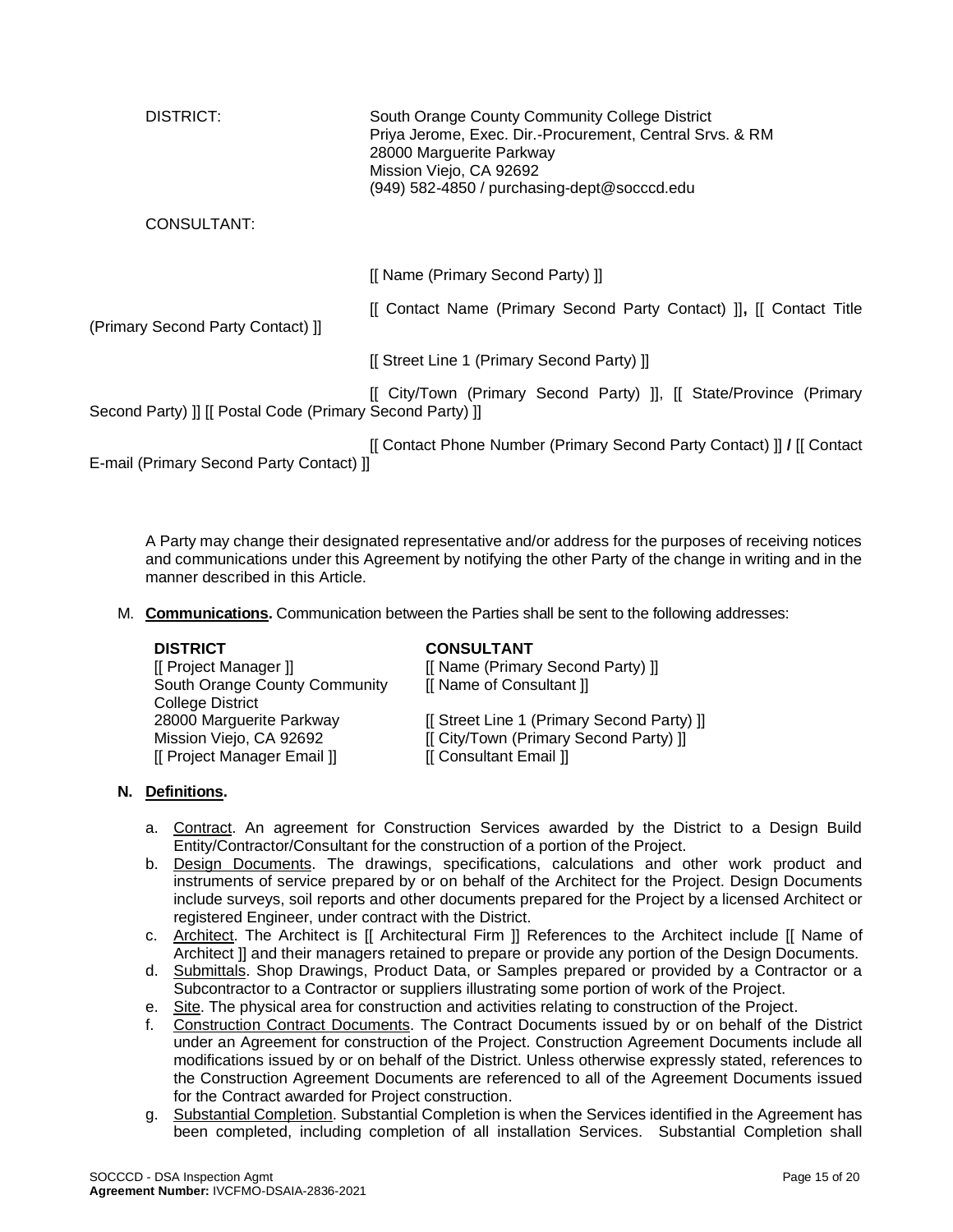deemed to have been achieved when the Project can be used for its intended purposes, subject only to minor corrections, repairs or modifications.

- h. Final Completion. Final Completion is when all of the Services in the Agreement have been completed and installed (including items noted for correction, repair or modification upon Substantial Completion) and the Consultant has completed all other obligations to be performed on its part under the Agreement.
- O. **Severability.** If any provision of this Agreement is deemed illegal, invalid unenforceable or void by any court of competent jurisdiction, such provision shall be deemed stricken and deleted here from, but all remaining provisions will remain and continue in full force and effect.
- P. **Interpretation.** In interpreting this Agreement, it shall be deemed to have been prepared by the Parties jointly, and no ambiguity shall be resolved against District on the premise that it or its attorneys were responsible for drafting this Agreement or any provision hereof. The captions or heading set forth in this Agreement are for convenience only and in no way define, limit, or describe the scope or intent of any Articles or other provisions of this Agreement. Any reference in this Agreement to an Article, unless specified otherwise, shall be a reference to an Article of this Agreement.
- Q. **Conflict of Interest.** Consultant hereby represents, warrants and covenants that (i) at the time of execution of this Agreement, Consultant has no interest and shall not acquire any interest in the future, whether direct or indirect, which would conflict in any manner or degree with the performance of Work under this Agreement; (ii) Consultant has no business or financial interests which are in conflict with Consultant's obligations to District under this Agreement; and (iii) Consultant shall not employ in the performance of Work under this Agreement any person or entity having any such interests.
- R. **Certification Regarding Debarment, Suspension or Other Ineligibility.** (Applicable to all agreements funded in part or whole with federal funds).
	- a. By executing this contractual instrument, Consultant agrees to comply with applicable federal suspension and debarment regulations, including, but not limited to, regulations implementing Executive Order 12549 (29 C.F.R. Part 98) (see Appendix 15).
	- b. By executing this contractual instrument, Consultant certifies to the best of its knowledge and belief that it and its principals:
		- i. Are not presently debarred, suspended, proposed for debarment, declared ineligible, or voluntarily excluded from covered transactions by any federal department or agency;
		- ii. Have not, within a three-year period preceding the execution of this contractual instrument, been convicted of, or had a civil judgment rendered against them, for: (a) Commission of fraud or a criminal offense in connection with obtaining, attempting to obtain, or performing a public (Federal, State or Local) or private transaction or contract; (b) Violation of Federal or State antitrust statutes; (c) Commission of embezzlement, theft, forgery, bribery, falsification or destruction of records, making false statements, tax evasion, receiving stolen property, making false claims, or obstruction of justice; or (d) Commission of any other offense indicating a lack of business integrity or business honesty that seriously and directly affects Consultant's present responsibility;
		- iii. Are not presently indicted for, or otherwise criminally or civilly charged by any government entity (Federal, State or Local), with commission of any of the offenses enumerated in b.2) above, of this certification; and
		- iv. Have not, within a three-year period preceding the execution of this contractual instrument, had one or more public transaction (Federal, State or Local) terminated for cause or default
	- c. Shall not, except as otherwise provided under applicable federal regulations, knowingly enter into any lower tier covered transaction with a person who is proposed for debarment, debarred, suspended, declared ineligible, or voluntarily excluded by any federal department or agency from participation in such transaction; and
	- d. Include in all lower tier covered transactions, and all solicitations for covered transactions, provisions substantially similar to those set forth herein.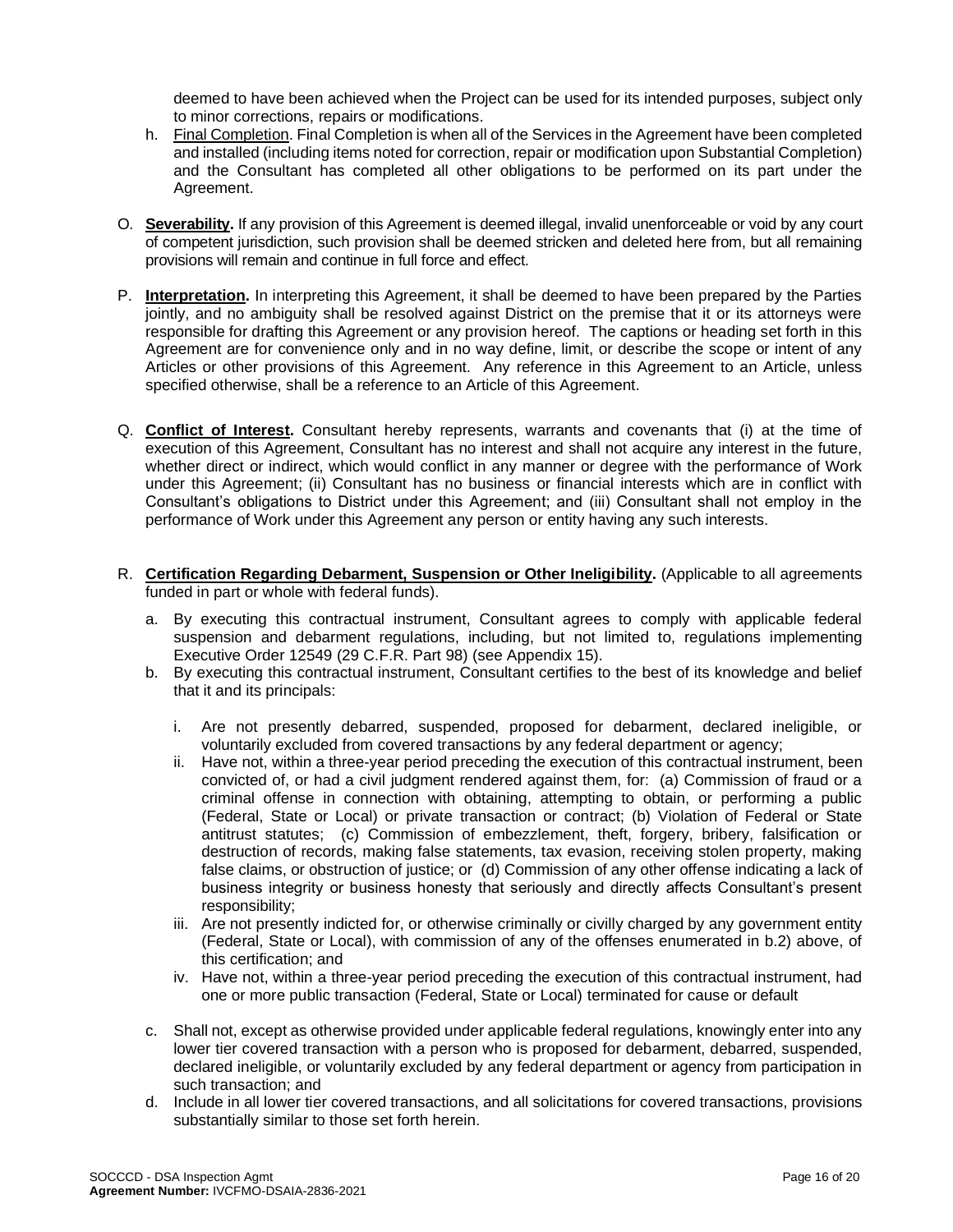- S. **Entire Agreement/Amendment.** The Agreement documents consist of this Agreement, any attachments referenced herein, and all amendments and/or modifications issued in writing, duly approved or ratified by the District's Board of Trustees, and executed by the Parties shall be interpreted to the benefit of the District. Conflicting provisions hereof, if any, shall prevail in the following descending order of precedence: (a) provisions set forth in this Agreement, (b) provisions set forth in any referenced attachments or exhibits to this Agreement attached or incorporated herein by reference. However, the Parties understand and agree that the service specified in the Agreement and any provisions set forth in any referenced attachments or exhibits to this Agreement is intended to cooperate and be complementary; provided further, however, that in the event of a conflict between the Agreement and the provisions set forth in any referenced attachments or exhibits, the Agreement shall control, unless the provisions set forth in any referenced attachments or exhibits to this Agreement provides the District with greater benefits or more expansive Work in which case the provisions set forth in any referenced attachments or exhibits to this Agreement shall complement the terms of this Agreement.
- T. **Supersedes.** This Agreement constitutes the entire Agreement between the parties to this Agreement and supersedes all prior and contemporaneous negotiations and understandings between the Parties whether oral or written expressed or implied in relation to the Services contemplated in this Agreement for this specific Project. No other Agreement or understanding concerning the same has been entered into or will be recognized.
- U. **Authority to Execute.** The individual(s) executing this Agreement on behalf of the Consultant is/are duly and fully authorized to execute this Agreement on behalf of Consultant and to bind the Consultant to each and every term, condition, and covenant of this Agreement.
- V. **Approval by District's Board of Trustees.** Pursuant to Education Code Section 81655, this Agreement is not valid and does not constitute an enforceable obligation against the District unless and until District's Board of Trustees has approved or ratified this Agreement as evidenced by a motion duly passed and adopted by the Board of Trustees.

This Agreement entered into as of the day and year first written above.

| [[ NAME (PRIMARY SECOND PARTY) ]] | <b>South Orange County Community College District</b> |
|-----------------------------------|-------------------------------------------------------|
| Signature:                        | Signature:                                            |
| <b>Print Name:</b>                | <b>Print Name:</b>                                    |
| Title:                            | Title:                                                |
| Date:                             | Date:                                                 |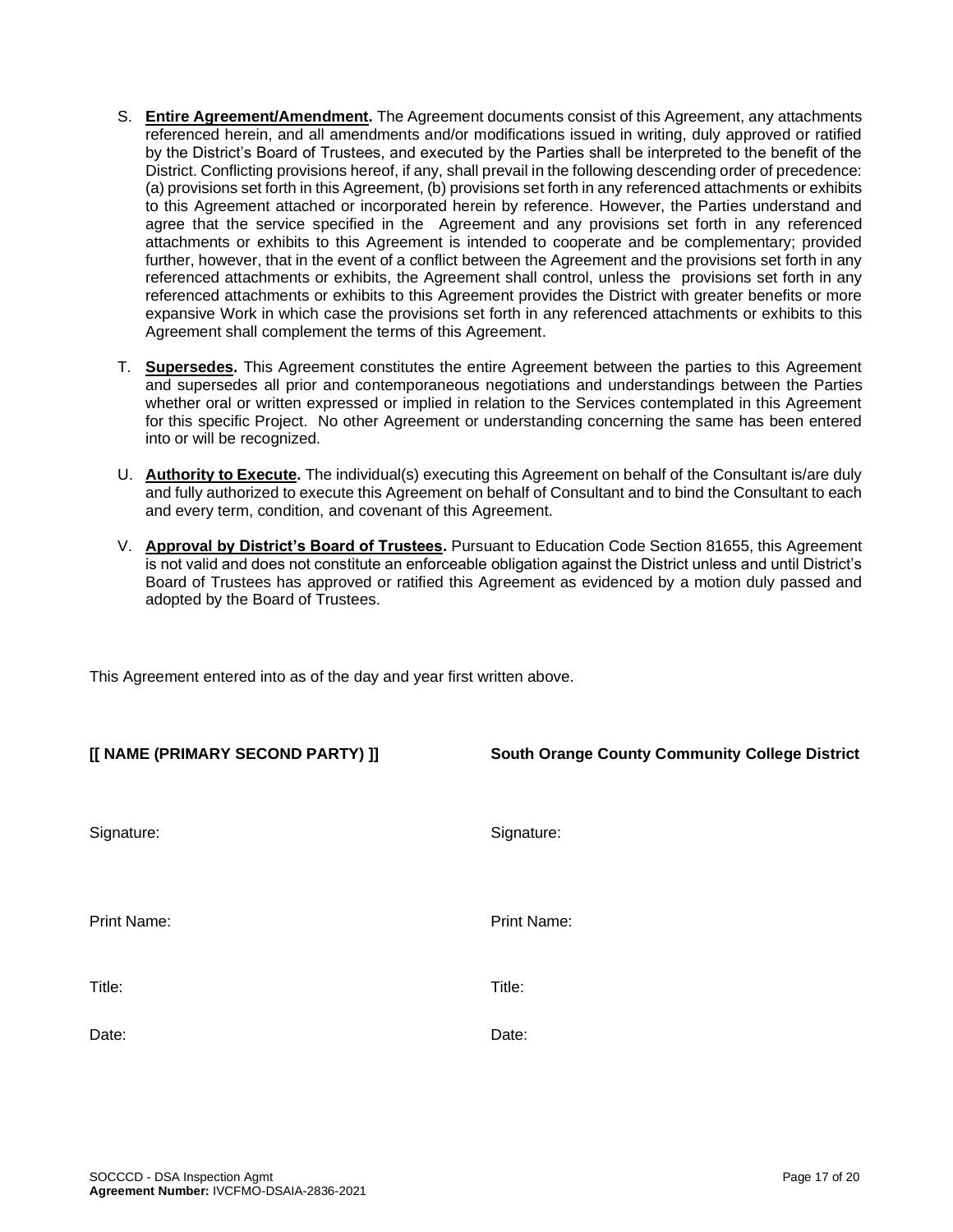

#### **SOUTH ORANGE COUNTY COMMUNITY COLLEGE DISTRICT CONTRACTOR PROTOCOLS WHILE ON DISTRICT PROPERTY DURING COVID-19 PANDEMIC**

The Contractor and/or Consultant along with their subcontractors and subconsultants, hereafter referred to as "Contractor" shall follow these Protocols as a condition of being permitted on District property. The dually executed Agreement for the Contractor's Services shall be the governing document and this Protocol document is intended to be supplementary. The Contractor acknowledges that when it relates to COVID-19, the Contractor shall adjust business operations to comply with COVID-19 specific safety guidelines prescribed by federal, state, and local governmental agencies, including the Orange County Health Care Agency (OCHCA), Centers for Disease Control and Prevention (CDC), and Cal/OSHA. The Contractor further acknowledges that all safety guidelines prescribed and updated by federal, state, and local governmental agencies, including the OCHCA, CDC, and Cal/OSHA shall be followed at all times and that this Protocols document should be treated as additional, providing the District with the greatest levels of protection. Failure to comply with any of the Protocols identified herein, may subject the Contractor's employee(s) to immediate removal from the District's premises.

As a requirement to perform Services on campus, the Contractor agrees that its employees shall adhere to the following.

- **1. Contractor shall train employees on how to limit the spread of COVID-19 pursuant to the symptoms as identified by the CDC and Cal/OSHA, including but not limited to the following:**
	- Fever or chills
	- Cough
	- Shortness of breath or difficulty breathing
	- **Fatigue**
	- Muscle or body aches
	- Headache
	- New loss of taste or smell
	- Sore throat
	- Congestion or runny nose
	- Nausea or vomiting
	- Diarrhea

#### **2. Implement control measures**

- Contractor shall provide an adequate supply of personal protective equipment (PPE) such as face masks/coverings to all of its employees to wear at all times while on District property
- Direct all employees to:
	- o Wash hands often with soap and water for at least 20 seconds
	- $\circ$  Use hand sanitizer/wipes when soap and water are not available (Contractor shall supply and make available hand sanitizer/wipes)
	- o Cover cough or sneeze

#### **3. Implement cleaning and disinfecting protocols**

- Contractor shall ensure that adequate cleaning and disinfecting supplies are available at every job site on District premises
- Contractor shall ensure that any and all equipment, objects, and surfaces are cleaned and disinfected after each use

#### **4. Implement physical distancing guidelines**

A minimum of 6 feet of physical distance between all individuals shall be maintained while on District property.